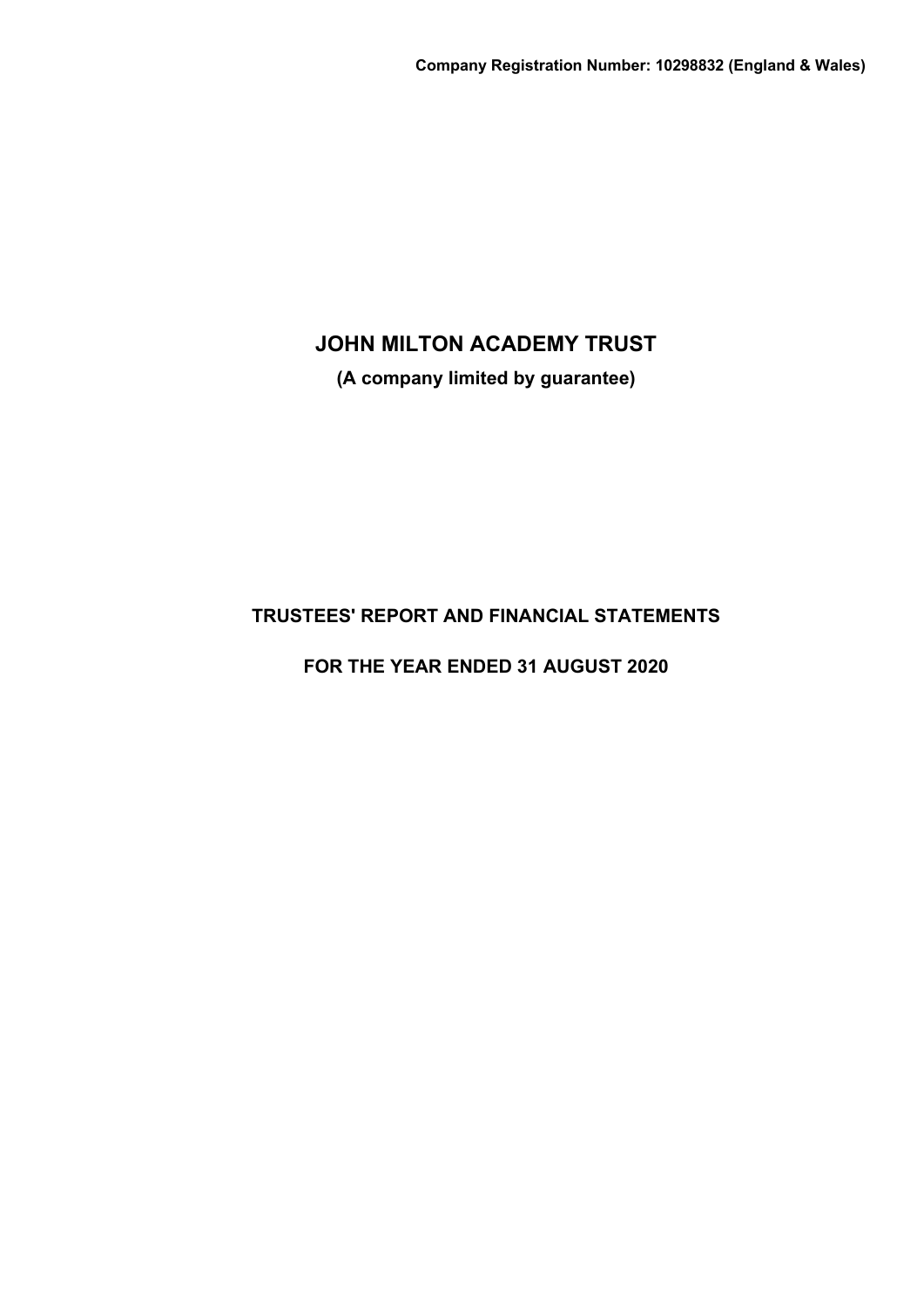**(A company limited by guarantee)**

## **CONTENTS**

|                                                                                | Page      |
|--------------------------------------------------------------------------------|-----------|
| <b>Reference and Administrative Details</b>                                    | $1 - 2$   |
| <b>Trustees' Report</b>                                                        | $3 - 11$  |
| <b>Governance Statement</b>                                                    | $12 - 17$ |
| <b>Statement on Regularity, Propriety and Compliance</b>                       | 18        |
| <b>Statement of Trustees' Responsibilities</b>                                 | 19        |
| <b>Independent Auditors' Report on the Financial Statements</b>                | $20 - 22$ |
| <b>Independent Reporting Accountant's Report on Regularity</b>                 | $23 - 24$ |
| Statement of Financial Activities Incorporating Income and Expenditure Account | 25        |
| <b>Balance Sheet</b>                                                           | $26 - 27$ |
| <b>Statement of Cash Flows</b>                                                 | 28        |
| <b>Notes to the Financial Statements</b>                                       | $29 - 57$ |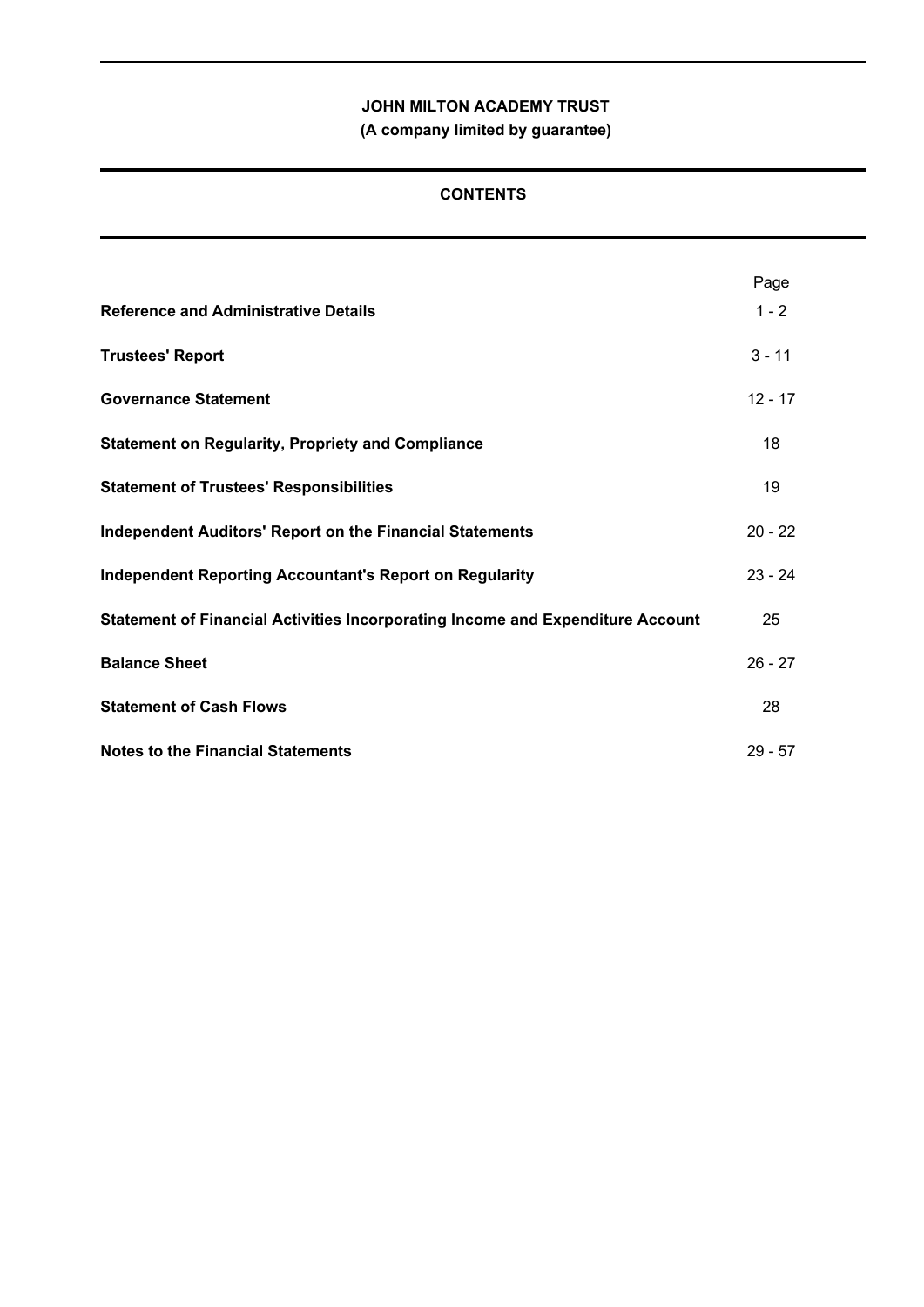**(A company limited by guarantee)**

## **REFERENCE AND ADMINISTRATIVE DETAILS FOR THE YEAR ENDED 31 AUGUST 2020**

## **Members**

I Gallagher R Newton S Wenban (resigned 27 August 2020) E Gibson (appointed 27 August 2020) A Ridealgh (appointed 27 August 2020) **Trustees**

T Barker, Vice Chair of the Trust / Chair of the Audit Committee and Remuneration Committee E Gibson (resigned 9 July 2020) P Thirkettle, Chair of Standards, Personnel and GDPR J Deane, Chair of Finance and Business (resigned 18 September 2019) J Cousins (appointed 11 May 2020) M Abdel-Maguid (appointed 17 July 2020) T Passmore (appointed 17 July 2020) K D L Grimes, Chief Executive Officer A M Mayhew S Hayter (appointed 25 July 2019) D Nunn A Ridealgh, Chair of the Trust M Carter (appointed 18 September 2019, resigned 1 July 2020)

## **Company registered number**

10298832

## **Company name**

John Milton Academy Trust

## **Principal and registered office**

Stowupland High School, Church Road, Stowupland, Stowmarket, Suffolk, IP14 4BQ

### **Chief executive officer**

K D L Grimes

### **Senior management team**

K D L Grimes, Chief Executive Officer S Shaw, Chief Financial Officer P Whear, Headteacher, Stowupland High School (appointed 1 September 2019) A D Emms, Headteacher, Cedars Park Primary School G Cook, Headteacher, Bacton Primary School (resigned 31 June 2020) T Sait, Headteacher, Mendlesham Primary School (became Executive Headteacher for Bacton and Mendlesham 1 July 2020)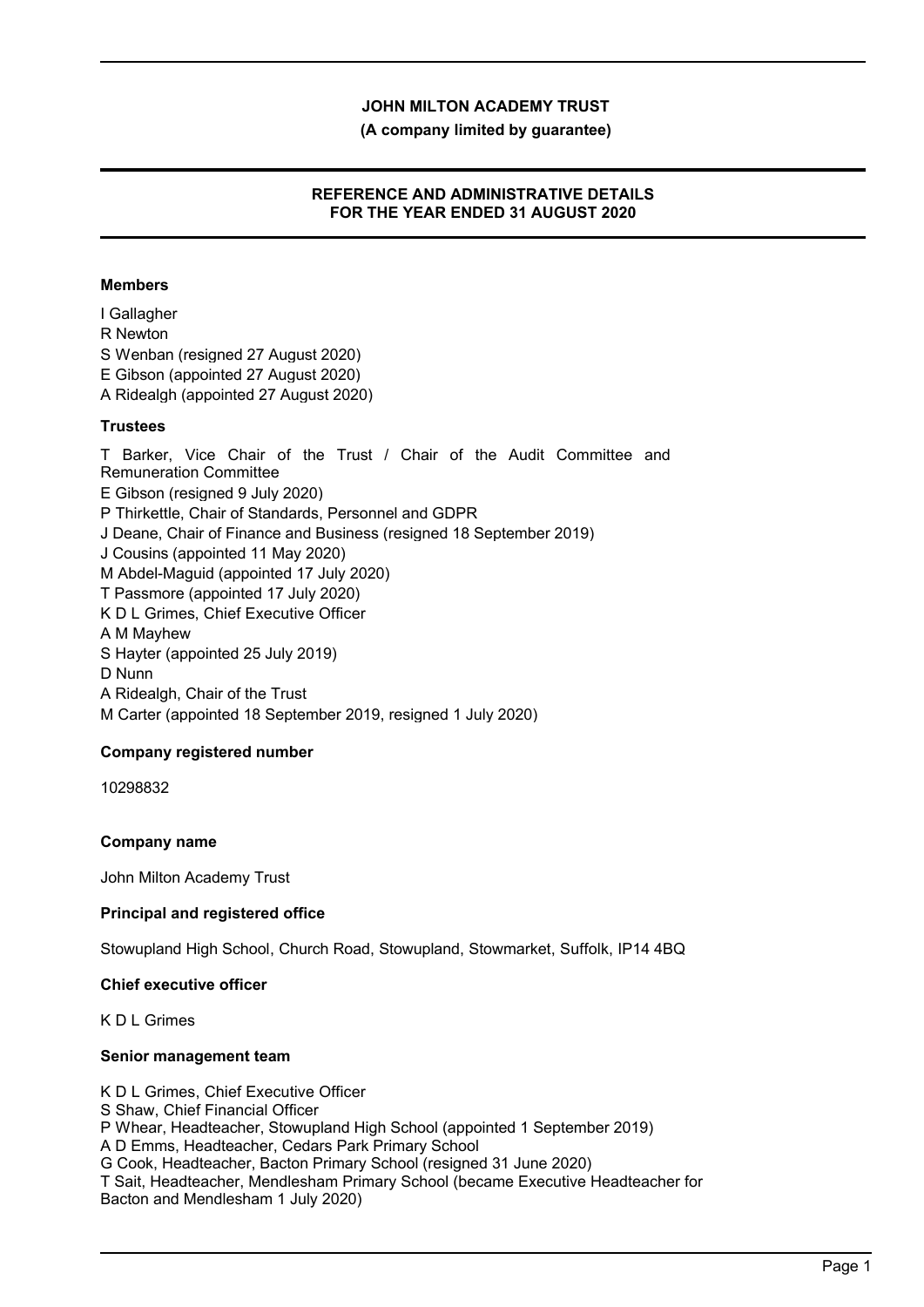## **(A company limited by guarantee)**

#### **REFERENCE AND ADMINISTRATIVE DETAILS FOR THE YEAR ENDED 31 AUGUST 2020 (CONTINUED) FOR THE YEAR ENDED 31 AUGUST 2020**

## **Independent auditors**

Larking Gowen LLP, 1 Claydon Business Park, Great Blakenham, Ipswich, IP6 0NL

### **Bankers**

Lloyds Bank plc, Queen Square, Wolverhampton, WV1 1RF

## **Solicitors**

Stone King, Trinity Station Road, Cambridge, CB1 2RE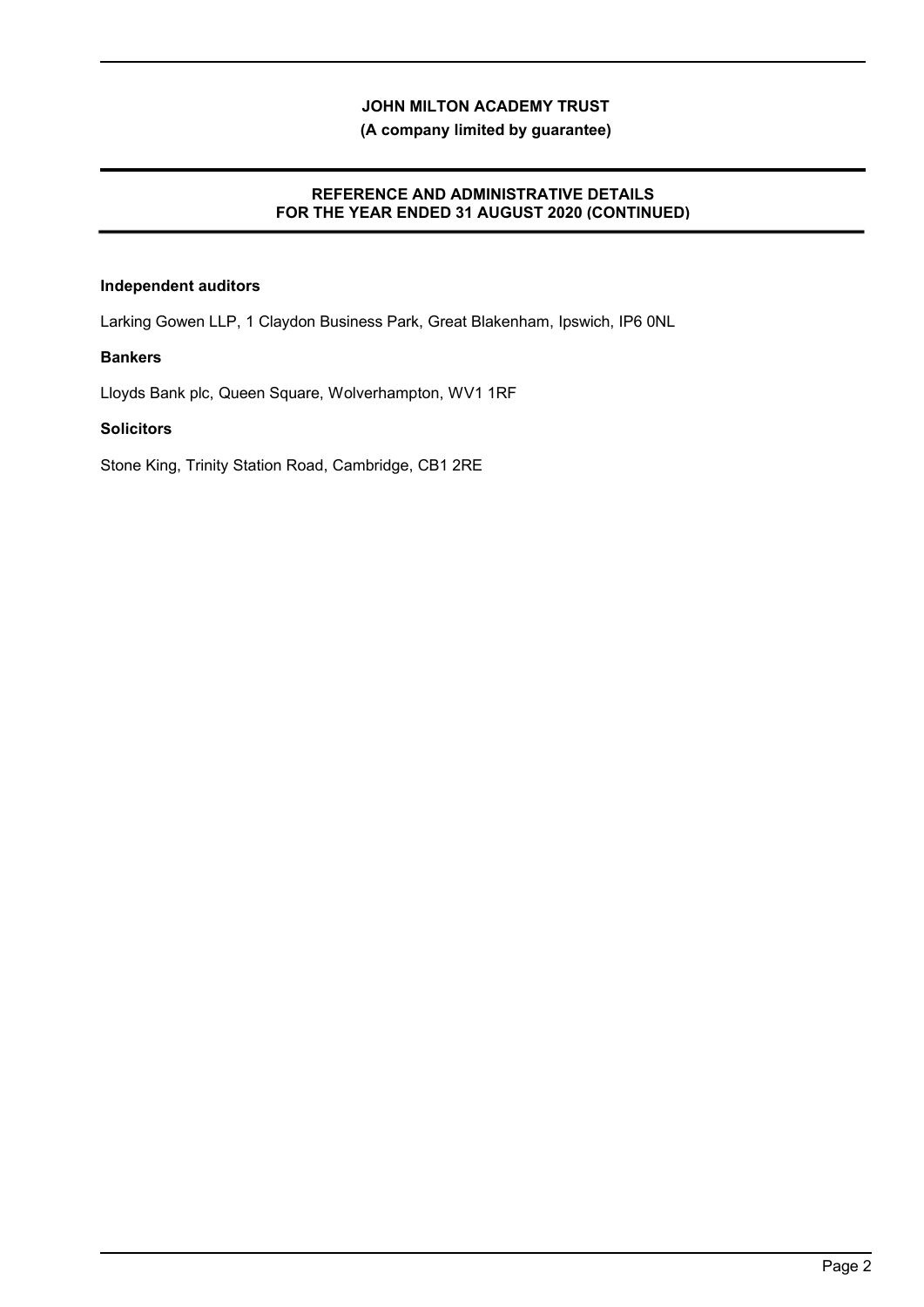#### **(A company limited by guarantee)**

## **TRUSTEES' REPORT FOR THE YEAR ENDED 31 AUGUST 2020**

The Trustees present their annual report together with the financial statements and auditor's report of the charitable company from 1 September 2019 to 31 August 2020. The annual report serves the purposes of both a Trustees' report, and a Directors' report under company law.

The Academy Trust operates three primary schools and one secondary school: Bacton Primary, Cedars Park Primary, Mendlesham Primary and Stowupland High School. As of the school census of October 2019 it has a pupil capacity of 1,835 and a roll of 1,652. Demand for places is increasing and the Pupil Admission Number has been adjusted accordingly at Stowupland High School.

#### **Structure, governance and management**

#### **a. Constitution**

The Trust is a charitable company limited by guarantee and an exempt charity.

The charitable company's memorandum and articles of association are the primary governing documents of the academy trust.

The Trustees of John Milton Academy Trust are also the directors of the charitable company for the purposes of company law.

The charitable company is known as John Milton Academy Trust.

Details of the trustees who served during the year are included in the Reference and Administrative Details on page 1.

### **b. Members' liability**

Each member of the charitable company undertakes to contribute to the assets of the charitable company in the event of it being wound up while they are a member, or within one year after they cease to be a member, such amount as may be required, not exceeding £10 as required in the academy trust's articles of association for the debts and liabilities contracted before they ceased to be a member.

#### **c. Trustees' indemnities**

The Trustees are directors of the charitable company for the purpose of the Companies Act 2006 and Trustees for the purposes of charity legislation. Governors are covered by Zurich Municipal insurance under the Trust's comprehensive policy. Details of the costs can be found in Note 13 to the accounts.

### **d. Method of recruitment and appointment or election of Trustees**

The number of Trustees must be no less than three but is not subject to any maximum. The Members may appoint by ordinary resolution, under Article 50, up to ten Trustees. The Trust must also have a minimum of two Parent Trustees elected or appointed under Articles 53-56 in the event that no Local Governing Bodies are established under Article 100a or if no provision is made for at least two Parent Local Governors on each established Local Governing Body, and must also have a Chief Executive Officer.

The term of office for any Trustee is four years, and subject to remaining eligible to be a particular type of Trustee, any Trustee may be re appointed or re elected provided that no Trustee shall serve more than twelve years consecutively.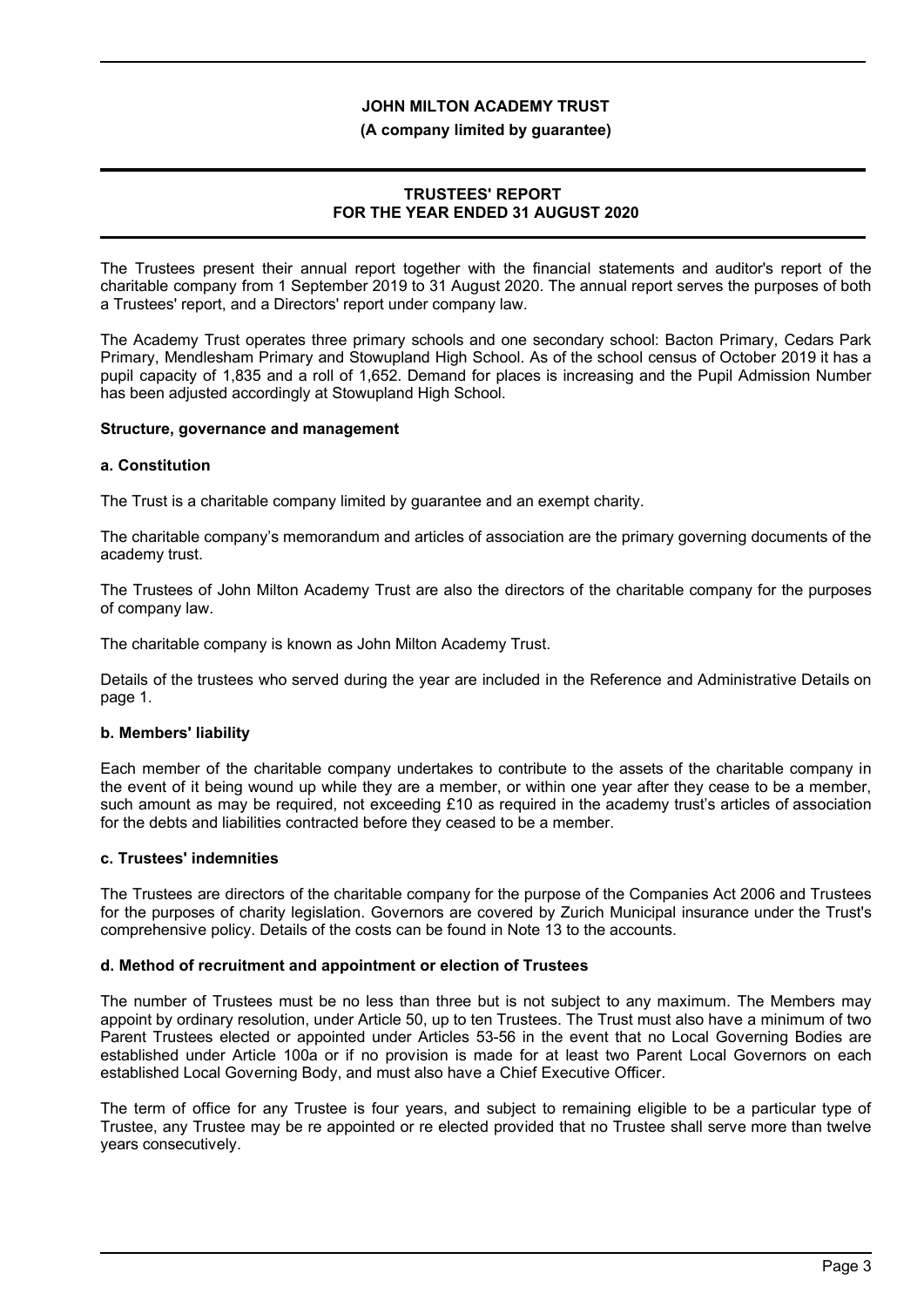#### **(A company limited by guarantee)**

## **TRUSTEES' REPORT (CONTINUED) FOR THE YEAR ENDED 31 AUGUST 2020**

#### **e. Policies adopted for the induction and training of Trustees**

The John Milton Academy Trust oversees governance arrangements for all layers of the organisation, including the Local Governing Bodies (LGBs) in place for 2019-20.

There is a Handbook for Trustees and Local Governors and the Trust uses a central portal to house all policies and resources. There is an annual audit of skill with recruitment and subsequent training linked directly to the needs of the Trust and its schools.

In September 2019 a conference was held to update Local Governors and Trustees on changes to the Financial Handbook and to Keeping Children Safe in Education for 2019, along with the new inspection framework and consideration of the wider curriculum.

Online learning modules are in place for all Trustees and membership of the Confederation of School Trusts impacts through weekly updates and leadership courses.

### **f. Organisational structure**

The Trust is the body accountable to the Education and Skills Funding Agency and the Department for Education for the performance of all the schools in the Trust. The Board is expected to ensure that each school provides a good standard of education, that students are kept safe, and that the funding is deployed effectively and appropriately. The Board comprises a maximum of 10 Trustees which includes the CEO/Accounting Officer. Trustees are recommended and appointed on the basis of the skills required to provide effective support and challenge at a strategic level. The Board sets strategy and budget, ratifies policy and monitors the Trust's Improvement and Development Plan.

During 2019/20, the Board of Trustees has operated four distinct committees:

- Standards, Personnel and GDPR Committee (which approves education strategy and policy and monitors governance, safeguarding and educational standards across the MAT). During the latter part of 2020, this committee was renamed the Learning and Performance Committee;
- Remuneration Committee;
- Audit and Risk Committee (which reviews and monitors internal and external audit and oversees the Risk Management process);
- Finance and Business Committee (which approves strategy and policy and monitors financial and operational standards).

The Chief Executive Officer (CEO) who is also Accounting Officer, develops and implements Trust strategy with the Executive Leadership Group and is accountable for the Trust's Strategic Plan and for overall educational and financial standards.

The Executive Leadership Group comprises all headteachers who assist the CEO in the development of strategy and are also accountable for its implementation and for educational and safeguarding standards in respective schools.

The Chief Financial Officer implements MAT strategy and policy at corporate service level and is accountable to the CEO for financial and operational standards. In line with restructuring planned for 2019-20, the Trust has commissioned a Chief Operations Officer (COO) service and this post took effect from July 2020 and there will be further development in the 2020-21 academic year.

Local Governing Bodies (Committees) in place for 2019-20 operate in line with the Terms of Reference and the Scheme of Delegation for the Trust. All elements not covered through the Scheme of Delegation are the responsibility of the Trust. In any shared area of responsibility, accountability always rests with the Trust.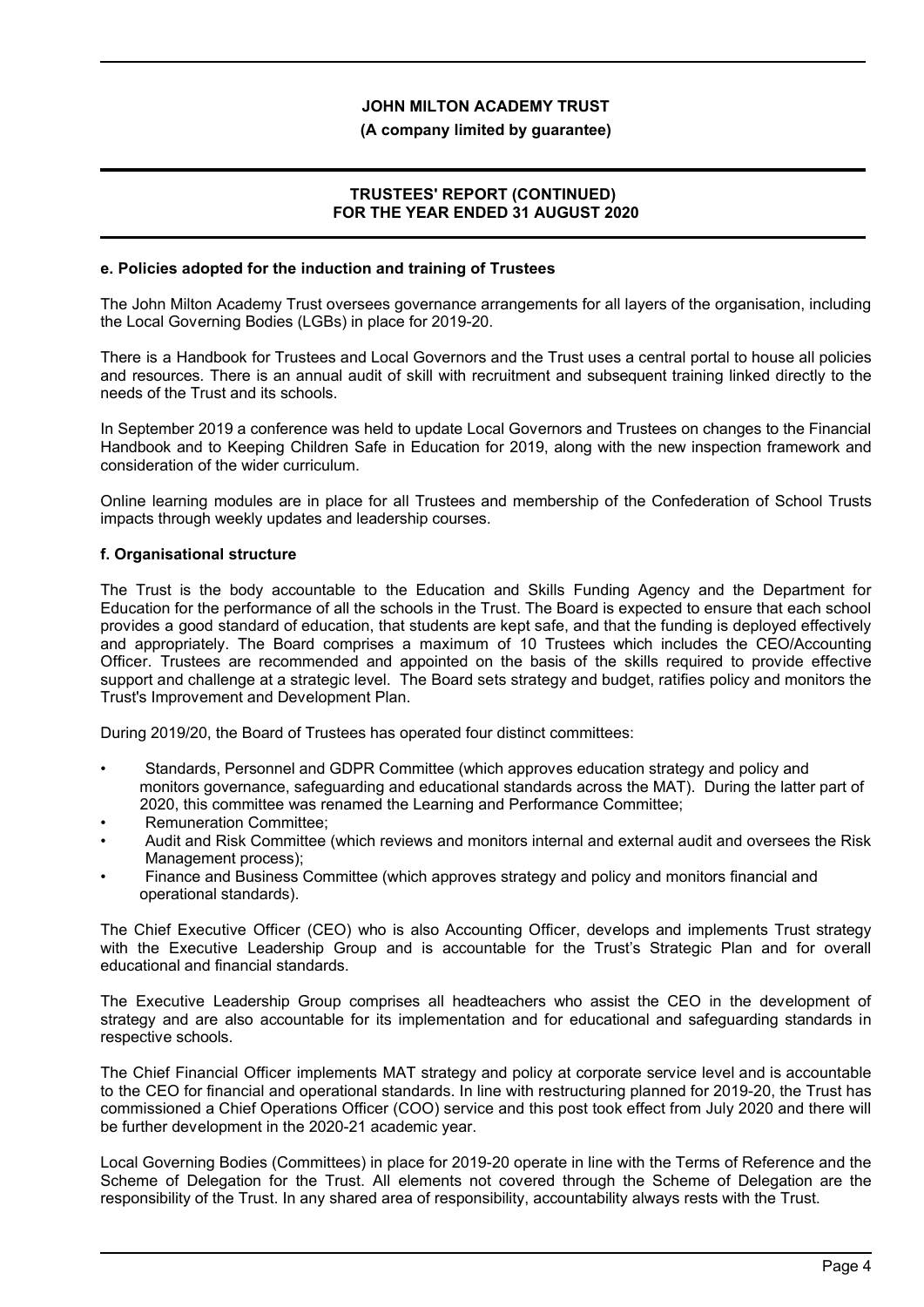#### **(A company limited by guarantee)**

### **TRUSTEES' REPORT (CONTINUED) FOR THE YEAR ENDED 31 AUGUST 2020**

Local Governing Bodies have particular responsibilities in relation to their schools: monitoring learner outcomes and progress towards school targets; implementation of respective School Improvement Plans; championing the work of the respective school in the overall community and supporting the implementation of the Trust and school policies.

In March 2020, when lockdown was announced, the Scheme of Delegation was suspended and all responsibility and accountability was streamlined. Schools became directly accountable to the Trust Board through the executive leadership structure.

#### **g. Pay policy for key management personnel**

The Trust's payscales at all levels are set in accordance with the national teaching and support staff payscales. The pay of all staff, including that of key management personnel, is reviewed as an integral part of an annual performance management process. The performance of headteachers is overseen by an external adviser in conjunction with the CEO and the CEO's performance management is undertaken by designated Trustees.

#### **h. Trade union facility time**

| <b>Relevant union officials</b>                                       |  |
|-----------------------------------------------------------------------|--|
| Number of employees who were relevant union officials during the year |  |
| Full time equivalent employee number                                  |  |

### **Percentage of time spent on facility time**

| <b>Percentage of time</b><br>$0\%$<br>1% 50%<br>51% 99%<br>100%                                      | <b>Number of employees</b><br>۰                |      |
|------------------------------------------------------------------------------------------------------|------------------------------------------------|------|
| Percentage of pay bill spent on facility time                                                        | £                                              |      |
| Total cost of facility time<br>Total pay bill<br>Percentage of total pay bill spent on facility time | 2,781<br>6,777,393<br>$\overline{\phantom{0}}$ | $\%$ |
| <b>Paid trade union activities</b>                                                                   |                                                |      |

Time spent on paid trade union activities as a percentage of total paid  $\sim$ facility time hours

#### **i. Connected organisations, including related party relationships**

The John Milton Academy Trust is not part of a federation and does not have any related Parties or other Connected Charities or Organisations.

However, the Academy Trust works with a number of partners for the benefit of students including: The University of Suffolk, PiXL, Hackney Learning Trust (now Hackney Education), Schools' Choice and Educator Solutions. The Trust is also a member of the Specialist Schools and Academies Trust (SSAT).

In September 2019, John Milton Academy Trust joined the steering group for Suffolk School Business Leaders as a joint procurement and collaboration network of Suffolk Schools.

Partnership work does not impact on the operating policies of the Trust.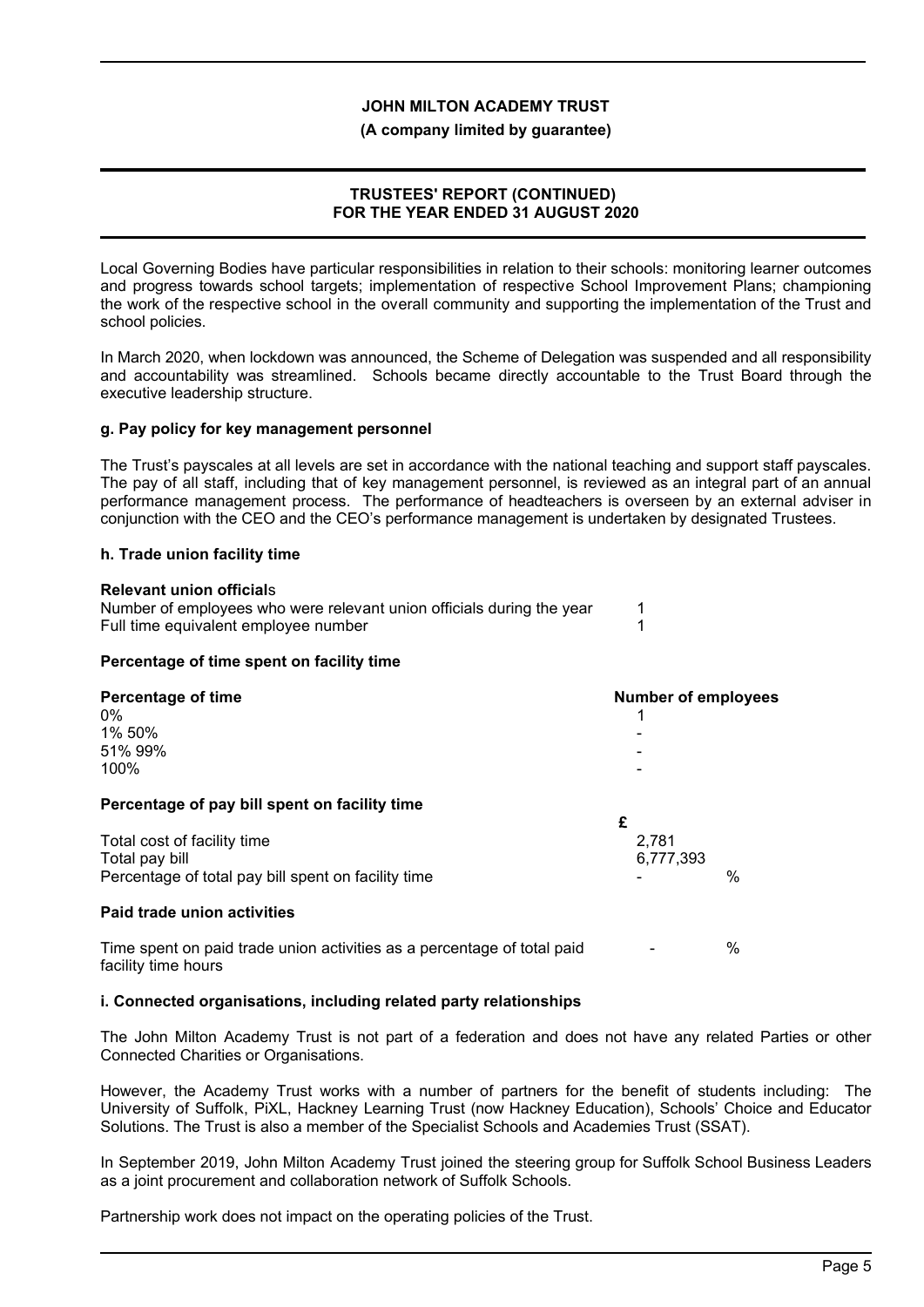#### **(A company limited by guarantee)**

## **TRUSTEES' REPORT (CONTINUED) FOR THE YEAR ENDED 31 AUGUST 2020**

#### **Objectives and activities**

#### **a. Objects and aims**

The Trust's objects are specifically restricted to the following:

a. To advance for the public benefit education in the United Kingdom, in particular but without prejudice to the generality of the foregoing, by establishing, maintaining, carrying on, managing and developing schools offering a broad and balanced curriculum or educational institutions which are principally concerned with providing full time or part time education for children of compulsory school age who, by reason of illness, exclusion from school or otherwise, may not for any period receive suitable education unless alternative provision is made for them or 16 to 19 academies offering a curriculum appropriate to the needs of its students or schools specially organized to make special educational provision for pupils with Special Educational Needs; and

b. To promote for the benefit of the inhabitants of the areas in which the academies are situated the provision of facilities for recreation or other leisure time occupation of individuals who have need of such facilities by reason of their youth, age, infirmity or disablement, financial hardship or social and economic circumstances or for the public at large in the interests of social welfare and with the object of improving the condition of life of the said inhabitants.

All employees of the Trust, irrespective of their roles, will work to advance education for public benefit and this is reflected in the Trust's vision of Ambition, Aspiration and Excellence.

#### **b. Objectives, strategies and activities**

The Trust works to a three year plan which is shaped by the following strategic objectives:

S01: Excellence in ethos and culture with a shared corporate identity and shared values;

S02: Excellence in safeguarding practices and learners' awareness of the risks they may encounter;

S03: Excellence in governance at all levels to ensure the best possible practice and appropriate levels of challenge and support across all schools;

S04: Excellence in leadership to ensure continuity, succession and the highest possible standards across all schools;

S05: Excellence in curriculum provision and delivery across all schools underpinned by "Knowledge for Learning";

S06: Excellence in post 16 provision with links to the local and wider community contributing to a unique offer in mid-Suffolk;

S07: Excellence in progress for all learners, irrespective of starting points and circumstances; and

S08: Excellence in finance and business management to secure the growth, sustainability and operational efficiency of the Academy Trust.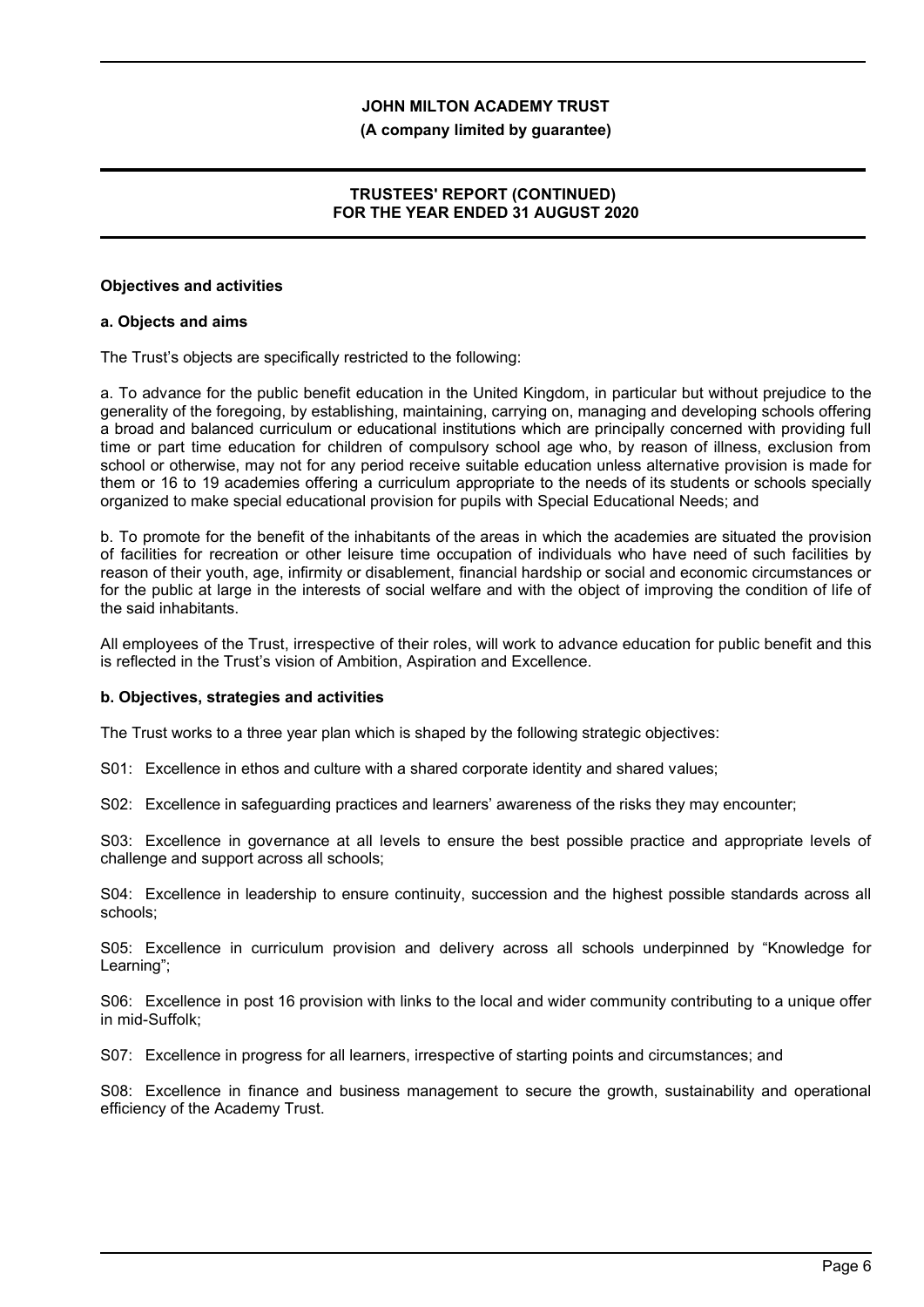### **(A company limited by guarantee)**

## **TRUSTEES' REPORT (CONTINUED) FOR THE YEAR ENDED 31 AUGUST 2020**

During the academic year 2019/20, some of the significant activities connected to these objectives have been as follows:

- additional Condition Improvement Fund (CIF) bids and projects to undertake major capital work to improve safeguarding and health and safety;
- capital refurbishment projects at both primary and secondary; new sixth form build at Stowupland High School; extensive refurbishment at primary schools; all strategic and project management through the central team allowing schools to focus on learning and teaching;
- improved ICT infrastructure across all schools in line with the Trust's 3-year strategy;
- leadership and pedagogical support leading to improved learner outcomes in 2020;
- increased number of lead practitioners appointed to promote and support quality first teaching;
- revised leadership arrangements and the introduction of a primary Executive Headship;
- phased introduction of management information systems enabling schools to view, scrutinise and respond to key performance indicators in real time;
- successful application for SEND provision at two Trust schools (to come to fruition for Sept 2021);
- support throughout COVID-19 lockdown enabling all schools to stay open and operate safely.

## **c. Public benefit**

The Trustees have complied with their duty to have due regard to the guidance on public benefit published by the Charity Commission in exercising their powers and duties. The Trustees consider that the Trust's activities are demonstrably to the public benefit.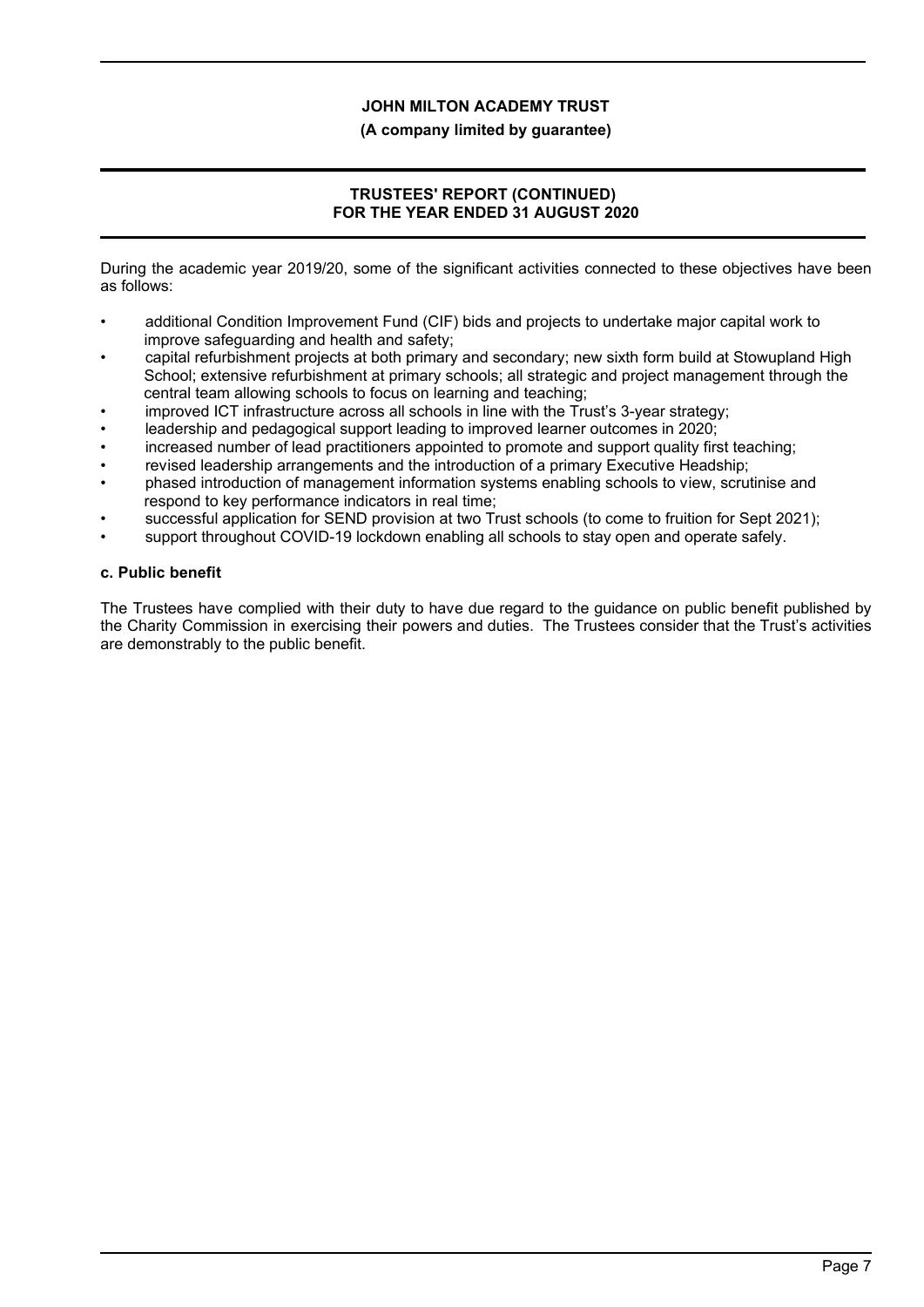#### **(A company limited by guarantee)**

### **TRUSTEES' REPORT (CONTINUED) FOR THE YEAR ENDED 31 AUGUST 2020**

#### **Strategic report**

#### **Achievements and performance**

Due to COVID-19, the Department for Education will not be publishing any performance data for the academic year 2019/20.

#### **a. Key performance indicators**

Safeguarding is effective in all schools and attendance is in line with, or well above the national average in all schools. The Trust undertakes regular audits by trained personnel to support the culture of safeguarding across all schools.

All key performance indicators for 2019/20 were affected by the national lockdown which took effect in March 2020. However, there was sufficient external validation from the autumn and spring terms to assess outcomes across the primary phase. In 2020, 74% of pupils were likely to have reached the expected progress in Reading, Writing and Mathematics, placing the Trust nearly 10% above the national average of 2019.

At secondary, examinations were not taken, but a rigorous process of assessment was undertaken in line with national guidance. Performance in English and Maths demonstrated performance in line with, or above the national average and the Progress 8 figure was positive.

At Key Stage 5, achievement in vocational subjects remained high and the performance of academic subjects has continued on an upwards trajectory. In 2020, there was a strongly positive figure for both vocational and academic subjects and over 77% of Year 13 students progressed to a Higher Education destination.

All schools remained open throughout the lockdown period to support key worker and other groups. All designated year groups returned for the wider opening of primary and secondary schools in the summer term and all primary year groups were able to spend some time in school before the end of the academic year. This was an enhanced offer in relation to national expectations and reflected the commitment of staff across the Trust and the support of all stakeholders, including parents and carers.

Attendance data at both primary and secondary has been strong and well above the national averages for full opening.

The Board considers the financial key performance indicator of the Academy Trust to be the levels of funds held which are disclosed in the reserves policy below.

### **b. Going concern**

After making appropriate enquiries, the Board has a reasonable expectation that the Trust has adequate resources to continue in operational existence for the foreseeable future. For this reason it continues to adopt the going concern basis in preparing the financial statements. Further details regarding the adoption of the going concern basis can be found in the Statement of Accounting Policies.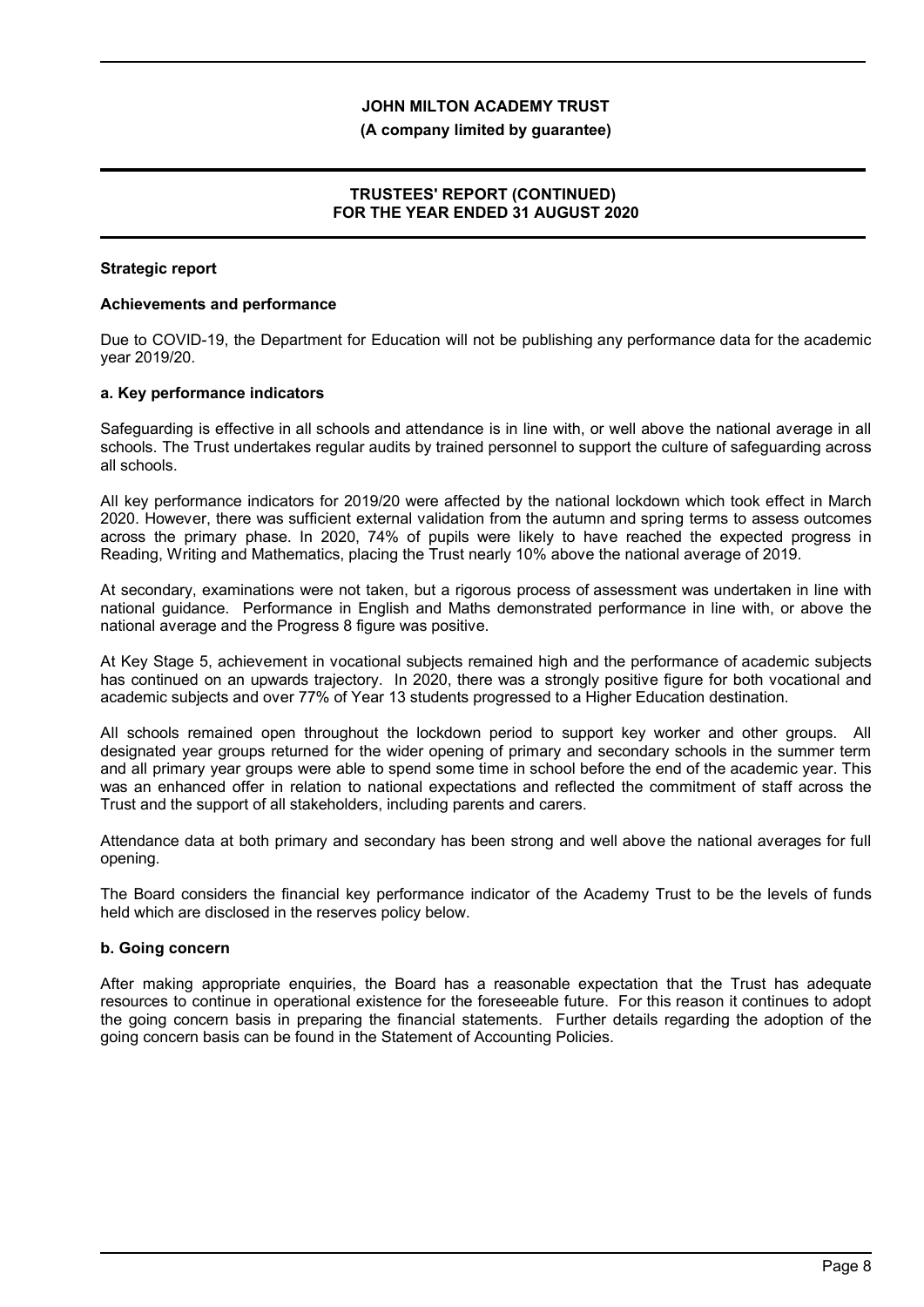#### **(A company limited by guarantee)**

## **TRUSTEES' REPORT (CONTINUED) FOR THE YEAR ENDED 31 AUGUST 2020**

### **Financial review**

#### **a. Financial review**

The majority of the Trust's income is obtained via the Education and Skills Funding Agency (ESFA) by way of Educational Age Weighted Pupil Unit (AWPU) funding, and by a range of other recurrent grants such as Pupil Premium, Primary PE Grant, Y7 Catch Up Grant, and Universal Infant Free School Meals (UIFSM). The use of this income is restricted to educational purposes, and where limited to restricted funding the associated income and expenditure are shown as such in the Statement of Financial Activities for the year ending 31 August 2020.

The Trust was successful in securing Condition Improvement Fund (CIF) bids for one of the schools in the Trust during the period and work has been carried out. Details are as follows:

| Stowupland High School | £202,2017 for Roofing |
|------------------------|-----------------------|
|                        | £230,985 for Windows  |

These projects were in addition to significant refurbishment funded by the Trust.

In accordance with FRS 102, the academy trust received an actuarial assessment of its Local Government Pension Scheme (LGPS) deficit. The deficit balance of £3,140,000 is included within the balance sheet as at 31 August 2020 and the notes to the financial statements. A pension deficit generally indicates likely future increased contributions.

### **b. Reserves policy**

In 2019/20, to mitigate the risk of delay or reduced funding, the Trust plans to maintain a free reserve equivalent to 7.5% of the General Annual Grant (GAG). To mitigate the risk of future income reduction and to provide a fund for further development, the Trust may determine further reserves are required and this will be communicated on an annual basis in the spring term. Reserves are determined with reference to the in year financial performance of each School and as an assessment of the key risks and future investment requirements.

7.5% of the GAG across the Trust for August 2020 was £560,237.

The total restricted and unrestricted general funds (before fixed asset fund and pension reserve) held at 31 August 2020 was £903,726, which inlcudes £666,534 unrestricted funds. This reflects a movement in the year of a surplus of £209,842. Restricted fixed assets funds at the year end were £21,595,624.

Total reserves at 31 August 2020 including restricted fixed asset fund and pension reserve was £19,359,350.

#### **c. Material deposits policy**

The Trust aims to manage its cash balances to provide for the day to day financial management of all schools. Where surplus cash funds exist, the Trust seeks to optimise returns at minimal risk. Surplus funds are defined as funds in excess of those deemed to be needed to meet the day to day cash flow requirements for the financial management of schools taking into account the agreed minimum reserves level. The Chief Financial Officer will maximise investment return by investing surplus funds for up to 6 months in interest bearing accounts with High Street Banks or Building Societies.

Deposits for longer than six months, or in riskier vehicles, require the approval, in advance, of the Audit and Risk Committee.

The CFO will report each term to the Finance and Business Committee on the amounts invested, the beginning and end dates and the interest rate.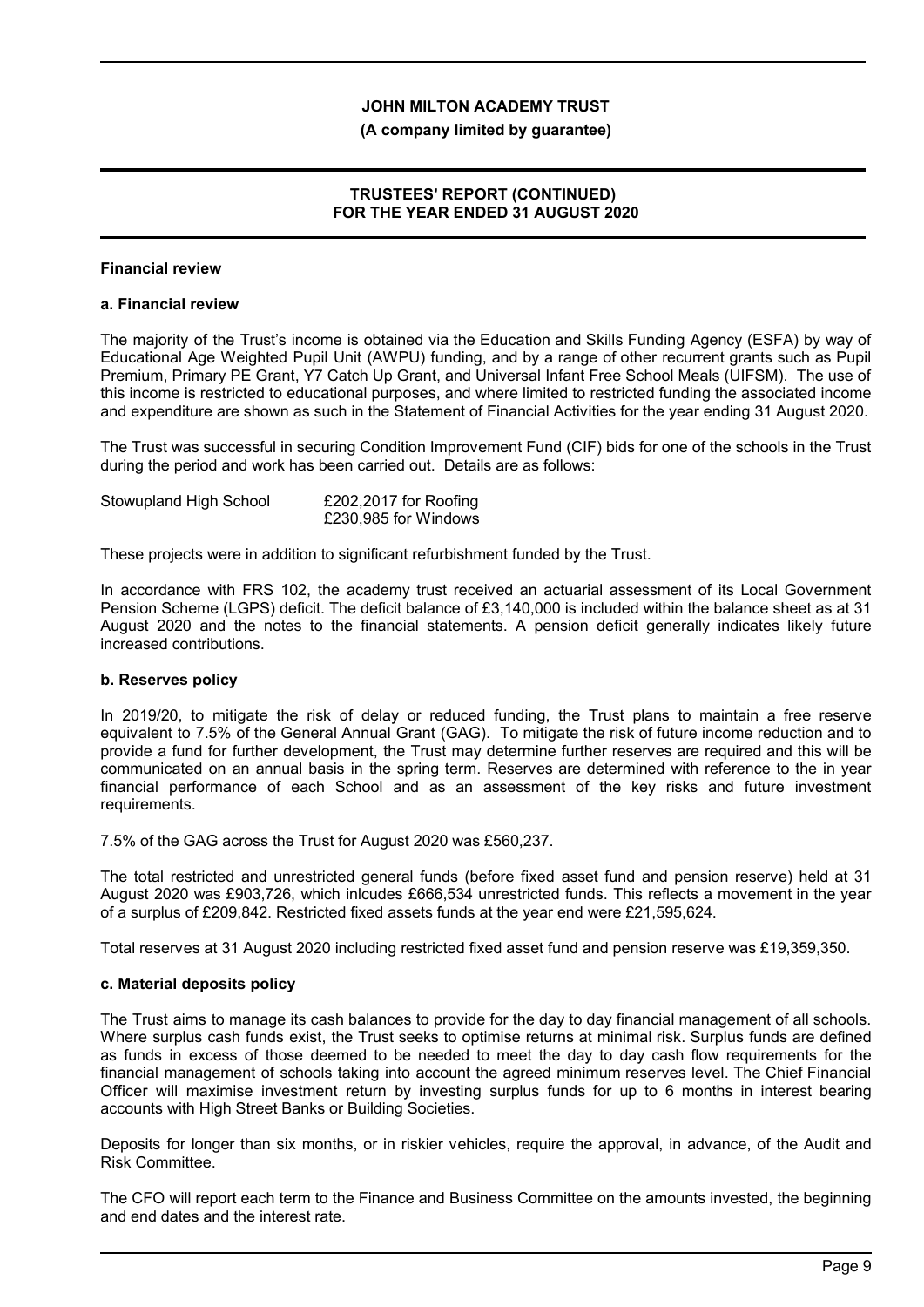#### **(A company limited by guarantee)**

## **TRUSTEES' REPORT (CONTINUED) FOR THE YEAR ENDED 31 AUGUST 2020**

On maturity of any such investment the CFO will review the position and may re invest in line with Trust policy.

#### **d. Principal risks and uncertainties**

Trustees have assessed the major risks to which the Trust is exposed, in particular those relating to student outcomes, teaching and learning, provision of facilities and other operational areas of the Trust and its finances. Ten areas have been identified for ongoing scrutiny by the Trust, ranging from the fulfilment of charitable objects to Critical Incident Risk (including national pandemics).

All risks are categorised into bandings:

• Transfer: for some risks the best response may be to transfer them. This might be done by conventional insurance, or it might be done by paying a third party to take the risk in another way. This option is good for mitigating financial risks to assets.

• Tolerate: the exposure may be tolerable without any further action being taken. Even if it is not tolerable, ability to do anything about some risks may be limited, or the cost of taking any action may be disproportionate to the potential benefit gained. This option may be supplemented by contingency planning for handling the impacts that will arise if the risk is realised.

• Treat: by far the greater number of risks will belong to this category. The purpose of treatment is not necessarily to obviate the risk, but more likely to take control action to contain the risk to an acceptable level. Such controls can be corrective, detective, directive or preventive.

• Terminate: some risks will only be treatable, or containable to acceptable levels, by terminating the activity. It should be noted that the option of termination of activities may be severely limited in the public sector when compared to the private sector; a number of activities are conducted in the public sector because the associated risks are so great that there is no other way in which the output or outcome, which is required for the public benefit, can be achieved.

Effective risk management provides the trustees and academy with assurance that the financial responsibilities of the LGBs are being properly discharged, that resources are being managed in an efficient and effective manner whilst heeding with value for money principles, the internal financial control systems are in place and being monitored by an independent party and that financial considerations are fully taken into account in reaching decisions in line with the finance policy and scheme of delegation.

The Trust cannot provide absolute assurance on all matters, but can provide a reasonable assurance that material errors or irregularities are either prevented or detected within a timely period. The main area of financial risk will occur around annual funding, cashflow and actuarial assessed LGB pension fund deficit, held with Suffolk County Council. The Trust understands the need to monitor the impact of cashflow, and undertakes a range of monitoring processes and reports to ensure financial stability. All budgets set in future will be based on current year plus 4 years projections based on knowledge available at the time, and by using established budget monitoring tools. All budgets are regularly reviewed by way of medium term plan and management reports to allow for in year changes, and by operating a 5 year overview any areas of future risk can be reduced or averted in a timely manner.

There is currently a deficit in the Local Government Pension Scheme of £3,140,000, as disclosed in the financial report. The Secretary of State has agreed that in the event of the trust closing, the local government pension scheme liabilities would be met by the Department for Education.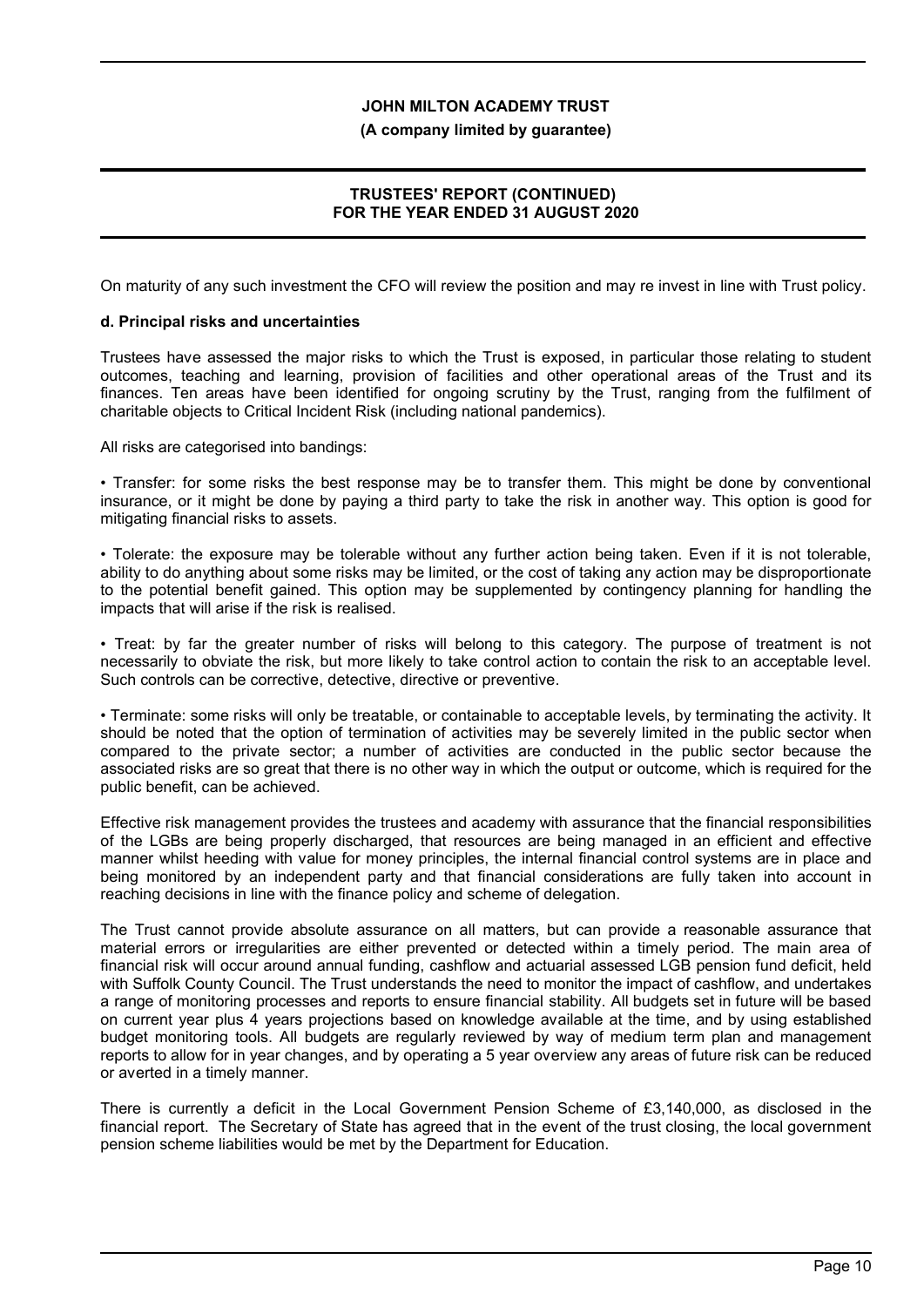#### **(A company limited by guarantee)**

## **TRUSTEES' REPORT (CONTINUED) FOR THE YEAR ENDED 31 AUGUST 2020**

#### **e. Fundraising**

Schools across the Trust engage in fundraising to support national and local charities. Students may also fundraise to subsidise social activities such as annual "Prom" events. Fundraising does not take place in order to support delivery of the statutory curriculum.

Many developments in 2019/20 were curtailed as a result of COVID-19, and events in 2020/21 are also likely to be restricted. The risk COVID-19 assessments currently in place do not permit trips or visits.

#### **Plans for future periods**

#### **a. Future developments**

The Trust will continue to work on delivering the best outcomes for learners through the strategic objectives identified in the Three Year Strategic Plan. There is a particular focus on:

- 1. Opening the new Sixth Form building and enhancing post-16 provision further through partnership arrangements;
- 2. Maintaining the upwards trajectory of outcomes and ensuring the progress of all groups of learners across all key stages;
- 3. Embedding curriculum initiatives and pedagogical principles to support provision and delivery still further;
- 4. Ensuring that schools can continue to operate safely throughout COVID-19 (including remote delivery);
- 5. Maximising the impact of central services on the Trust's Charitable objects.

#### **Funds held as custodian**

There are no funds held under this heading.

#### **Disclosure of information to auditors**

Insofar as the Trustees are aware:

- There is no relevant audit information of which the charitable company's auditors are unaware, and
- Trustees have taken all the steps that ought to have been taken as a Trustee in order to be aware of any relevant audit information and to establish that the charitable company's auditors are aware of that information.

The Trustees' Report, incorporating a strategic report, was approved by order of the Board of Trustees, as the company directors, on 15th December 2020 and signed on its behalf by:

a lidert

................................................ **A Ridealgh** Chair of Trustees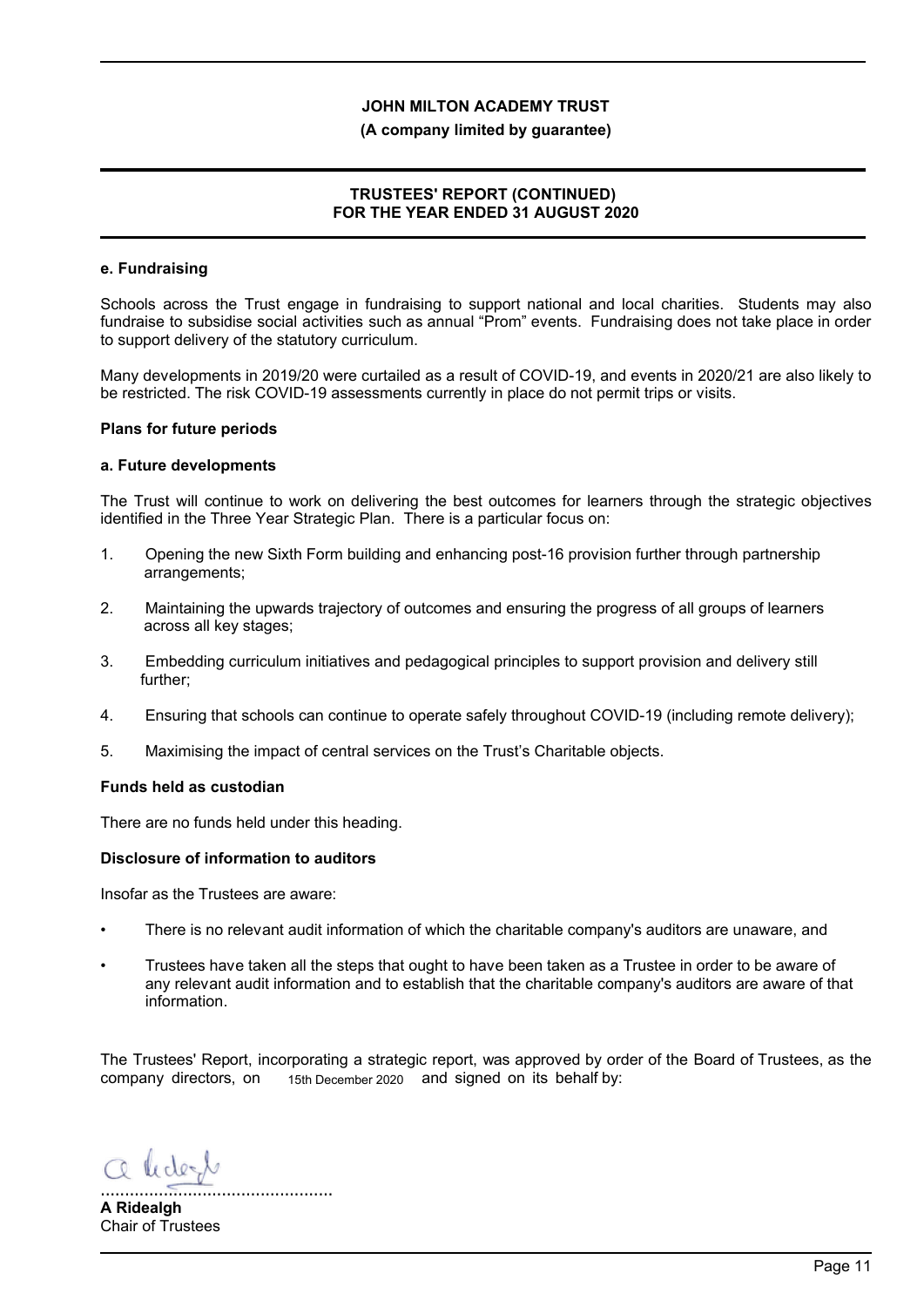#### **(A company limited by guarantee)**

### **GOVERNANCE STATEMENT**

### **Scope of responsibility**

As Trustees, we acknowledge we have overall responsibility for ensuring that John Milton Academy Trust has an effective and appropriate system of control, financial and otherwise. However such a system is designed to manage rather than eliminate the risk of failure to achieve business objectives, and can provide only reasonable and not absolute assurance against material misstatement or loss.

As Trustees, we have reviewed and taken account of the guidance in DfE's Governance Handbook and competency framework for governance.

The Board of Trustees has delegated the day to day responsibility to the Chief Executive Officer, as Accounting Officer, for ensuring financial controls conform with the requirements of both propriety and good financial management and in accordance with the requirements and responsibilities assigned to it in the funding agreement between John Milton Academy Trust and the Secretary of State for Education. The CEO is also responsible for reporting to the Board of Trustees any material weaknesses or breakdowns in internal control.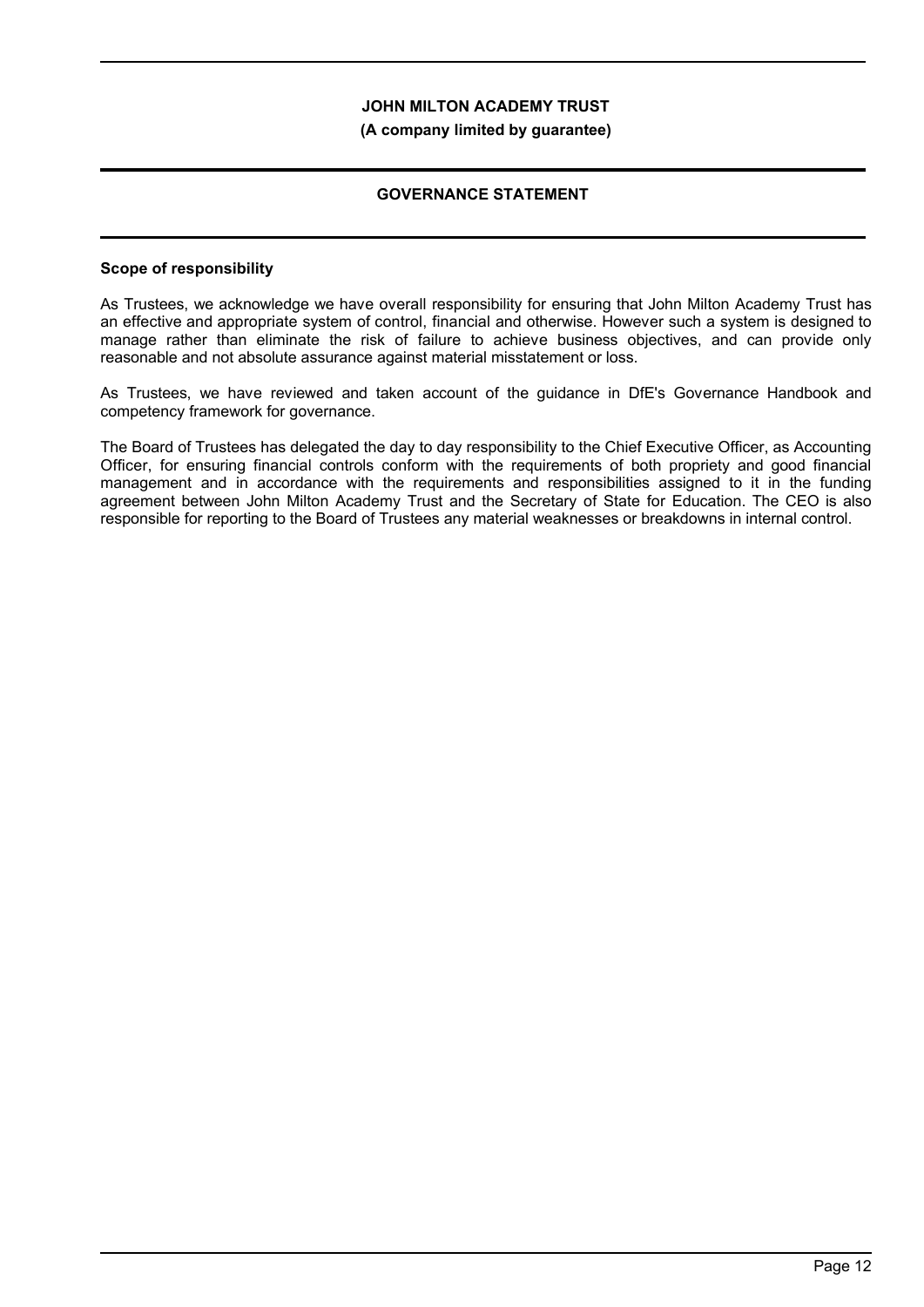### **(A company limited by guarantee)**

## **GOVERNANCE STATEMENT (CONTINUED)**

#### **Governance**

The information on governance included here supplements that described in the Trustees' Report and in the Statement of Trustees' Responsibilities. The board of Trustees has met 7 times during the year.

Attendance at meetings of the board of Trustees during 2019-20 was as follows:

| <b>Trustee</b>                                                                                 | <b>Meetings attended</b> | Out of a possible |
|------------------------------------------------------------------------------------------------|--------------------------|-------------------|
| K D L Grimes, Chief Executive Officer                                                          |                          |                   |
| A Ridealgh, Chair Trustees                                                                     |                          |                   |
| J Cousins                                                                                      |                          | 5                 |
| J Deane, Chair of Finance and Business                                                         |                          |                   |
| A M Mayhew                                                                                     |                          |                   |
| D Nunn                                                                                         | 5                        |                   |
| P Thirkettle, Chair of Standards, Personnel and<br><b>GDPR</b>                                 | 6                        |                   |
| T Barker, Vice Chair of the Trust / Chair of the<br>Audit Committee and Remuneration Committee | 7                        |                   |
| E Gibson                                                                                       | 2                        | 5                 |
| M Abdel-Maguid                                                                                 |                          | 2                 |
| S Hayter                                                                                       |                          |                   |
| M Carter                                                                                       |                          |                   |
| T Passmore                                                                                     |                          |                   |
|                                                                                                |                          |                   |

The Trustees reflected on issues during the year using a variety of means, including:

- The framework for Trustees in the Academies Financial Handbook which outlines their Responsibilities;
- A review of the Articles of Association;
- Recruitment of Trustees linked to skills and expertise;
- Development of a 3-Year Strategic Plan;
- The Trust's framework for school improvement including the termly data collation, school improvement visits and the CEO report;
- Use of GovernorHub to plan, implement and disseminate information to all Trustees;
- Externally-commissioned services and audits including GDPR, Health and Safety (including COVID-19 arrangements), Fire-Risk and key financial controls;
- Strategic Framework for COVID-19 and the combined risk assessment.

This provides the Trust Board with assurance that:

- The financial responsibilities of the Trust Board are being properly discharged;
- Resources are being managed in an efficient, economical and effective manner;
- Sound systems of internal financial control are being maintained; and
- Financial considerations are fully taken into account in reaching decisions.

During the course of the year Trustees have regularly reviewed their meetings and management of the Academy Trust and have implemented changes to procedure to ensure that governance is effective.

In order to assess and review these areas, Board meetings throughout the year were provided with a wide variety of source information including data and improvement reports for individual schools which identify strengths and weaknesses at local levels and financial management reports. Internal audit reports, risk assessments and analysis data from external sources were all used to aid the Trustees in assessing the effectiveness of their governance and the progress of the Trust.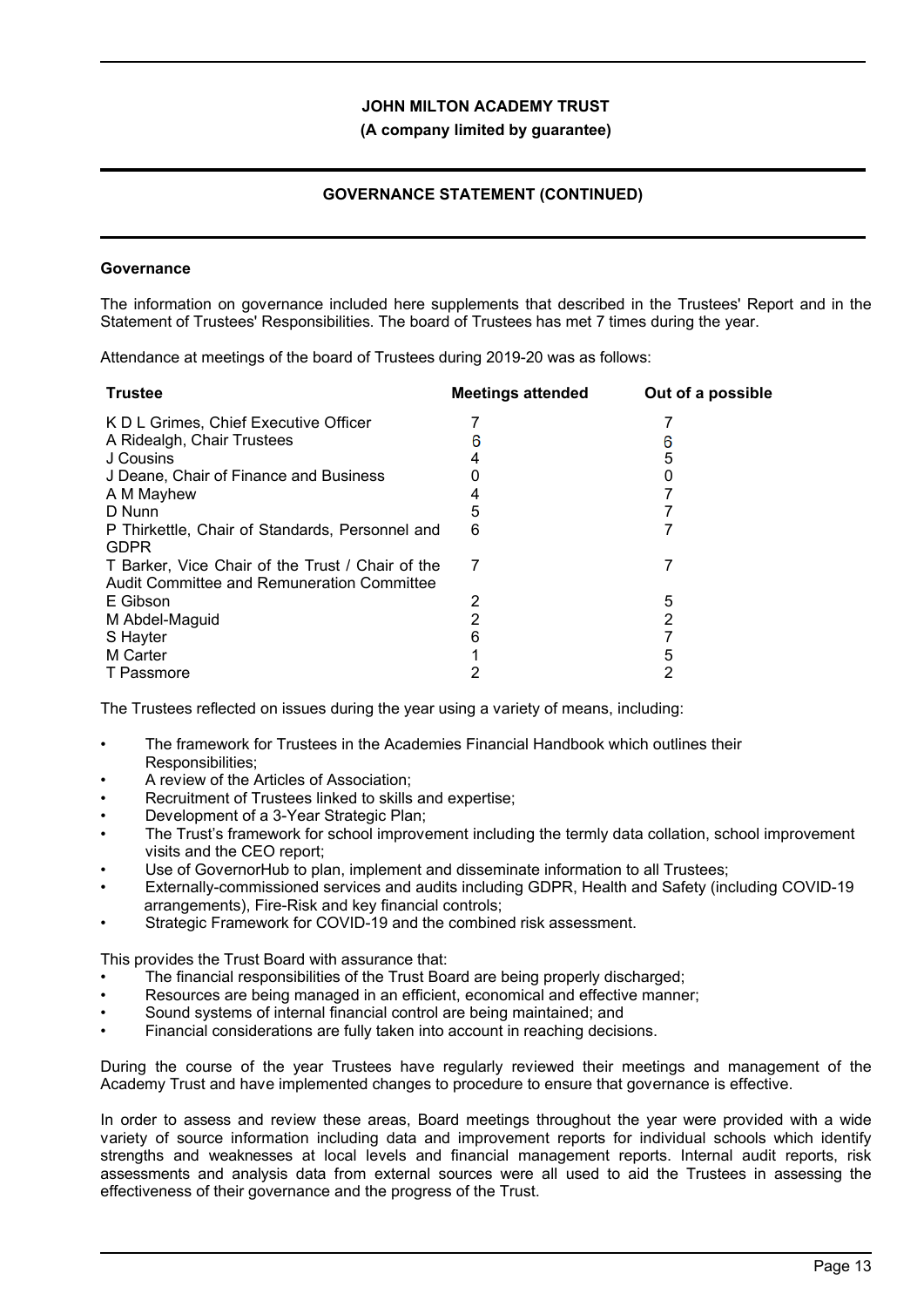## **(A company limited by guarantee)**

## **GOVERNANCE STATEMENT (CONTINUED)**

#### **Governance (continued)**

The Trustees appointed M+A Partners to carry out the Annual Internal Audit review on the academy trust. Due to COVID-19 pandemic a limited programme of visits has been completed and the next set of audit visits are scheduled for the spring 2020 term.

The **Finance and Business Committee** is a committee of the Board. Its purpose is to approve strategy and policy, and monitor financial and operational standards.

Attendance during the year at meetings was as follows:

| Trustee                                 | <b>Meetings attended</b> | Out of a possible |
|-----------------------------------------|--------------------------|-------------------|
| T Barker. Chair of Finance and Business |                          |                   |
| D Nunn                                  |                          |                   |
| A Ridealgh, Chair of Trustees           |                          |                   |
| K D L Grimes, Chief Executive Officer   |                          |                   |

The **Standards, Personnel and GDPR Committee** is also a committee of the main Board of Trustees. Its purpose is to approve education strategy and policy, and monitor governance, safeguarding and educational standards across the Trust. The Committee was re-named Learning and Performance Committee during this academic year.

Attendance during the year at meetings was as follows:

| <b>Trustee</b>                                            | <b>Meetings attended</b> | Out of a possible |
|-----------------------------------------------------------|--------------------------|-------------------|
| Phil Thirkettle Chair of Standards, Personnel<br>and GDPR |                          | 4                 |
| K D L Grimes, Chief Executive Officer                     |                          | 4                 |
| A Mayhew                                                  | 3                        | 4                 |
| E Gibson                                                  | 3                        | 3                 |
| S Hayter                                                  | ົ                        | 4                 |

The **Remuneration Committee** is also a committee of the Board.

Attendance at meetings in the year was as follows:

| <b>Trustee</b>                        | <b>Meetings attended</b> | Out of a possible |
|---------------------------------------|--------------------------|-------------------|
| T Barker, Chair of Remuneration       |                          |                   |
| L Gibson                              |                          |                   |
| A Mayhew                              |                          |                   |
| K D L Grimes, Chief Executive Officer |                          |                   |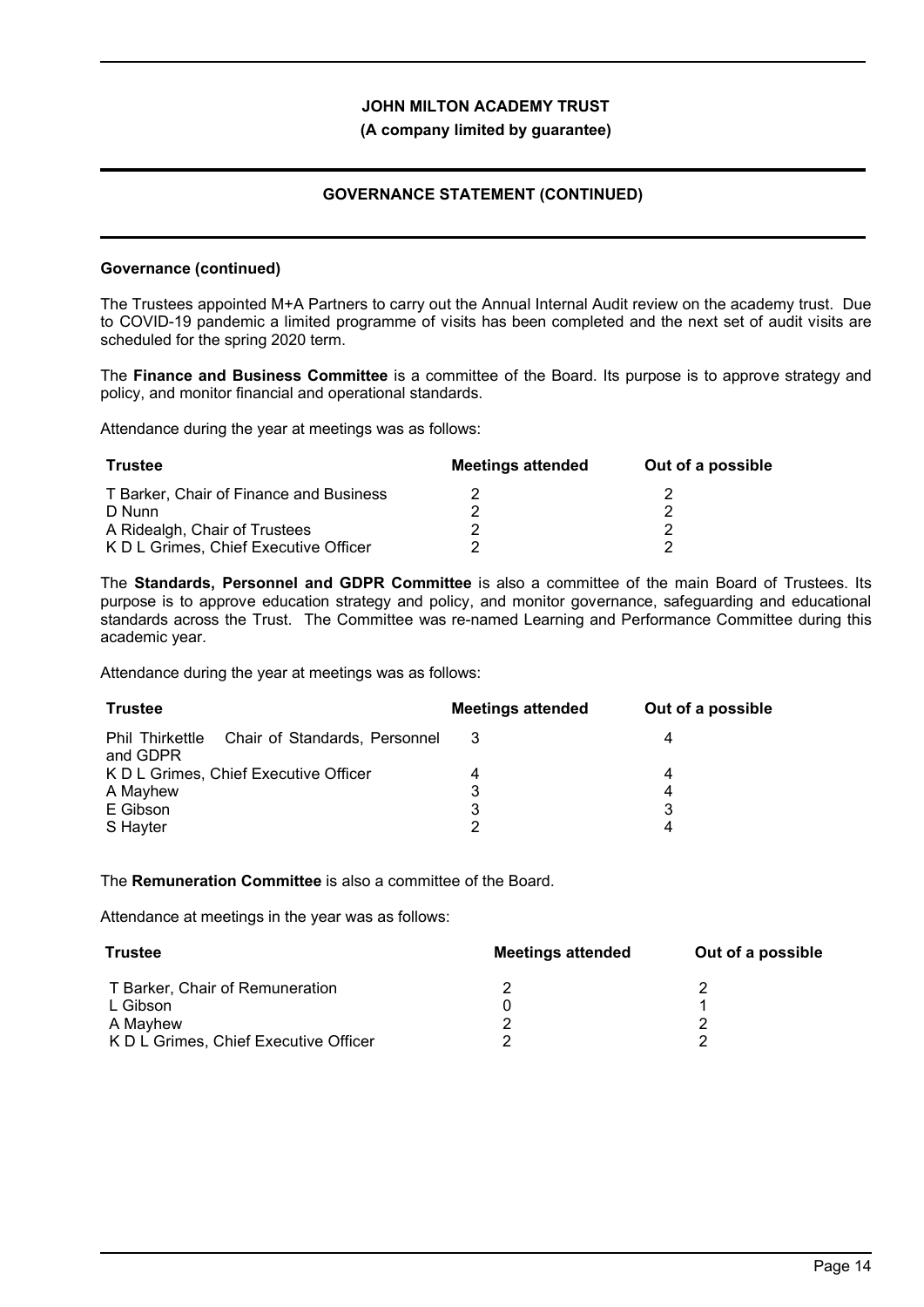### **(A company limited by guarantee)**

## **GOVERNANCE STATEMENT (CONTINUED)**

### **Governance (continued)**

The **Audit and Risk Committee** is a further committee of the Board and its purpose is to review and monitor internal and external audit and oversee the Risk Management process.

| <b>Trustee</b>                        | <b>Meetings attended</b> | Out of a possible |
|---------------------------------------|--------------------------|-------------------|
| T Barker, Chair of Audit & Risk       |                          |                   |
| K D L Grimes, Chief Executive Officer |                          |                   |
| D Nunn                                |                          |                   |
| A Ridealgh, Chair of Trustees         |                          |                   |

#### **Review of value for money**

As Accounting Officer, the Chief Executive Officer has responsibility for ensuring that the Academy Trust delivers good value in the use of public resources. The Accounting Officer understands that value for money refers to the educational and wider societal outcomes achieved in return for the taxpayer resources received.

The Accounting Officer considers how the Academy Trust's use of its resources has provided good value for money during each academic year, and reports to the Board of Trustees where value for money can be improved, including the use of benchmarking data where appropriate. The Accounting Officer for the Trust has delivered improved value for money during the year by:

- Securing Government grants and prioritising refurbishment to improve school environments;
- Purchasing COVID-19 services and supplies across all Trust schools, thereby benefiting from economies of scale;
- Maximising income generation (in spite of COVID-19 restrictions) by regularly seeking to secure additional funding through non-government grants and by providing consultancy services and training to other schools and organisations;
- Using DfE recommended procurement frameworks (particularly for ICT) which ensure best value;
- Developing leadership and staffing models where skills, knowledge and expertise can be shared across schools.

The Government's Procurement Policy Notes PPN 02/20 and PPN 04/20 have been applied in line with government instructions issued in March and June 2020 for payment of suppliers to ensure service continuity during and after the coronavirus (COVID-19) outbreak, for example paying invoices promptly.

### **The purpose of the system of internal control**

The system of internal control is designed to manage risk to a reasonable level rather than to eliminate all risk of failure to achieve policies, aims and objectives; it can therefore only provide reasonable and not absolute assurance of effectiveness. The system of internal control is based on an ongoing process designed to identify and prioritise the risks to the achievement of Academy Trust policies, aims and objectives, to evaluate the likelihood of those risks being realised and the impact should they be realised, and to manage them efficiently, effectively and economically. The system of internal control has been in place for the year 1 September 2019 to 31 August 2020 and up to the date of approval of the annual report and financial statements.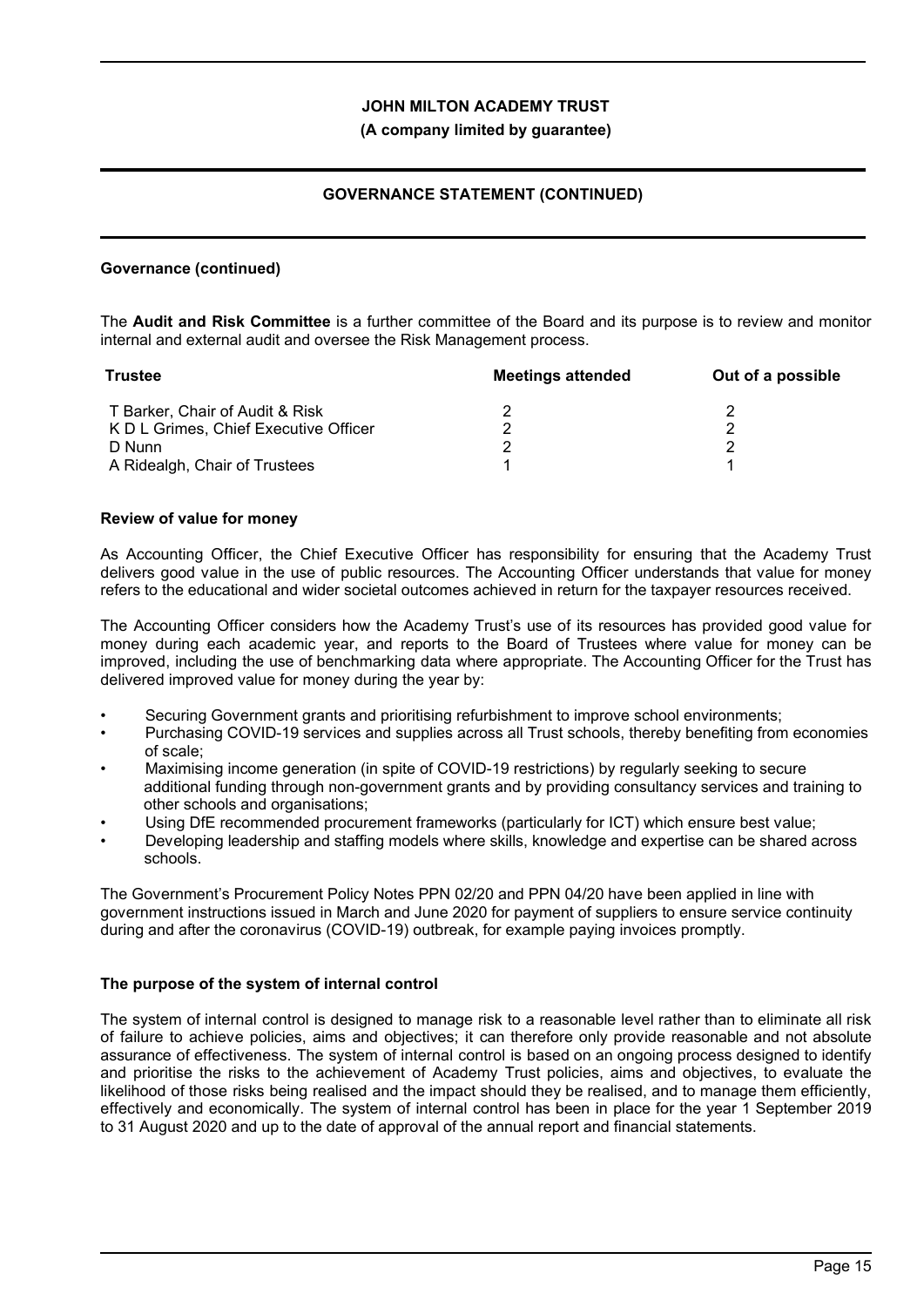#### **(A company limited by guarantee)**

## **GOVERNANCE STATEMENT (CONTINUED)**

#### **Capacity to handle risk**

The Board of Trustees has reviewed the key risks to which the Academy Trust is exposed together with the operating, financial and compliance controls that have been implemented to mitigate those risks. The Board of Trustees is of the view that there is a formal ongoing process for identifying, evaluating and managing the Academy Trust's significant risks, that has been in place for the year 1 September 2019 to 31 August 2020 and up to the date of approval of the annual report and financial statements. This process is regularly reviewed by the Board.

#### **The risk and control framework**

The Academy Trust's system of internal financial control is based on a framework of regular management information and administrative procedures including the segregation of duties and a system of delegation and accountability. In particular, it includes:

- Comprehensive budgeting and monitoring systems with an annual budget and periodic financial reports which are reviewed and agreed by the Board of Trustees;
- Regular reviews by the Board of Trustees of reports which indicate financial performance against the forecasts and of major purchase plans, capital works and expenditure programmes;
- Setting targets to measure financial and other performance;
- Clearly defined purchasing (asset purchase or capital investment) guidelines;
- Delegation of authority and segregation of duties;
- Identification and management of risks.

The Board of Trustees has decided to employ M+A Partners as internal auditor.

The internal auditor's role includes giving advice on financial matters and performing a range of checks on the Academy Trust's financial systems. Due to the COVID-19 pandemic a key financial controls review was completed. In particular, the checks carried out in the current period included:

- Review of key purchasing controls
- Review of key income controls
- Review of key cash management controls
- Covid-19 specific matters.

The internal auditor reports termly to the Board on the operation of the systems of control and on the discharge of the Board's financial responsibilities.

Action plans were drawn up following the visits and these have been implemented. Further internal audit visits are scheduled for each school in each of the next two terms, to ensure any action has been embedded.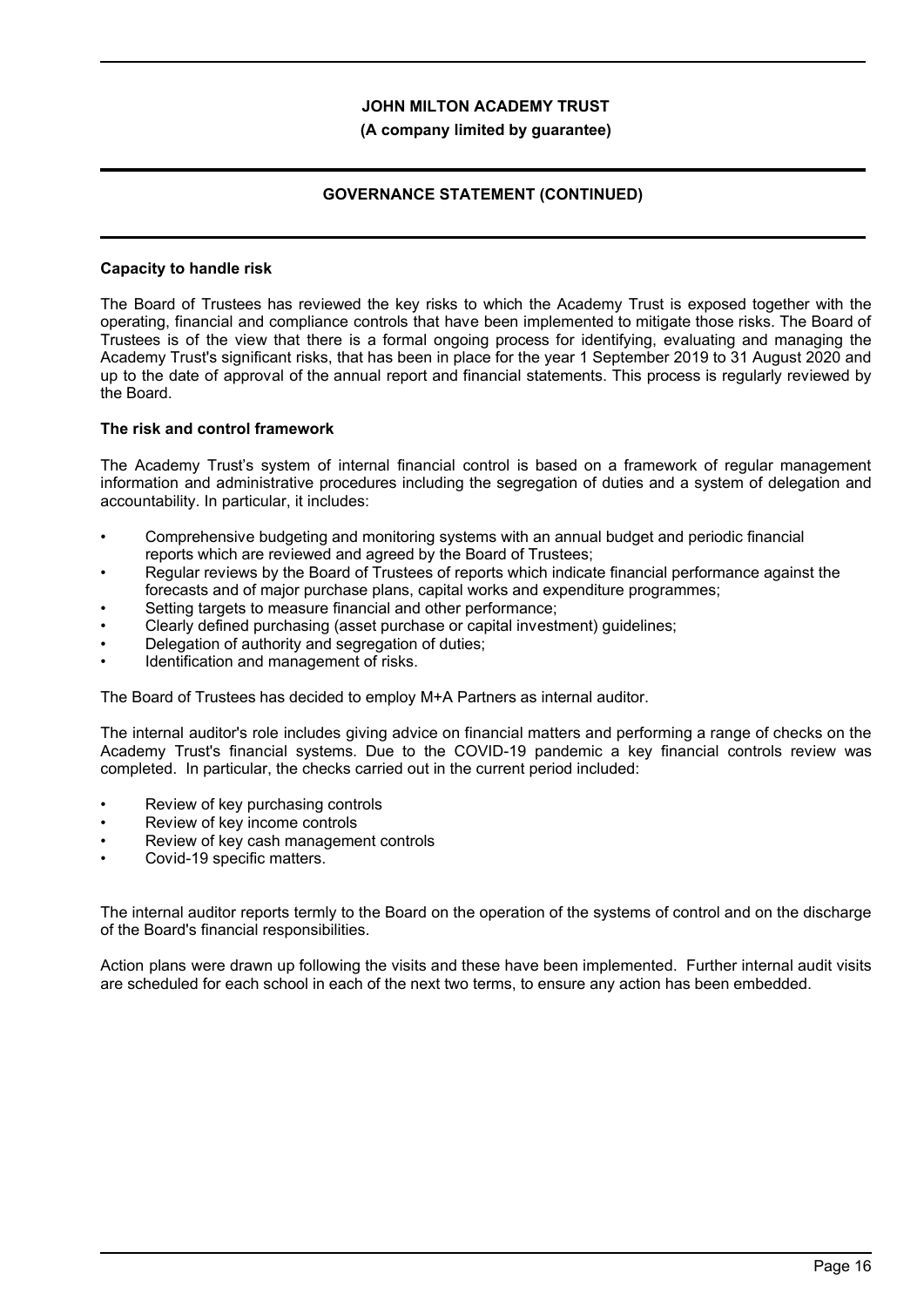**(A company limited by guarantee)**

## **GOVERNANCE STATEMENT (CONTINUED)**

#### **Review of effectiveness**

As Accounting Officer, the Chief Executive Officer has responsibility for reviewing the effectiveness of the system of internal control. During the year in question the review has been informed by:

- The work of the internal auditors:
- The work of the external auditors:
- The financial management and governance self assessment process;
- The work of the executive managers within the Trust who have responsibility for the development and maintenance of the internal control framework.

The Accounting Officer has been advised of the implications of the result of the review of the system of internal control by the Board and a plan to address any areas of weaknesses and ensure continuous improvement of the system is in place.

Approved by order of the members of the Board of Trustees and signed on their behalf by:

o ledert ................................................

**A Ridealgh** Chair of Trustees Date: 15th December 2020

(D. Grimes ................................................

**K D L Grimes** Accounting Officer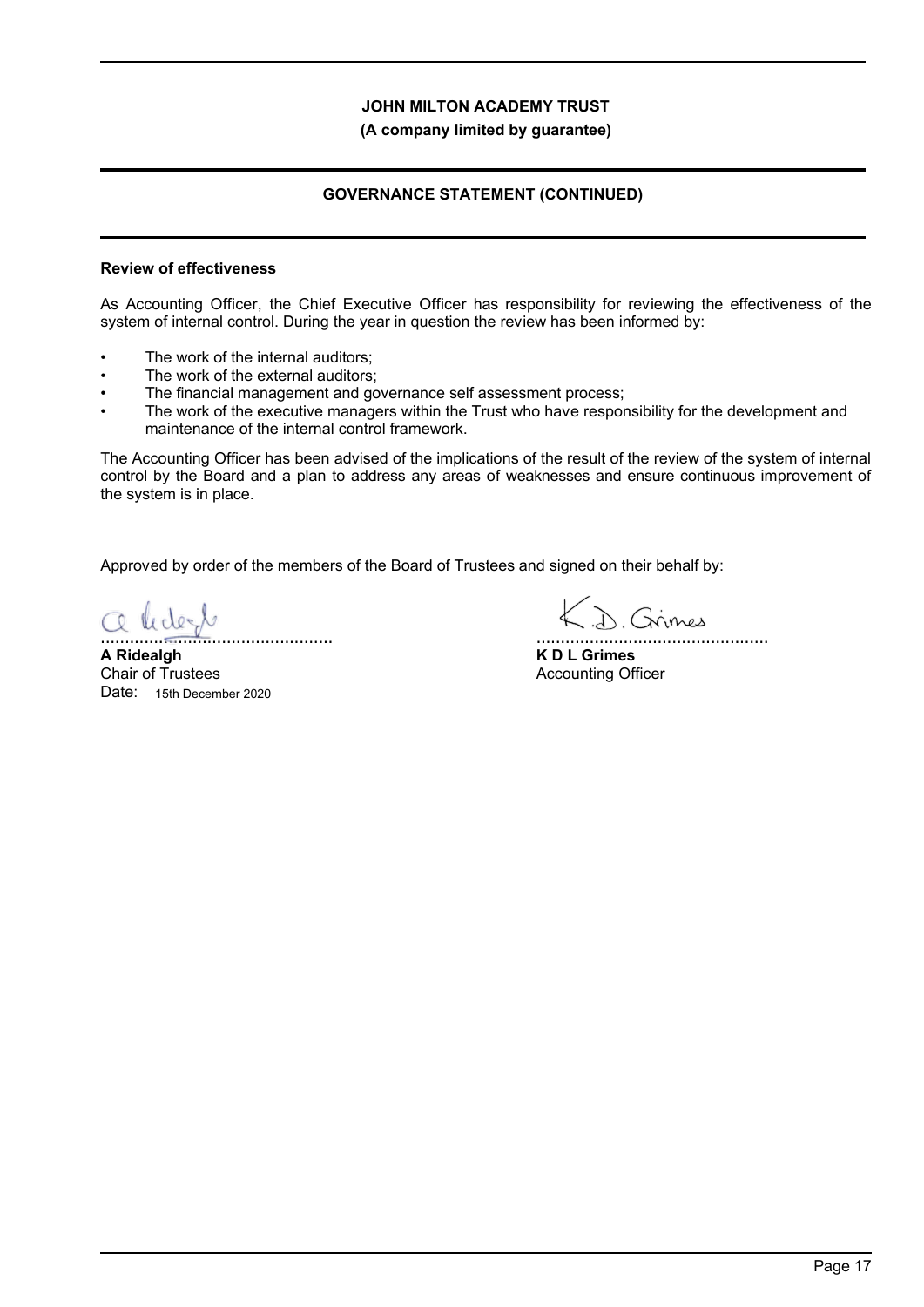### **(A company limited by guarantee)**

## **STATEMENT ON REGULARITY, PROPRIETY AND COMPLIANCE**

As accounting officer of John Milton Academy Trust I have considered my responsibility to notify the academy board of Trustees and the Education & Skills Funding Agency (ESFA) of material irregularity, impropriety and non-compliance with terms and conditions of all funding received by the academy, under the funding agreement in place between the academy and the Secretary of State for Education. As part of my consideration I have had due regard to the requirements of the Academies Financial Handbook 2019.

I confirm that I and the academy board of Trustees are able to identify any material irregular or improper use of all funds by the academy, or material non-compliance with the terms and conditions of funding under the academy's funding agreement and the Academies Financial Handbook 2019.

I confirm that no instances of material irregularity, impropriety or funding non-compliance have been discovered to date. If any instances are identified after the date of this statement, these will be notified to the board of Trustees and ESFA.

A Grimer

**K D L Grimes** Accounting Officer Date: 15th December 2020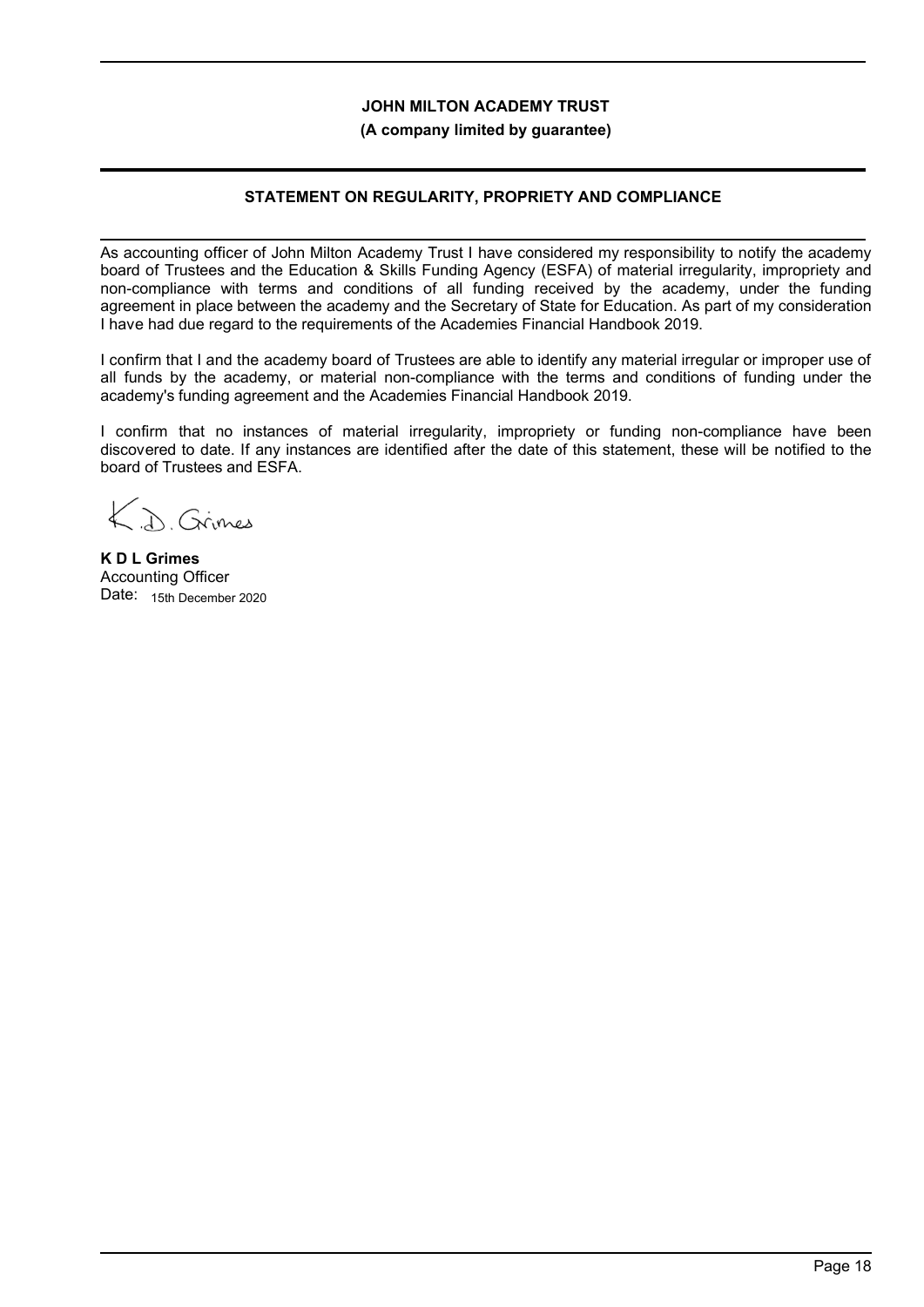#### **(A company limited by guarantee)**

## **STATEMENT OF TRUSTEES' RESPONSIBILITIES FOR THE YEAR ENDED 31 AUGUST 2020**

The Trustees (who are also the directors of the charitable company for the purposes of company law) are responsible for preparing the Trustees' Report and the financial statements in accordance with the Academies Accounts Direction published by the Education and Skills Funding Agency, United Kingdom Accounting Standards (United Kingdom Generally Accepted Accounting Practice) and applicable law and regulations.

Company law requires the Trustees to prepare financial statements for each financial year. Under company law, the Trustees must not approve the financial statements unless they are satisfied that they give a true and fair view of the state of affairs of the charitable company and of its incoming resources and application of resources, including its income and expenditure, for that period. In preparing these financial statements, the Trustees are required to:

- select suitable accounting policies and then apply them consistently;
- observe the methods and principles of the Charities SORP 2019 and the Academies Accounts Direction 2019 to 2020;
- make judgments and accounting estimates that are reasonable and prudent;
- state whether applicable UK Accounting Standards have been followed, subject to any material departures disclosed and explained in the financial statements;
- prepare the financial statements on the going concern basis unless it is inappropriate to presume that the charitable company will continue in business.

The Trustees are responsible for keeping adequate accounting records that are sufficient to show and explain the charitable company's transactions and disclose with reasonable accuracy at any time the financial position of the charitable company and enable them to ensure that the financial statements comply with the Companies Act 2006. They are also responsible for safeguarding the assets of the charitable company and hence for taking reasonable steps for the prevention and detection of fraud and other irregularities.

The Trustees are responsible for ensuring that in its conduct and operation the charitable company applies financial and other controls, which conform with the requirements both of propriety and of good financial management. They are also responsible for ensuring grants received from ESFA/DfE have been applied for the purposes intended.

The Trustees are responsible for the maintenance and integrity of the corporate and financial information included on the charitable company's website. Legislation in the United Kingdom governing the preparation and dissemination of financial statements may differ from legislation in other jurisdictions.

Approved by order of the members of the Board of Trustees and signed on its behalf by:

Ridert

................................................ **A Ridealgh**

Chair of Trustees Date: 15th December 2020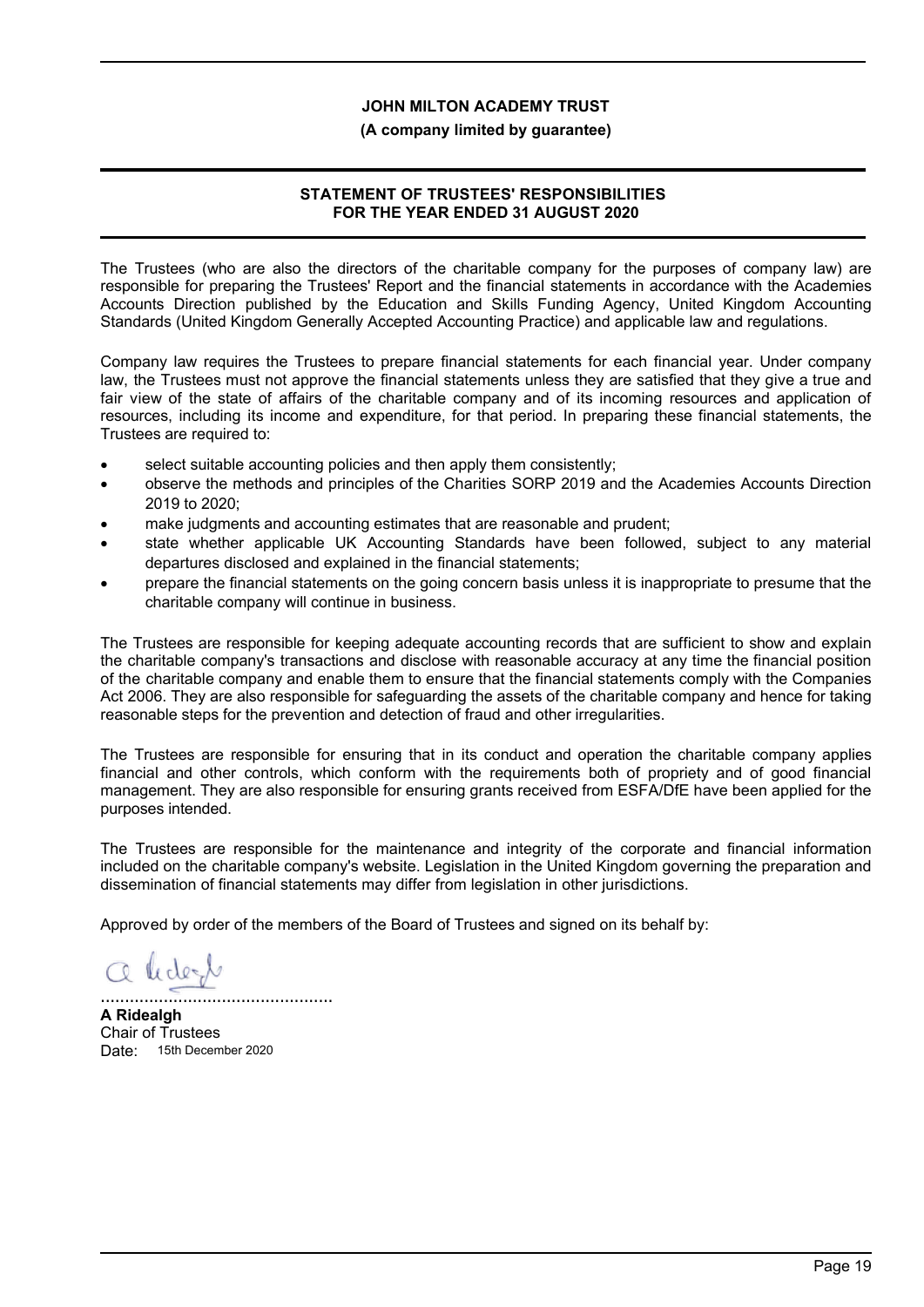### **(A company limited by guarantee)**

### **INDEPENDENT AUDITORS' REPORT ON THE FINANCIAL STATEMENTS TO THE MEMBERS OF JOHN MILTON ACADEMY TRUST**

### **Opinion**

We have audited the financial statements of John Milton Academy Trust (the 'academy') for the year ended 31 August 2020 which comprise the Statement of Financial Activities, the Balance Sheet, the Statement of Cash Flows and the related notes, including a summary of significant accounting policies. The financial reporting framework that has been applied in their preparation is applicable law, United Kingdom Accounting Standards (United Kingdom Generally Accepted Accounting Practice), including Financial Reporting Standard 102 'The Financial Reporting Standard applicable in the UK and Republic of Ireland', the Charities SORP 2019 and the Academies Accounts Direction 2019 to 2020 issued by the Education and Skills Funding Agency.

In our opinion the financial statements:

- give a true and fair view of the state of the academy's affairs as at 31 August 2020 and of its incoming resources and application of resources, including its income and expenditure for the year then ended;
- have been properly prepared in accordance with United Kingdom Generally Accepted Accounting Practice; and
- have been prepared in accordance with the requirements of the Companies Act 2006, the Charities SORP 2019 and the Academies Accounts Direction 2019 to 2020 issued by the Education and Skills Funding Agency.

#### **Basis for opinion**

We conducted our audit in accordance with International Standards on Auditing (UK) (ISAs (UK)) and applicable law. Our responsibilities under those standards are further described in the Auditors' responsibilities for the audit of the financial statements section of our report. We are independent of the academy in accordance with the ethical requirements that are relevant to our audit of the financial statements in the United Kingdom, including the Financial Reporting Council's Ethical Standard, and we have fulfilled our other ethical responsibilities in accordance with these requirements. We believe that the audit evidence we have obtained is sufficient and appropriate to provide a basis for our opinion.

#### **Conclusions relating to going concern**

We have nothing to report in respect of the following matters in relation to which the ISAs (UK) require us to report to you where:

- the Trustees' use of the going concern basis of accounting in the preparation of the financial statements is not appropriate; or
- the Trustees have not disclosed in the financial statements any identified material uncertainties that may cast significant doubt about the academy's ability to continue to adopt the going concern basis of accounting for a period of at least twelve months from the date when the financial statements are authorised for issue.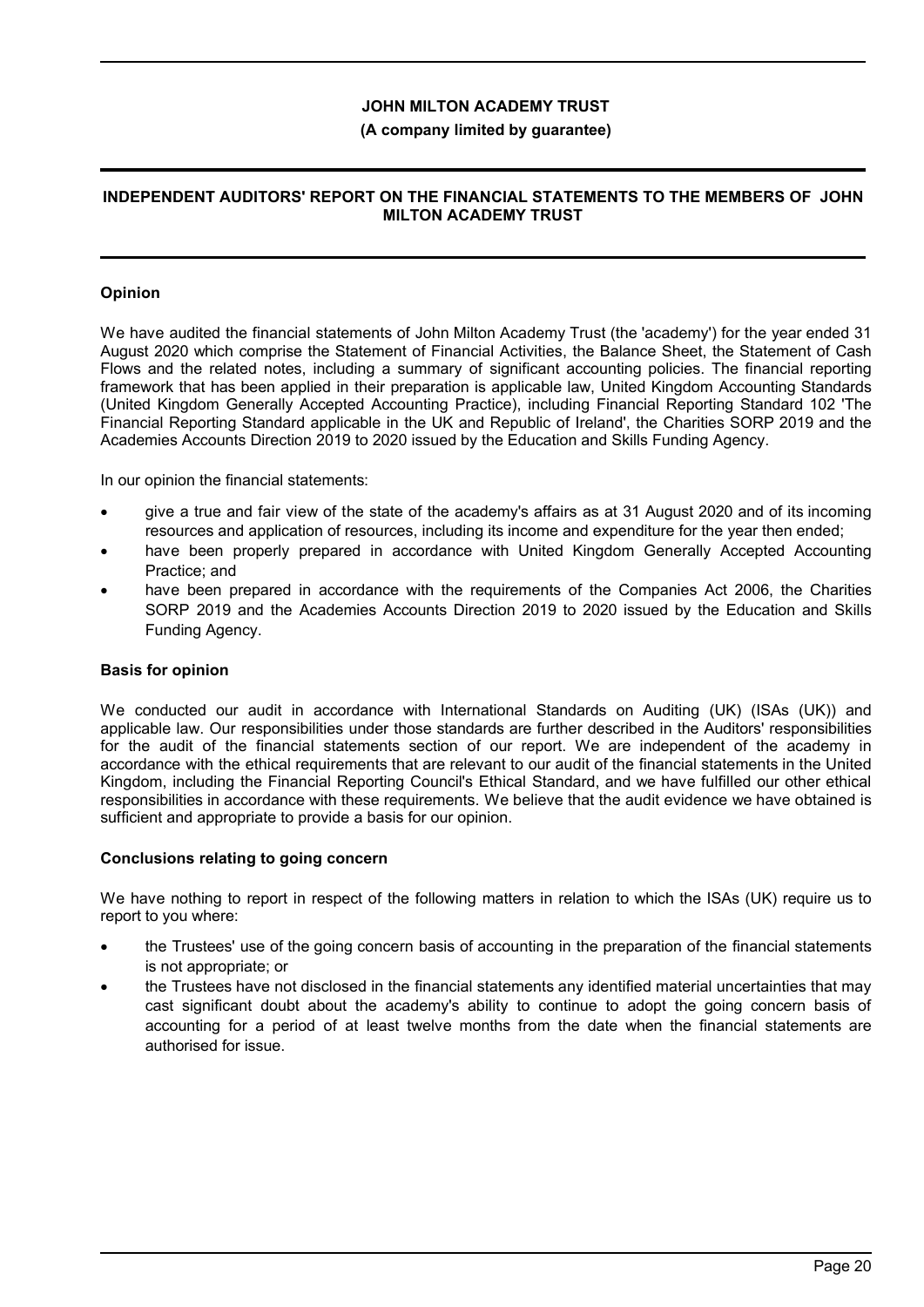#### **(A company limited by guarantee)**

### **INDEPENDENT AUDITORS' REPORT ON THE FINANCIAL STATEMENTS TO THE MEMBERS OF JOHN MILTON ACADEMY TRUST (CONTINUED)**

#### **Other information**

The Trustees are responsible for the other information. The other information comprises the information included in the Annual Report, other than the financial statements and our Auditors' Report thereon. Other information includes the Reference and Administrative Details, the Trustees' Report including the Strategic Report, and the Governance Statement. Our opinion on the financial statements does not cover the other information and, except to the extent otherwise explicitly stated in our report, we do not express any form of assurance conclusion thereon.

In connection with our audit of the financial statements, our responsibility is to read the other information and, in doing so, consider whether the other information is materially inconsistent with the financial statements or our knowledge obtained in the audit or otherwise appears to be materially misstated. If we identify such material inconsistencies or apparent material misstatements, we are required to determine whether there is a material misstatement in the financial statements or a material misstatement of the other information. If, based on the work we have performed, we conclude that there is a material misstatement of this other information, we are required to report that fact.

We have nothing to report in this regard.

### **Opinion on other matters prescribed by the Companies Act 2006**

In our opinion, based on the work undertaken in the course of the audit:

- the information given in the Trustees' Report including the Strategic Report for the financial year for which the financial statements are prepared is consistent with the financial statements.
- the Trustees' Report and the Strategic Report have been prepared in accordance with applicable legal requirements.

#### **Matters on which we are required to report by exception**

In the light of our knowledge and understanding of the academy and its environment obtained in the course of the audit, we have not identified material misstatements in the Trustees' Report including the Strategic Report.

We have nothing to report in respect of the following matters in relation to which the Companies Act 2006 requires us to report to you if, in our opinion:

- adequate accounting records have not been kept, or returns adequate for our audit have not been received from branches not visited by us; or
- the financial statements are not in agreement with the accounting records and returns; or
- certain disclosures of Trustees' remuneration specified by law are not made; or
- we have not received all the information and explanations we require for our audit.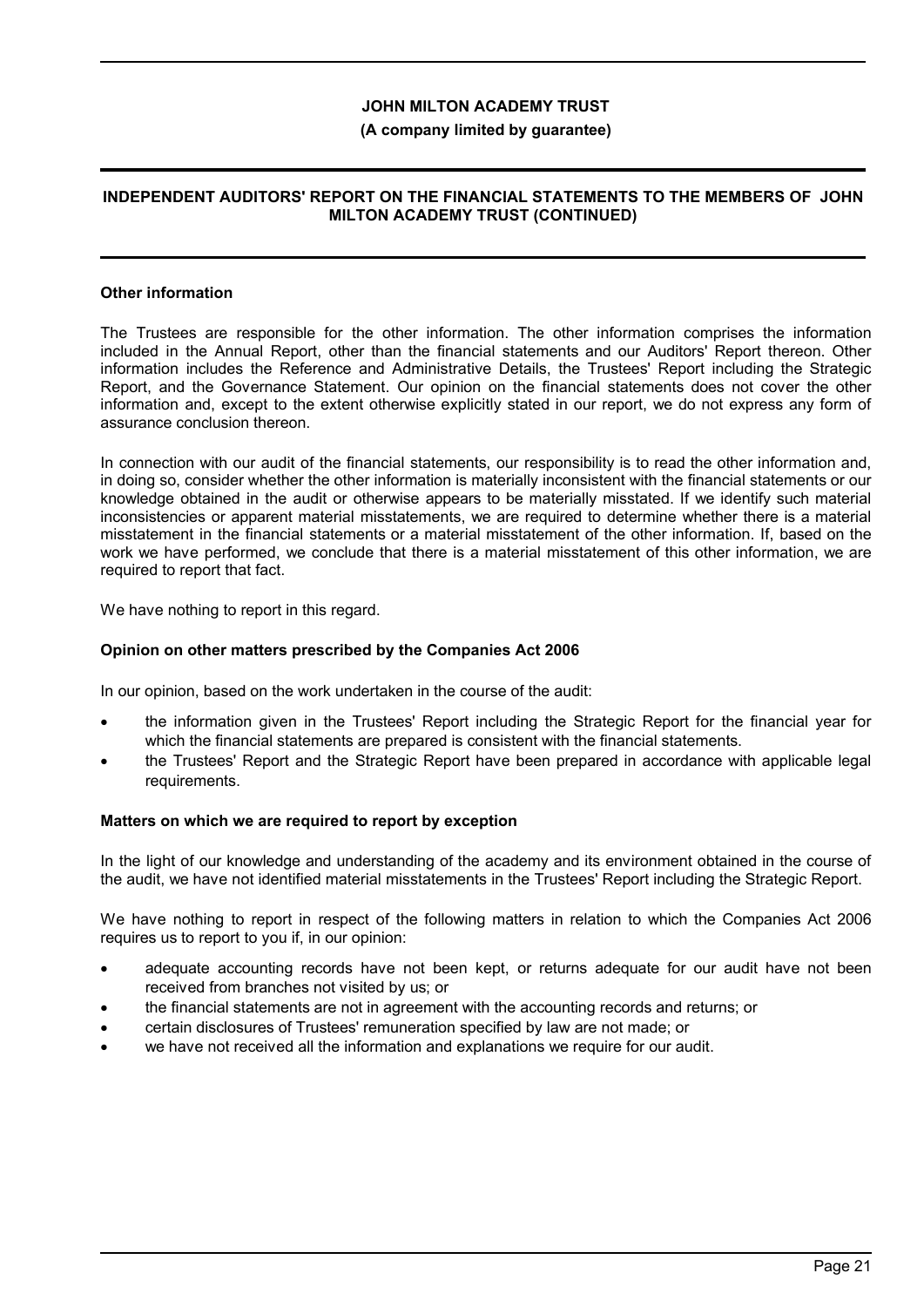#### **(A company limited by guarantee)**

### **INDEPENDENT AUDITORS' REPORT ON THE FINANCIAL STATEMENTS TO THE MEMBERS OF JOHN MILTON ACADEMY TRUST (CONTINUED)**

#### **Responsibilities of trustees**

As explained more fully in the Trustees' Responsibilities Statement, the Trustees (who are also the directors of the academy for the purposes of company law) are responsible for the preparation of the financial statements and for being satisfied that they give a true and fair view, and for such internal control as the Trustees determine is necessary to enable the preparation of financial statements that are free from material misstatement, whether due to fraud or error.

In preparing the financial statements, the Trustees are responsible for assessing the academy's ability to continue as a going concern, disclosing, as applicable, matters related to going concern and using the going concern basis of accounting unless the Trustees either intend to liquidate the academy or to cease operations, or have no realistic alternative but to do so.

#### **Auditors' responsibilities for the audit of the financial statements**

Our objectives are to obtain reasonable assurance about whether the financial statements as a whole are free from material misstatement, whether due to fraud or error, and to issue an Auditors' Report that includes our opinion. Reasonable assurance is a high level of assurance, but is not a guarantee that an audit conducted in accordance with ISAs (UK) will always detect a material misstatement when it exists. Misstatements can arise from fraud or error and are considered material if, individually or in the aggregate, they could reasonably be expected to influence the economic decisions of users taken on the basis of these financial statements.

A further description of our responsibilities for the audit of the financial statements is located on the Financial Reporting Council's website at: www.frc.org.uk/auditorsresponsibilities. This description forms part of our Auditors' Report.

#### **Use of our report**

This report is made solely to the academy's members, as a body, in accordance with Chapter 3 of Part 16 of the Companies Act 2006. Our audit work has been undertaken so that we might state to the academy's members those matters we are required to state to them in an Auditors' Report and for no other purpose. To the fullest extent permitted by law, we do not accept or assume responsibility to anyone other than the academy and its members, as a body, for our audit work, for this report, or for the opinions we have formed.

MHA Lali, Gover

**Giles Kerkham FCA DChA (Senior Statutory Auditor)** for and on behalf of **Larking Gowen LLP** 1 Claydon Business Park

Great Blakenham Ipswich IP6 0NL

Date: 18 December 2020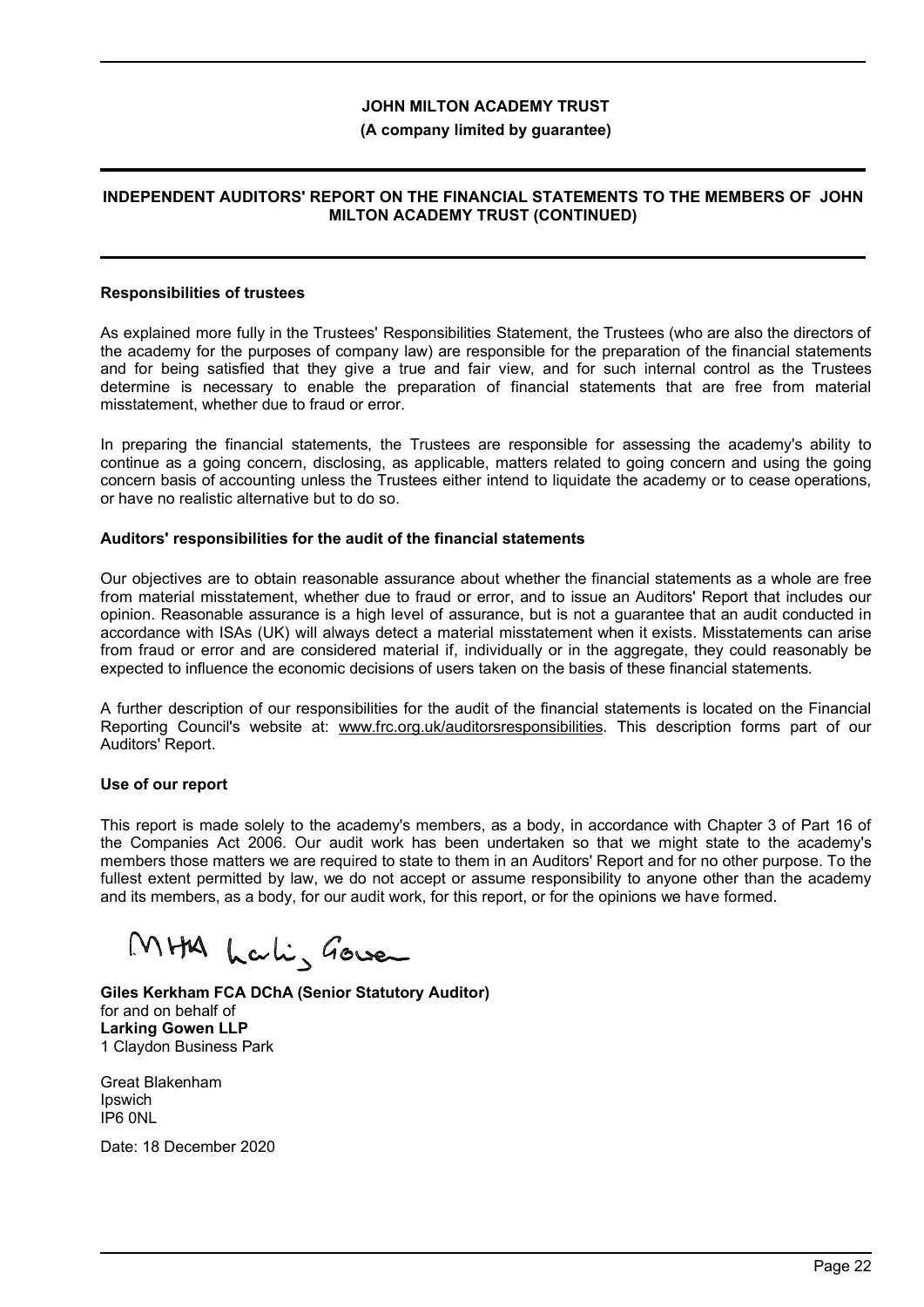#### **(A company limited by guarantee)**

### **INDEPENDENT REPORTING ACCOUNTANT'S ASSURANCE REPORT ON REGULARITY TO JOHN MILTON ACADEMY TRUST AND THE EDUCATION AND SKILLS FUNDING AGENCY**

In accordance with the terms of our engagement letter dated 29 August 2018 and further to the requirements of the Education and Skills Funding Agency (ESFA) as included in the Academies Accounts Direction 2019 to 2020, we have carried out an engagement to obtain limited assurance about whether the expenditure disbursed and income received by John Milton Academy Trust during the year 1 September 2019 to 31 August 2020 have been applied to the purposes identified by Parliament and the financial transactions conform to the authorities which govern them.

This report is made solely to John Milton Academy Trust and ESFA in accordance with the terms of our engagement letter. Our work has been undertaken so that we might state to John Milton Academy Trust and ESFA those matters we are required to state in a report and for no other purpose. To the fullest extent permitted by law, we do not accept or assume responsibility to anyone other than John Milton Academy Trust and ESFA, for our work, for this report, or for the conclusion we have formed.

#### **Respective responsibilities of John Milton Academy Trust's accounting officer and the reporting accountant**

The accounting officer is responsible, under the requirements of John Milton Academy Trust's funding agreement with the Secretary of State for Education dated 25 August 2016 and the Academies Financial Handbook, extant from 1 September 2019, for ensuring that expenditure disbursed and income received is applied for the purposes intended by Parliament and the financial transactions conform to the authorities which govern them.

Our responsibilities for this engagement are established in the United Kingdom by our profession's ethical guidance and are to obtain limited assurance and report in accordance with our engagement letter and the requirements of the Academies Accounts Direction 2019 to 2020. We report to you whether anything has come to our attention in carrying out our work which suggests that in all material respects, expenditure disbursed and income received during the year 1 September 2019 to 31 August 2020 have not been applied to purposes intended by Parliament or that the financial transactions do not conform to the authorities which govern them.

### **Approach**

We conducted our engagement in accordance with the Academies Accounts Direction 2019 to 2020 issued by ESFA. We performed a limited assurance engagement as defined in our engagement letter.

The objective of a limited assurance engagement is to perform such procedures as to obtain information and explanations in order to provide us with sufficient appropriate evidence to express a negative conclusion on regularity.

A limited assurance engagement is more limited in scope than a reasonable assurance engagement and consequently does not enable us to obtain assurance that we would become aware of all significant matters that might be identified in a reasonable assurance engagement. Accordingly, we do not express a positive opinion.

Our engagement includes examination, on a test basis, of evidence relevant to the regularity and propriety of the academy's income and expenditure.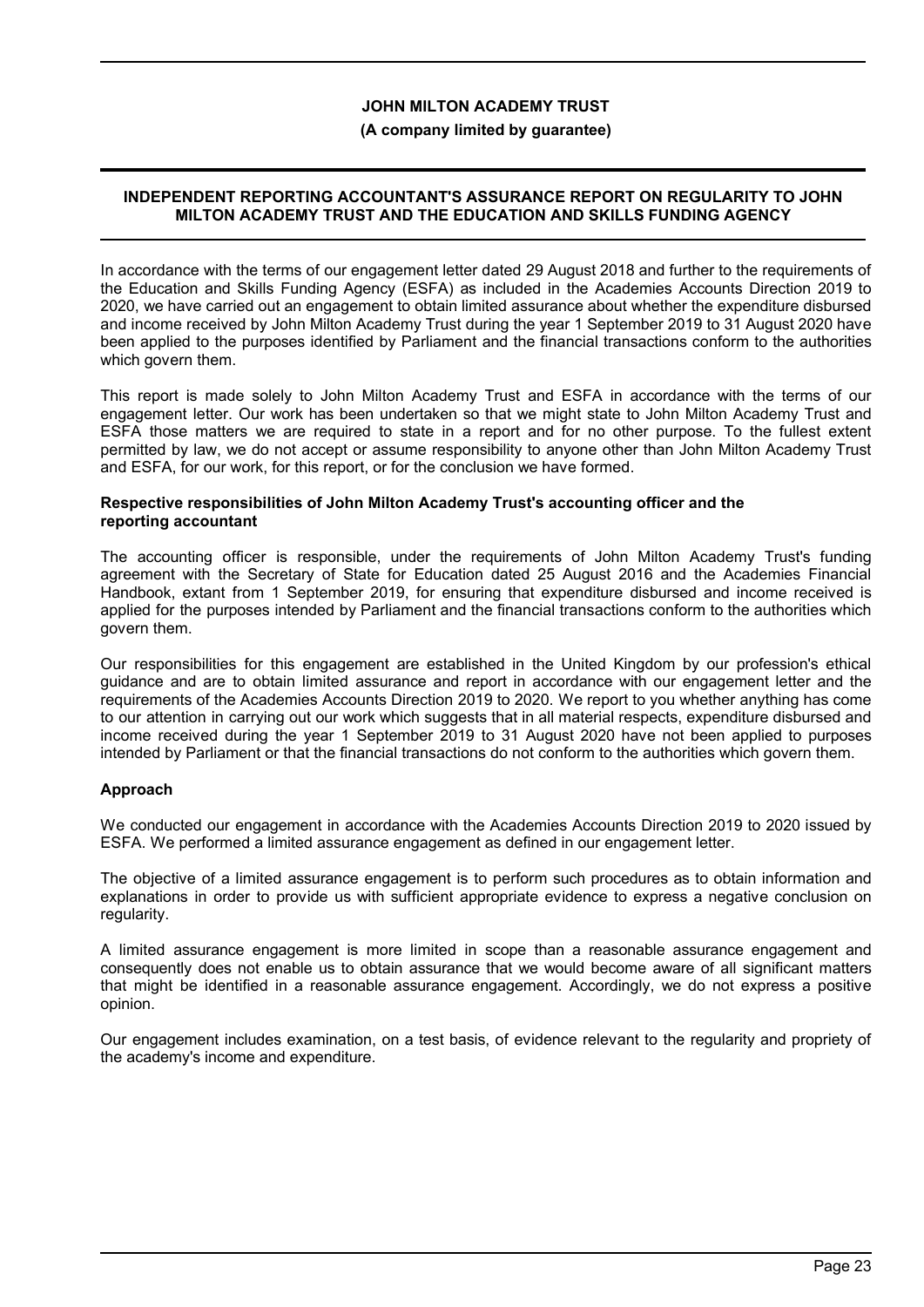## **(A company limited by guarantee)**

#### **INDEPENDENT REPORTING ACCOUNTANT'S ASSURANCE REPORT ON REGULARITY TO JOHN MILTON ACADEMY TRUST AND THE EDUCATION & SKILLS FUNDING AGENCY (CONTINUED)**

### **Conclusion**

In the course of our work, nothing has come to our attention which suggest in all material respects the expenditure disbursed and income received during the year 1 September 2019 to 31 August 2020 has not been applied to purposes intended by Parliament and the financial transactions do not conform to the authorities which govern them.

MHA Lali, Gover

**Larking Gowen LLP**

1 Claydon Business Park Great Blakenham Ipswich IP6 0NL

Date: 18 December 2020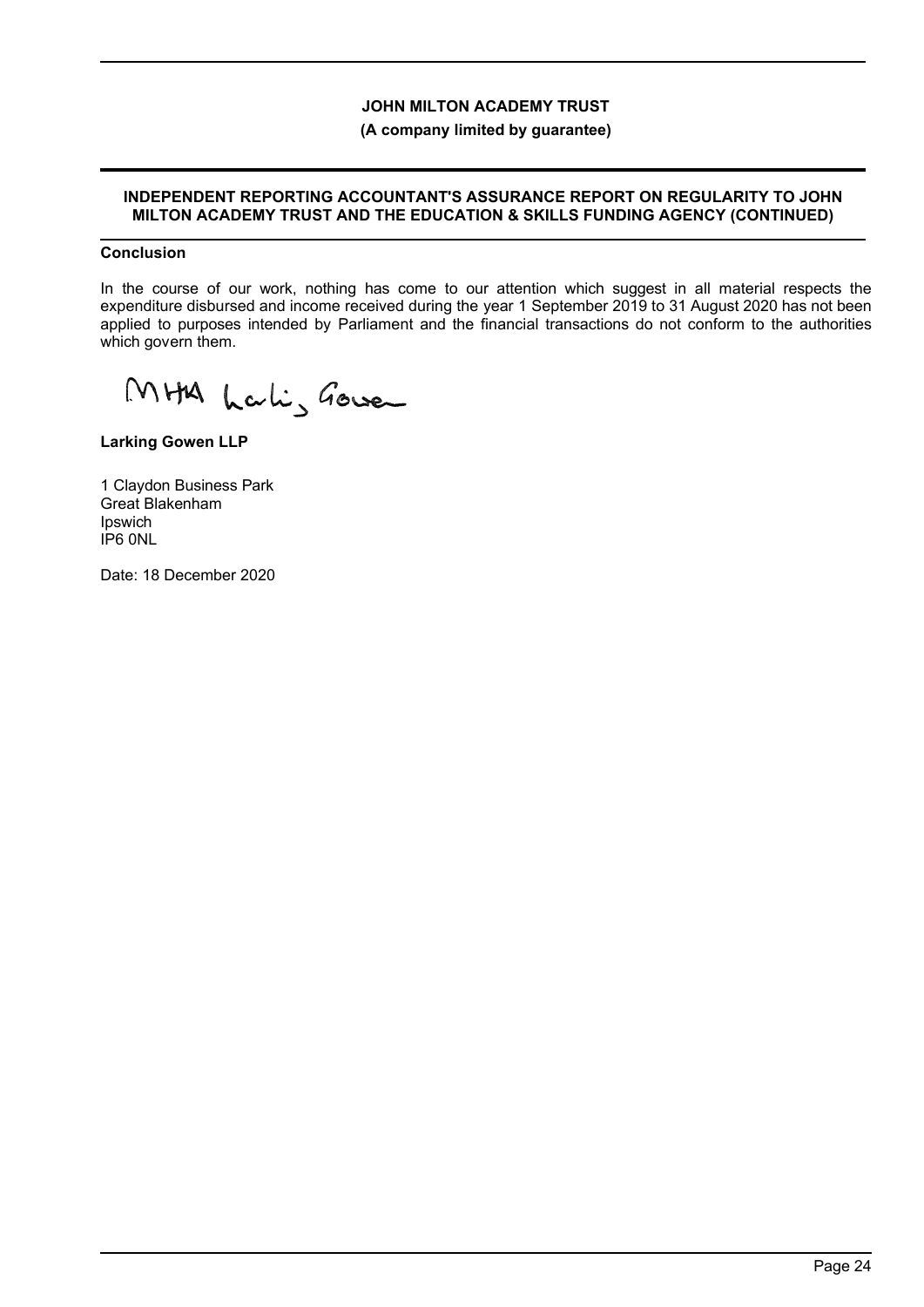## **(A company limited by guarantee)**

## **STATEMENT OF FINANCIAL ACTIVITIES (INCORPORATING INCOME AND EXPENDITURE ACCOUNT) FOR THE YEAR ENDED 31 AUGUST 2020**

|                                                           | <b>Note</b> | <b>Restricted</b><br>funds<br>2020<br>£ | <b>Restricted</b><br>fixed asset<br>funds<br>2020<br>£ | <b>Unrestricted</b><br>funds<br>2020<br>£ | <b>Total</b><br>funds<br>2020<br>£ | Total<br>funds<br>2019<br>£ |
|-----------------------------------------------------------|-------------|-----------------------------------------|--------------------------------------------------------|-------------------------------------------|------------------------------------|-----------------------------|
| Income from:                                              |             |                                         |                                                        |                                           |                                    |                             |
| Donations and capital                                     |             |                                         |                                                        |                                           |                                    |                             |
| grants                                                    | 3           |                                         | 474,347                                                | 9,329                                     | 483,676                            | 587,938                     |
| Charitable activities                                     |             | 8,458,475                               |                                                        | 53,362                                    | 8,511,837                          | 7,973,843                   |
| Other trading activities                                  |             |                                         |                                                        | 237,328                                   | 237,328                            | 433,812                     |
| Investments                                               | 6           |                                         |                                                        | 780                                       | 780                                | 813                         |
| <b>Total income</b>                                       |             | 8,458,475                               | 474,347                                                | 300,799                                   | 9,233,621                          | 8,996,406                   |
| <b>Expenditure on:</b>                                    |             |                                         |                                                        |                                           |                                    |                             |
| Charitable activities                                     |             | 8,587,681                               | 555,122                                                | 171,945                                   | 9,314,748                          | 8,984,701                   |
| <b>Net</b>                                                |             |                                         |                                                        |                                           |                                    |                             |
| (expenditure)/income                                      |             | (129, 206)                              | (80, 775)                                              | 128,854                                   | (81, 127)                          | 11,705                      |
| Transfers between<br>funds                                | 19          | (50, 806)                               | 50,806                                                 |                                           |                                    |                             |
| Net movement in<br>funds before other                     |             |                                         |                                                        |                                           |                                    |                             |
| recognised<br>gains/(losses)                              |             | (180, 012)                              | (29, 969)                                              | 128,854                                   | (81, 127)                          | 11,705                      |
| Actuarial losses on<br>defined benefit pension<br>schemes | 26          |                                         |                                                        | (984,000)                                 | (984,000)                          | (750,000)                   |
|                                                           |             |                                         |                                                        |                                           |                                    |                             |
| Net movement in<br>funds                                  |             | (180, 012)                              | (29, 969)                                              | (855, 146)                                | (1,065,127)                        | (738, 295)                  |
| <b>Reconciliation of</b><br>funds:                        |             |                                         |                                                        |                                           |                                    |                             |
| Total funds brought<br>forward                            |             | (1,738,796)                             | 21,625,593                                             | 537,680                                   | 20,424,477                         | 21, 162, 772                |
| Net movement in funds                                     |             | (180, 012)                              | (29, 969)                                              | (855, 146)                                | (1,065,127)                        | (738, 295)                  |
|                                                           |             |                                         |                                                        |                                           |                                    |                             |
| <b>Total funds carried</b><br>forward                     |             | (1,918,808)                             | 21,595,624                                             | (317, 466)                                | 19,359,350                         | 20,424,477                  |

The Statement of Financial Activities includes all gains and losses recognised in the year.

The notes on pages 29 to 57 form part of these financial statements.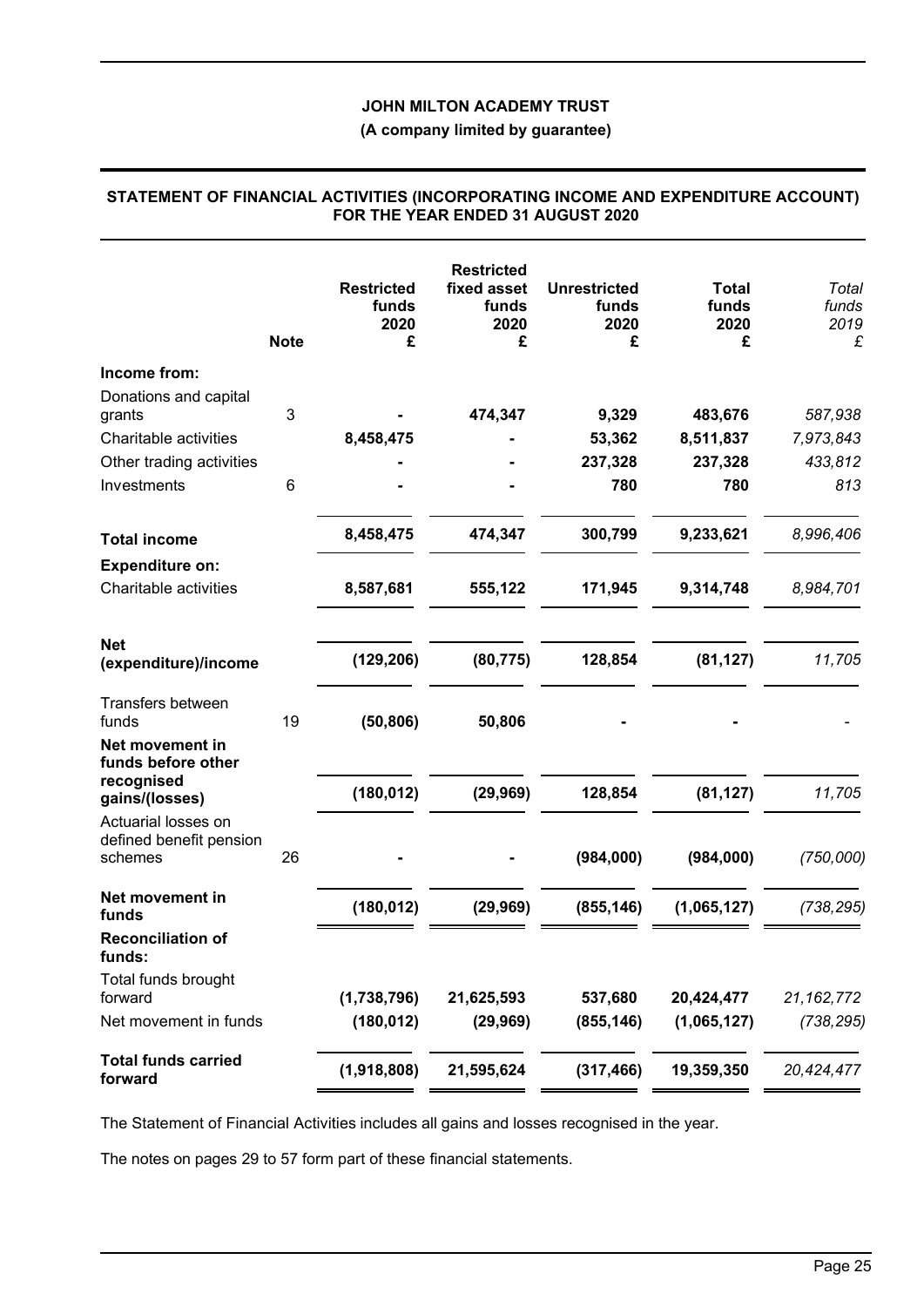#### **(A company limited by guarantee) REGISTERED NUMBER: 10298832**

|                                                         |             | <b>BALANCE SHEET</b><br>AS AT 31 AUGUST 2020 |               |             |             |
|---------------------------------------------------------|-------------|----------------------------------------------|---------------|-------------|-------------|
|                                                         | <b>Note</b> |                                              | 2020<br>£     |             | 2019<br>£   |
| <b>Fixed assets</b>                                     |             |                                              |               |             |             |
| Intangible assets                                       | 14          |                                              | 1,285         |             |             |
| Tangible assets                                         | 15          |                                              | 21,172,859    |             | 21,481,802  |
|                                                         |             |                                              | 21, 174, 144  |             | 21,481,802  |
| <b>Current assets</b>                                   |             |                                              |               |             |             |
| <b>Stocks</b>                                           | 16          | 1,656                                        |               | 7,585       |             |
| <b>Debtors</b>                                          | 17          | 709,044                                      |               | 586,540     |             |
| Cash at bank and in hand                                |             | 1,018,055                                    |               | 945,789     |             |
|                                                         |             | 1,728,755                                    |               | 1,539,914   |             |
| Creditors: amounts falling due within one<br>year       | 18          | (403, 549)                                   |               | (702, 239)  |             |
| <b>Net current assets</b>                               |             |                                              | 1,325,206     |             | 837,675     |
| <b>Total assets less current liabilities</b>            |             |                                              | 22,499,350    |             | 22,319,477  |
| Net assets excluding pension liability                  |             |                                              | 22,499,350    |             | 22,319,477  |
| Defined benefit pension scheme liability                | 26          |                                              | (3, 140, 000) |             | (1,895,000) |
| <b>Total net assets</b>                                 |             |                                              | 19,359,350    |             | 20,424,477  |
| <b>Funds of the academy</b><br><b>Restricted funds:</b> |             |                                              |               |             |             |
| Fixed asset funds                                       | 19          | 21,595,624                                   |               | 21,625,593  |             |
| Restricted income funds                                 | 19          | 237,192                                      |               | 156,204     |             |
| Restricted funds excluding pension asset                | 19          | 21,832,816                                   |               | 21,781,797  |             |
| Pension reserve                                         | 19          | (3, 140, 000)                                |               | (1,895,000) |             |
| <b>Total restricted funds</b>                           | 19          |                                              | 18,692,816    |             | 19,886,797  |
| <b>Unrestricted income funds</b>                        | 19          |                                              | 666,534       |             | 537,680     |
| <b>Total funds</b>                                      |             |                                              | 19,359,350    |             | 20,424,477  |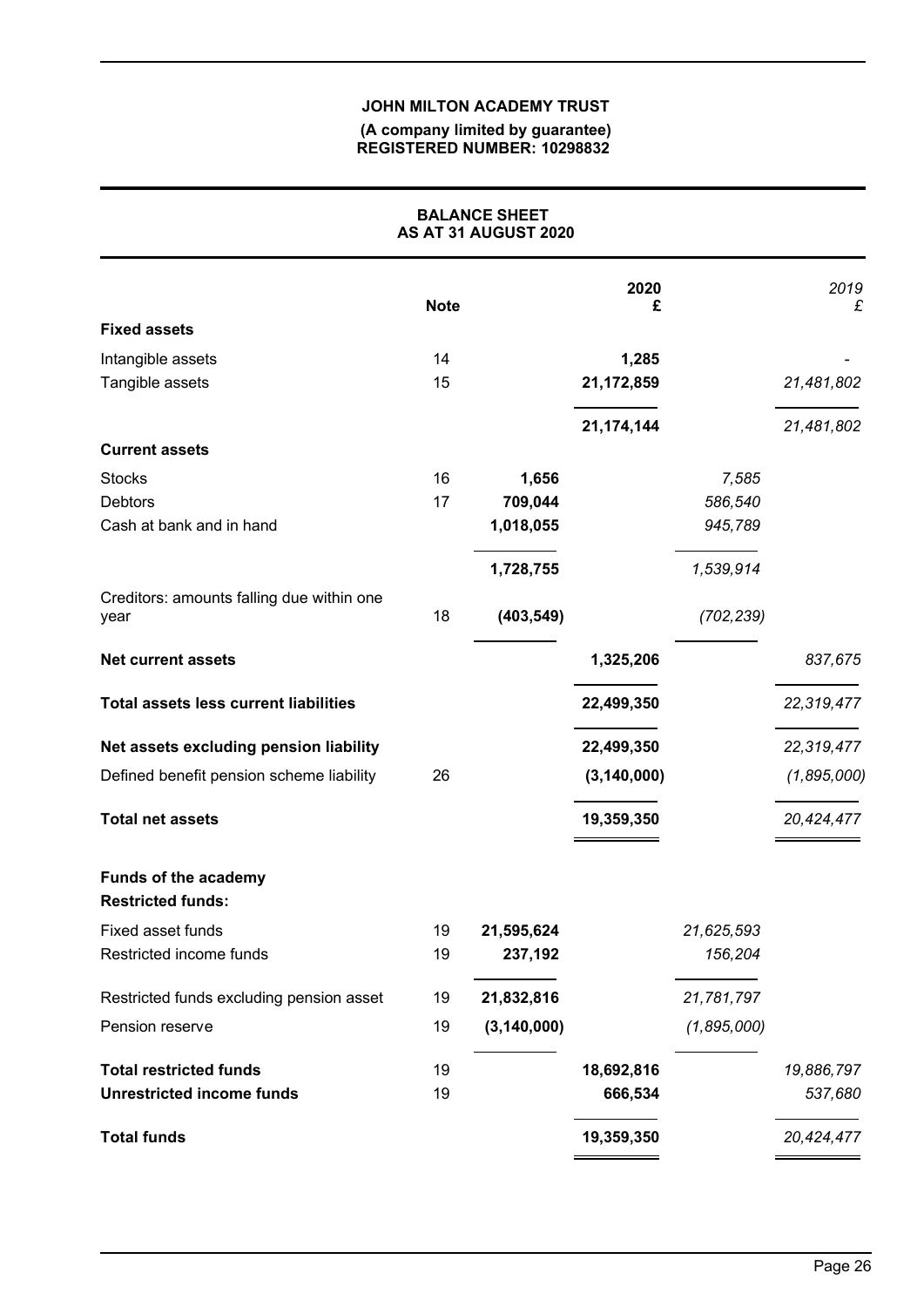**(A company limited by guarantee) REGISTERED NUMBER: 10298832**

## **BALANCE SHEET (CONTINUED) AS AT 31 AUGUST 2020**

The financial statements on pages 25 to 57 were approved and authorised for issue by the Trustees and are signed on their behalf, by:

a lidert

**A Ridealgh** Chair of Trustees Date: 15th December 2020

The notes on pages 29 to 57 form part of these financial statements.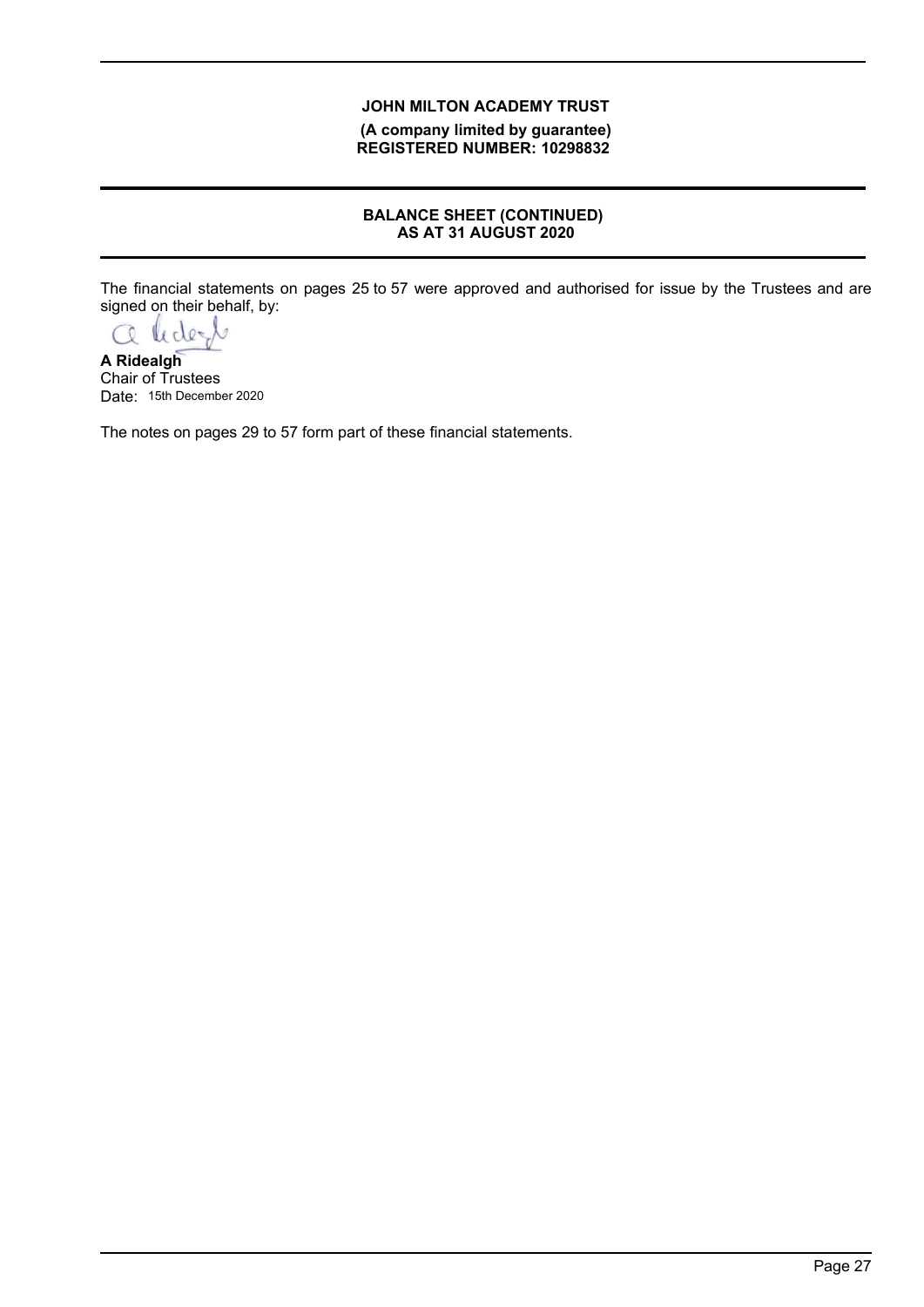**(A company limited by guarantee)**

### **STATEMENT OF CASH FLOWS FOR THE YEAR ENDED 31 AUGUST 2020**

| Cash flows from operating activities                   | <b>Note</b> | 2020<br>£  | 2019<br>£  |
|--------------------------------------------------------|-------------|------------|------------|
| Net cash used in operating activities                  | 21          | (112, 056) | (18, 494)  |
| Cash flows from investing activities                   | 22          | 184,322    | (622, 765) |
| Change in cash and cash equivalents in the year        |             | 72,266     | (641, 259) |
| Cash and cash equivalents at the beginning of the year |             | 945,789    | 1,587,048  |
| Cash and cash equivalents at the end of the year       | 23, 24      | 1,018,055  | 945,789    |

The notes on pages 29 to 57 form part of these financial statements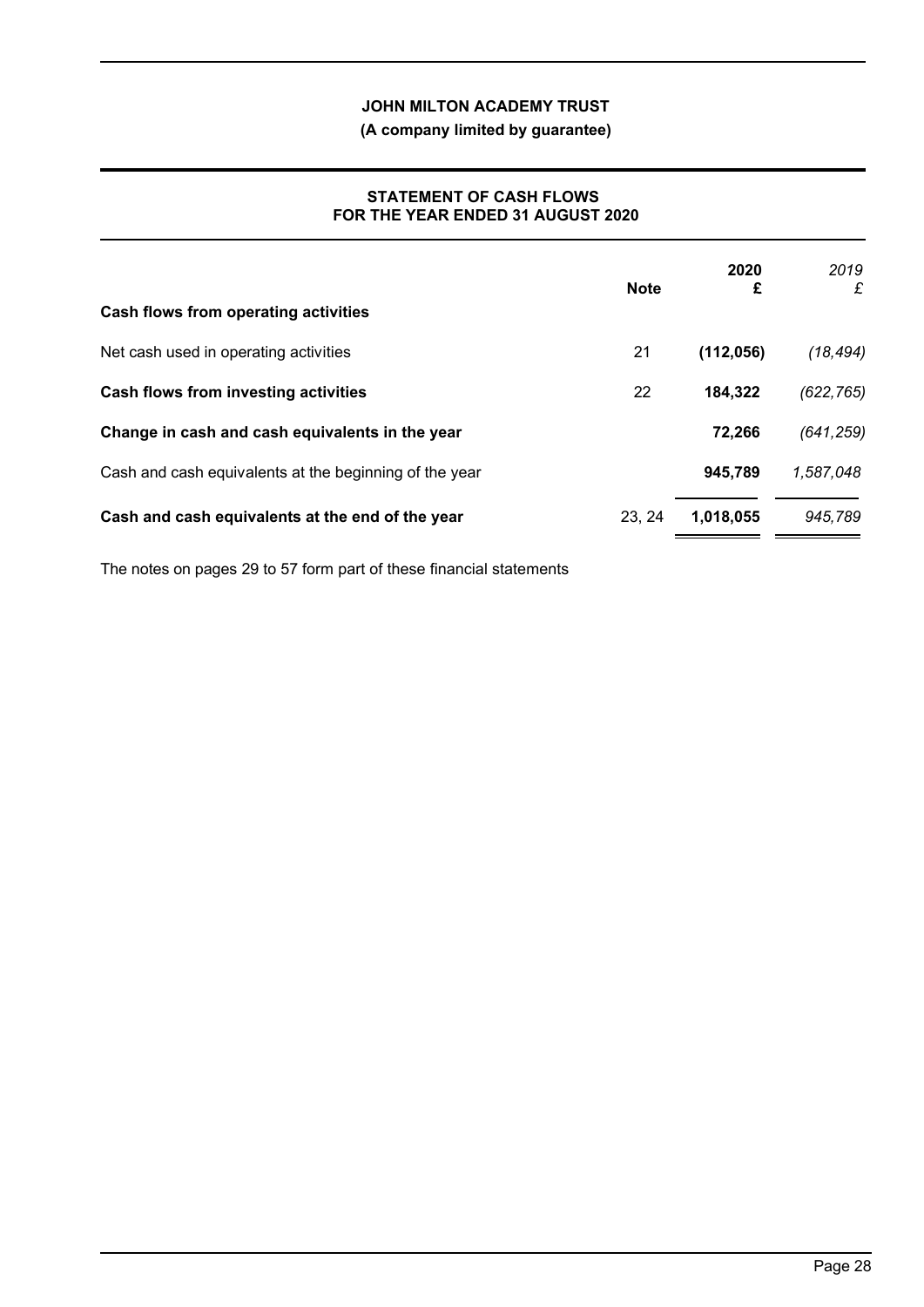#### **(A company limited by guarantee)**

### **NOTES TO THE FINANCIAL STATEMENTS FOR THE YEAR ENDED 31 AUGUST 2020**

#### **1. Accounting policies**

John Milton Academy Trust is a company incorporated in England and Wales, registered number 10298832, limited by guarantee. The registered office is Stowupland High School, Church Road, Stowupland, Stowmarket, Suffolk, IP14 4BQ.

A summary of the principal accounting policies adopted (which have been applied consistently, except where noted), judgments and key sources of estimation uncertainty, is set out below.

### **1.1 Basis of preparation of financial statements**

The financial statements of the academy, which is a public benefit entity under FRS 102, have been prepared under the historic cost convention in accordance with the Financial Reporting Standard Applicable in the UK and Republic of Ireland (FRS 102), the Accounting and Reporting by Charities: Statement of Recommended Practice applicable to charities preparing their accounts in accordance with the Financial Reporting Standard applicable in the UK and Republic of Ireland (FRS 102) (Charities SORP (FRS 102)), the Academies Accounts Direction *2019* to 2020 issued by ESFA, the Charities Act 2011 and the Companies Act 2006.

#### **1.2 Going concern**

The Trustees assess whether the use of going concern is appropriate i.e. whether there are any material uncertainties related to events or conditions that may cast significant doubt on the ability of the academy to continue as a going concern. The Trustees make this assessment in respect of a period of at least one year from the date of authorisation for issue of the financial statements and have concluded that the academy has adequate resources to continue in operational existence for the foreseeable future and there are no material uncertainties about the academy's ability to continue as a going concern, thus they continue to adopt the going concern basis of accounting in preparing the financial statements.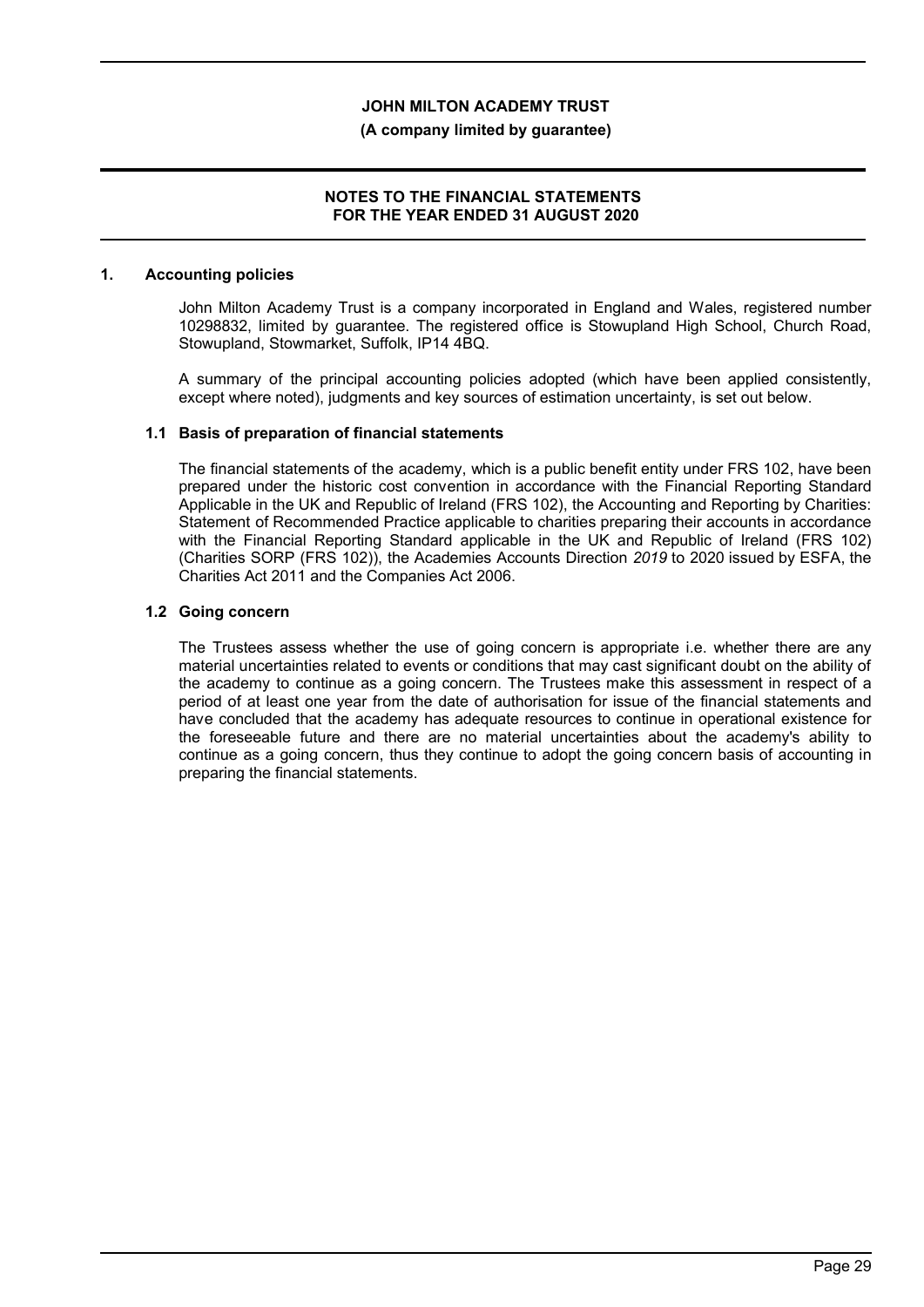#### **(A company limited by guarantee)**

### **NOTES TO THE FINANCIAL STATEMENTS FOR THE YEAR ENDED 31 AUGUST 2020**

#### **1. Accounting policies (continued)**

### **1.3 Income**

All incoming resources are recognised when the academy has entitlement to the funds, the receipt is probable and the amount can be measured reliably.

#### **Grants**

Grants are included in the Statement of Financial Activities on a receivable basis. The balance of income received for specific purposes but not expended during the period is shown in the relevant funds on the Balance Sheet. Where income is received in advance of meeting any performancerelated conditions there is not unconditional entitlement to the income and its recognition is deferred and included in creditors as deferred income until the performance-related conditions are met. Where entitlement occurs before income is received, the income is accrued.

General Annual Grant is recognised in full in the Statement of Financial Activities in the year for which it is receivable and any abatement in respect of the year is deducted from income and recognised as a liability.

Capital grants are recognised in full when there is an unconditional entitlement to the grant. Unspent amounts of capital grants are reflected in the Balance Sheet in the restricted fixed asset fund. Capital grants are recognised when there is entitlement and are not deferred over the life of the asset on which they are expended.

### **Sponsorship income**

Sponsorship income provided to the academy which amounts to a donation is recognised in the Statement of Financial Activities in the year in which it is receivable (where there are no performance-related conditions) where receipt is probable and it can be measured reliably.

### **Donations**

Donations are recognised on a receivable basis (where there are no performance-related conditions) where the receipt is probable and the amount can be reliably measured.

#### **Other income**

Other income, including the hire of facilities, is recognised in the year it is receivable and to the extent the academy has provided the goods or services.

#### **1.4 Expenditure**

Expenditure is recognised once there is a legal or constructive obligation to transfer economic benefit to a third party, it is probable that a transfer of economic benefits will be required in settlement and the amount of the obligation can be measured reliably. Expenditure is classified by activity. The costs of each activity are made up of the total of direct costs and shared costs, including support costs involved in undertaking each activity. Direct costs attributable to a single activity are allocated directly to that activity. Shared costs which contribute to more than one activity and support costs which are not attributable to a single activity are apportioned between those activities on a basis consistent with the use of resources. Central staff costs are allocated on the basis of time spent, and depreciation charges allocated on the portion of the asset's use.

## **Charitable activities**

These are costs incurred on the academy's educational operations, including support costs and costs relating to the governance of the academy apportioned to charitable activities.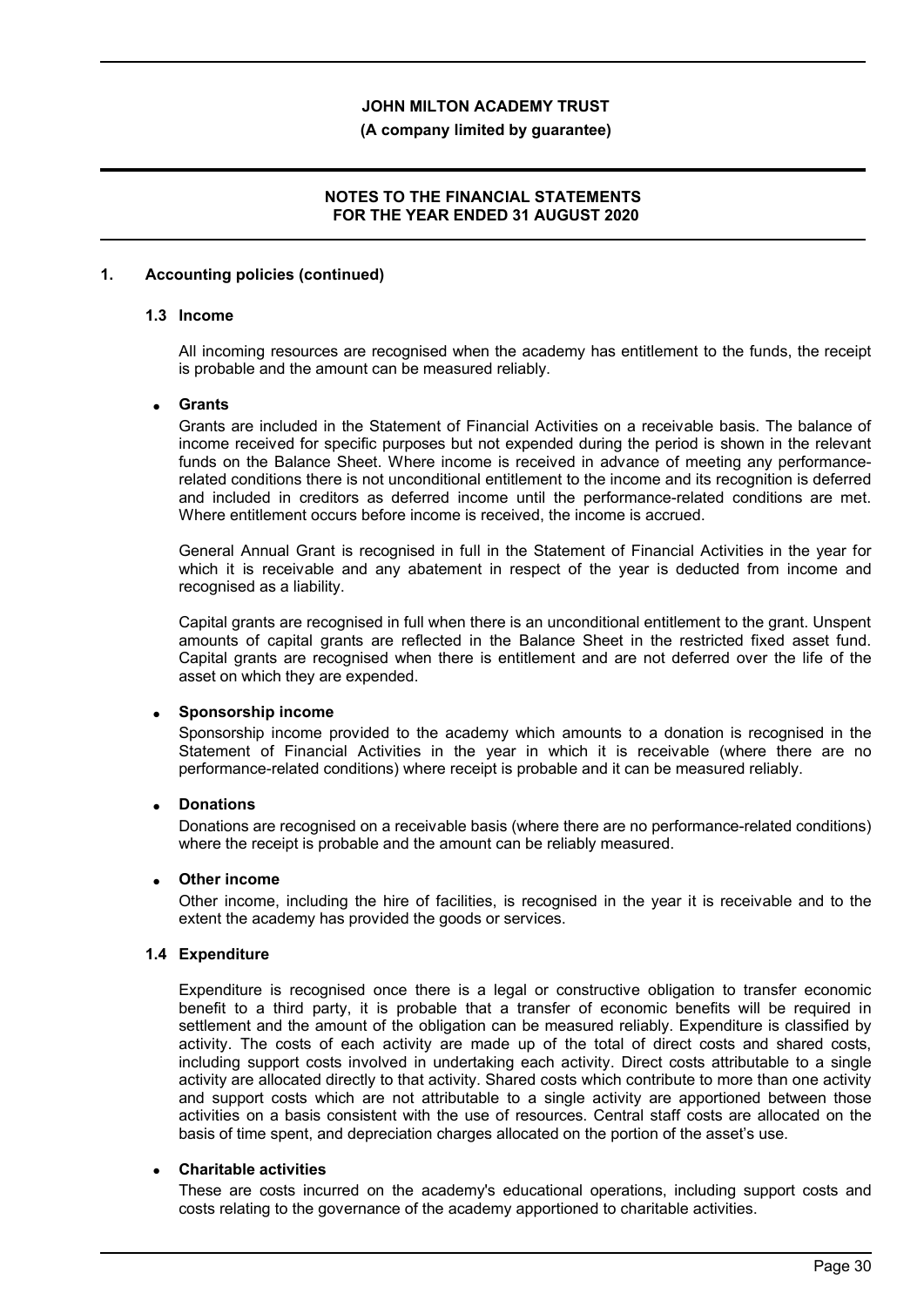#### **(A company limited by guarantee)**

### **NOTES TO THE FINANCIAL STATEMENTS FOR THE YEAR ENDED 31 AUGUST 2020**

#### **1. Accounting policies (continued)**

#### **1.4 Expenditure (continued)**

All resources expended are inclusive of irrecoverable VAT and exclusive of recoverable VAT.

#### **1.5 Interest receivable**

Interest on funds held on deposit is included when receivable and the amount can be measured reliably by the academy; this is normally upon notification of the interest paid or payable by the institution with whom the funds are deposited.

#### **1.6 Taxation**

The academy is considered to pass the tests set out in Paragraph 1 Schedule 6 of the Finance Act 2010 and therefore it meets the definition of a charitable company for UK corporation tax purposes.

Accordingly, the academy is potentially exempt from taxation in respect of income or capital gains received within categories covered by Part 11, chapter 3 of the Corporation Tax Act 2010 or Section 256 of the Taxation of Chargeable Gains Act 1992, to the extent that such income or gains are applied exclusively to charitable purposes.

### **1.7 Intangible assets**

Intangible assets costing £1,000 or more are capitalised and recognised when future economic benefits are probable and the cost or value of the asset can be measured reliably.

Intangible assets are initially recognised at cost and are subsequently measured at cost net of amortisation and any provision for impairment.

Amortisation is provided on intangible assets at rates calculated to write off the cost of each asset on a straight-line basis over its expected useful life.

The estimated useful lives are as follows:

Amortisation is provided on the following basis:

Computer software - 50 % straight line

### **1.8 Tangible fixed assets**

Assets costing £1,000 or more are capitalised as tangible fixed assets and are carried at cost, net of depreciation and any provision for impairment.

Where tangible fixed assets have been acquired with the aid of specific grants, either from the government or from the private sector, they are included in the Balance Sheet at cost and depreciated over their expected useful economic life. Where there are specific conditions attached to the funding requiring the continued use of the asset, the related grants are credited to a restricted fixed asset fund in the Statement of Financial Activities and carried forward in the Balance Sheet. Depreciation on the relevant assets is charged directly to the restricted fixed asset fund in the Statement of Financial Activities. Where tangible fixed assets have been acquired with unrestricted funds, depreciation on such assets is charged to the unrestricted fund.

Depreciation is provided on all tangible fixed assets other than freehold land and assets under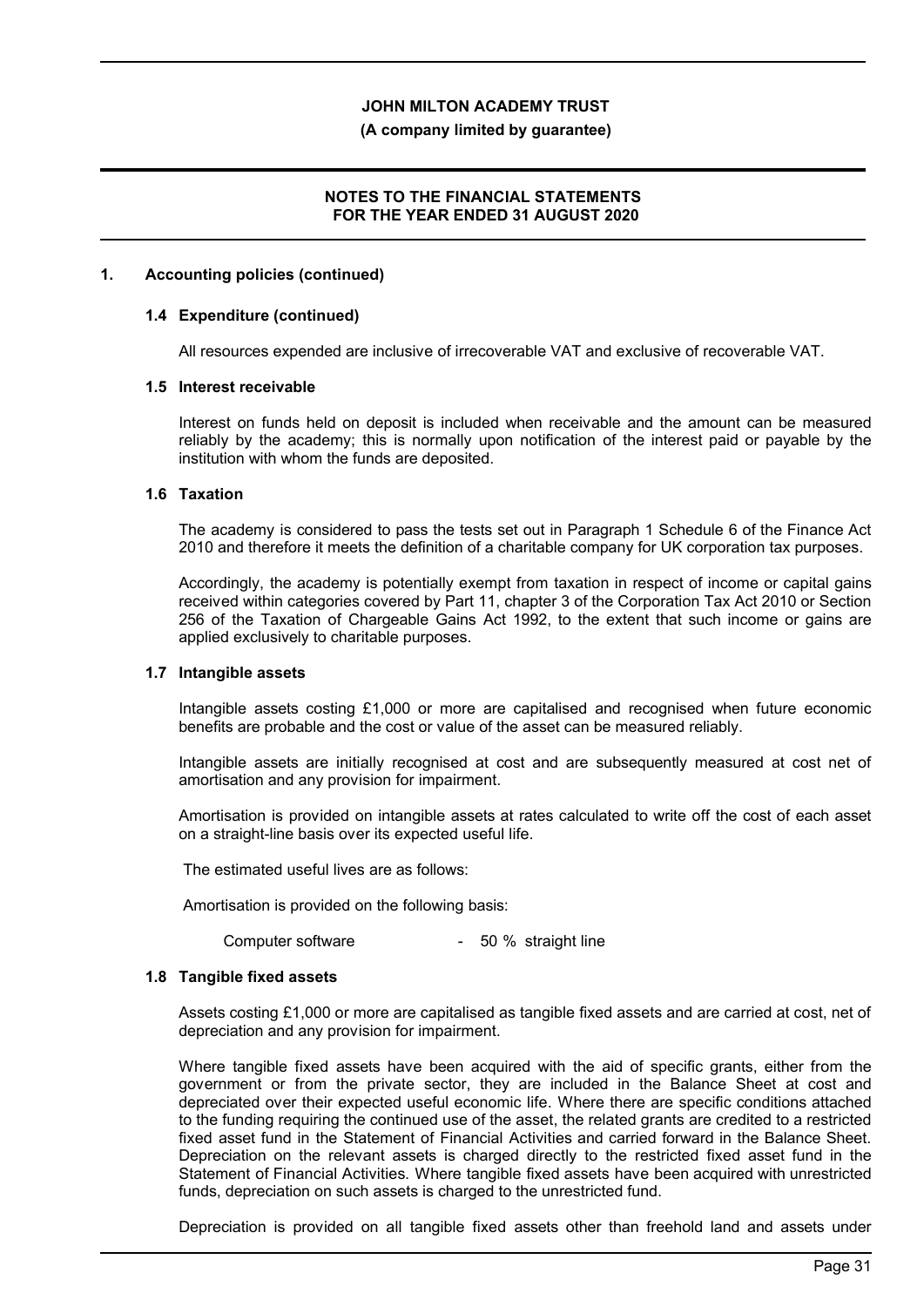#### **(A company limited by guarantee)**

### **NOTES TO THE FINANCIAL STATEMENTS FOR THE YEAR ENDED 31 AUGUST 2020**

#### **1. Accounting policies (continued)**

#### **1.8 Tangible fixed assets (continued)**

construction, at rates calculated to write off the cost of these assets, less their estimated residual value, over their expected useful lives on the followings bases:

| Freehold property            | - 2% straight line           |
|------------------------------|------------------------------|
| Long-term leasehold property | $-0.8\% - 2\%$ straight line |
| Furniture and equipment      | - 20% straight line          |
| Computer equipment           | - 20% straight line          |

A review for impairment of a fixed asset is carried out if events or changes in circumstances indicate that the carrying value of any fixed asset may not be recoverable. Shortfalls between the carrying value of fixed assets and their recoverable amounts are recognised as impairments. Impairment losses are recognised in the Statement of Financial Activities.

#### **1.9 Stocks**

Stocks are valued at the lower of cost and net realisable value after making due allowance for obsolete and slow-moving stocks. Cost includes all direct costs and an appropriate proportion of fixed and variable overheads.

### **1.10 Debtors**

Trade and other debtors are recognised at the settlement amount after any trade discount offered. Prepayments are valued at the amount prepaid net of any trade discounts due.

#### **1.11 Cash at bank and in hand**

Cash at bank and in hand includes cash and short-term highly liquid investments with a short maturity of three months or less from the date of acquisition or opening of the deposit or similar account.

#### **1.12 Liabilities**

Liabilities are recognised when there is an obligation at the Balance Sheet date as a result of a past event, it is probable that a transfer of economic benefit will be required in settlement, and the amount of the settlement can be estimated reliably. Liabilities are recognised at the amount that the academy anticipates it will pay to settle the debt or the amount it has received as advanced payments for the goods or services it must provide. Provisions are measured at the best estimate of the amounts required to settle the obligation. Where the effect of the time value of money is material, the provision is based on the present value of those amounts, discounted at the pre-tax discount rate that reflects the risks specific to the liability. The unwinding of the discount is recognised within interest payable and similar charges.

#### **1.13 Financial instruments**

The academy only has financial assets and financial liabilities of a kind that qualify as basic financial instruments. Basic financial instruments are initially recognised at transaction value and subsequently measured at their settlement value with the exception of bank loans which are subsequently measured at amortised cost using the effective interest method.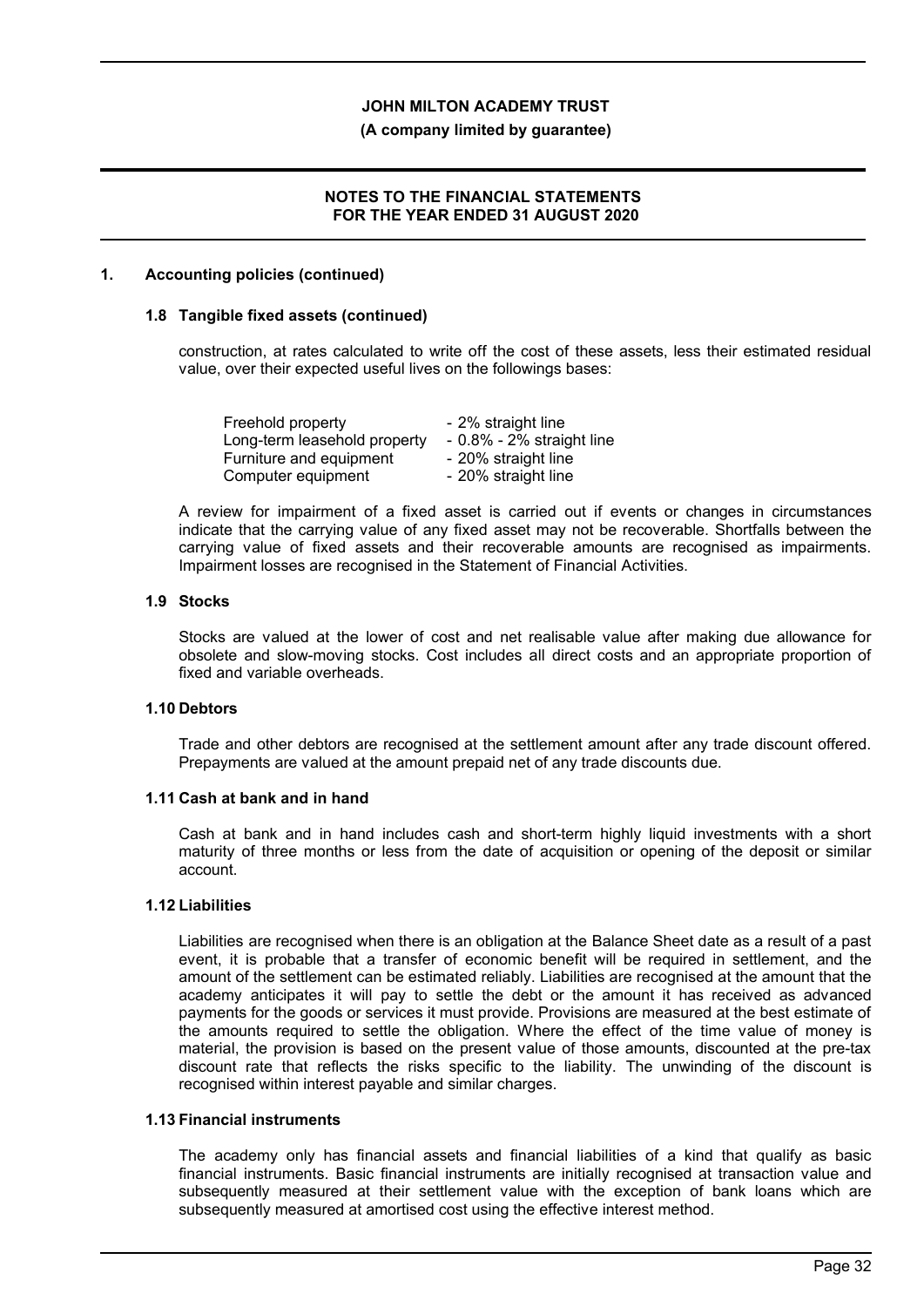#### **(A company limited by guarantee)**

### **NOTES TO THE FINANCIAL STATEMENTS FOR THE YEAR ENDED 31 AUGUST 2020**

#### **1. Accounting policies (continued)**

#### **1.14 Operating leases**

Rentals paid under operating leases are charged to the Statement of Financial Activities on a straight line basis over the lease term.

#### **1.15 Pensions**

Retirement benefits to employees of the academy are provided by the Teachers' Pension Scheme ("TPS") and the Local Government Pension Scheme ("LGPS"). These are defined benefit schemes.

The TPS is an unfunded scheme and contributions are calculated so as to spread the cost of pensions over employees' working lives with the academy in such a way that the pension cost is a substantially level percentage of current and future pensionable payroll. The contributions are determined by the Government Actuary on the basis of quadrennial valuations using a prospective unit credit method. TPS is an unfunded multi-employer scheme with no underlying assets to assign between employers. Consequently, the TPS is treated as a defined contribution scheme for accounting purposes and the contributions recognised in the period to which they relate.

The LGPS is a funded multi-employer scheme and the assets are held separately from those of the academy in separate trustee administered funds. Pension scheme assets are measured at fair value and liabilities are measured on an actuarial basis using the projected unit credit method and discounted at a rate equivalent to the current rate of return on a high quality corporate bond of equivalent term and currency to the liabilities. The actuarial valuations are obtained at least triennially and are updated at each Balance Sheet date. The amounts charged to operating surplus are the current service costs and the costs of scheme introductions, benefit changes, settlements and curtailments. They are included as part of staff costs as incurred. Net interest on the net defined benefit liability/asset is also recognised in the Statement of Financial Activities and comprises the interest cost on the defined benefit obligation and interest income on the scheme assets, calculated by multiplying the fair value of the scheme assets at the beginning of the period by the rate used to discount the benefit obligations. The difference between the interest income on the scheme assets and the actual return on the scheme assets is recognised in other recognised gains and losses.

Actuarial gains and losses are recognised immediately in other recognised gains and losses.

#### **1.16 Fund accounting**

Unrestricted income funds represent those resources which may be used towards meeting any of the charitable objects of the academy at the discretion of the Trustees.

Restricted fixed asset funds are resources which are to be applied to specific capital purposes imposed by the funders where the asset acquired or created is held for a specific purpose.

Restricted general funds comprise all other restricted funds received with restrictions imposed by the funder/donor and include grants from the Department for Education Group.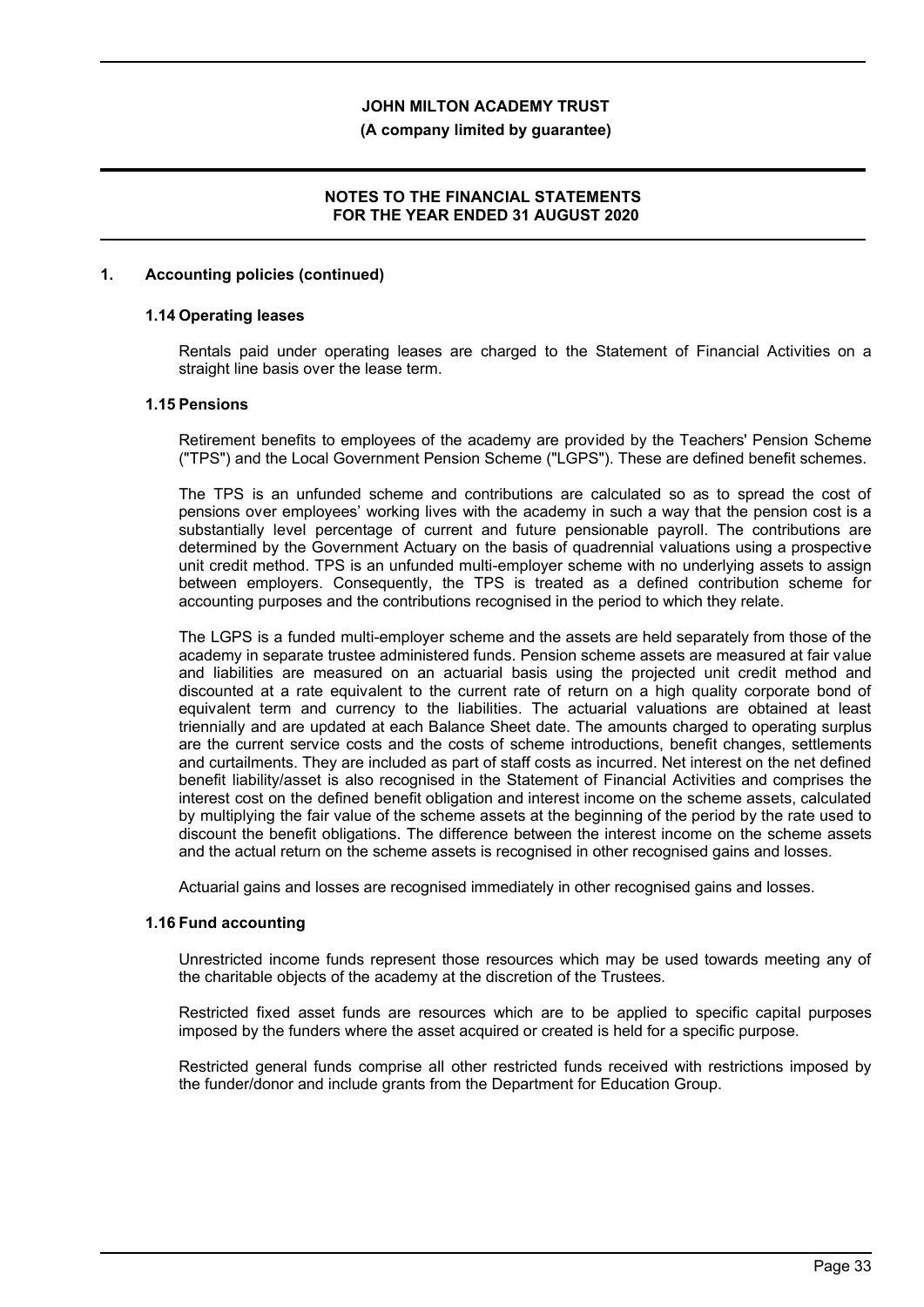#### **(A company limited by guarantee)**

### **NOTES TO THE FINANCIAL STATEMENTS FOR THE YEAR ENDED 31 AUGUST 2020**

#### **2. Critical accounting estimates and areas of judgment**

Estimates and judgments are continually evaluated and are based on historical experience and other factors, including expectations of future events that are believed to be reasonable under the circumstances.

Critical accounting estimates and assumptions:

The academy trust makes estimates and assumptions concerning the future. The resulting accounting estimates and assumptions will, by definition, seldom equal the related actual results. The estimates and assumptions that have a significant risk of causing a material adjustment to the carrying amounts of assets and liabilities within the next financial year are discussed below.

#### **Pension Scheme**

The present value of the Local Government Pension Scheme defined benefit liability depends on a number of factors that are determined on an actuarial basis using a variety of assumptions. The assumptions used in determining the net cost or income for pensions include the discount rate. Any changes in these assumptions, which are disclosed in note 26, will impact the carrying amount of the pension liability. Furthermore a roll forward approach which projects results from the latest full actuarial valuation performed at 31 March 2016 has been used by the actuary in valuing the pensions liability at 31 August 2020. Any differences between the figures derived from the roll forward approach and a full actuarial valuation would impact on the carrying amount of the pension liability.

### **Depreciation**

The annual depreciation charge for tangible fixed assets is sensitive to changes in the estimated useful economic lives and residual values of the assets. The useful economic lives and residual values are reassessed annually. They are amended when necessary to reflect current estimates, based on technological advancement, future investments, economic utilisation and the physical condition of the assets. See note 15 for the carrying amount of the tangible assets, and note 1.8 for the depreciation rates.

### **3. Income from donations and capital grants**

|                   | <b>Restricted</b><br>funds<br>2020<br>£ | fixed asset Unrestricted<br>funds<br>2020<br>£ | <b>Total</b><br>funds<br>2020<br>£ |
|-------------------|-----------------------------------------|------------------------------------------------|------------------------------------|
| Donations         |                                         | 9,329                                          | 9,329                              |
| Capital grants    | 474,347                                 | $\qquad \qquad \blacksquare$                   | 474,347                            |
| <b>Total 2020</b> | 474,347                                 | 9,329                                          | 483,676                            |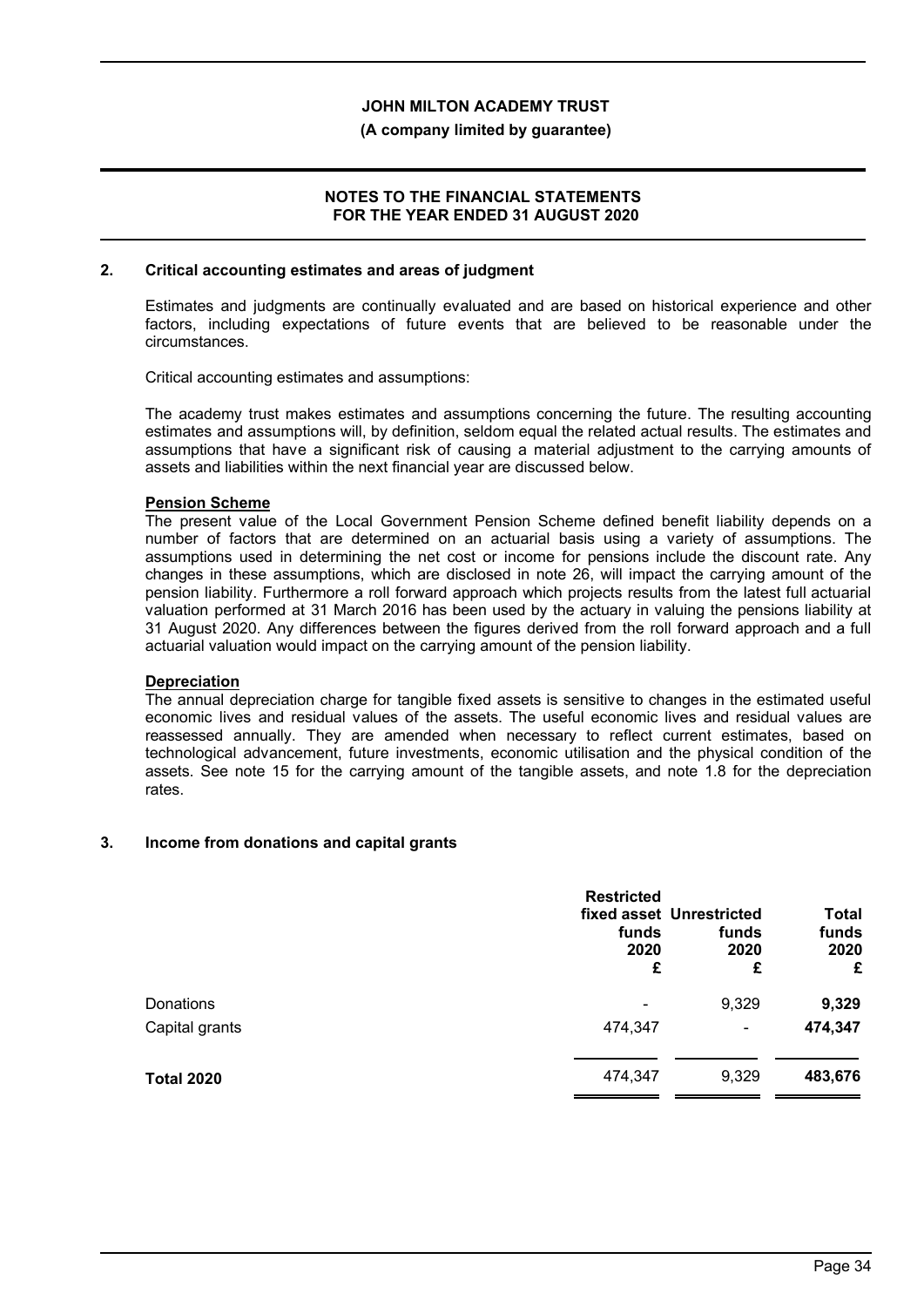### **(A company limited by guarantee)**

## **NOTES TO THE FINANCIAL STATEMENTS FOR THE YEAR ENDED 31 AUGUST 2020**

## **3. Income from donations and capital grants (continued)**

|                   | Restricted<br>fixed asset<br>funds<br>2019<br>£ | Unrestricted<br>funds<br>2019<br>£ | Total<br>funds<br>2019<br>£ |
|-------------------|-------------------------------------------------|------------------------------------|-----------------------------|
| Donations         | -                                               | 35,481                             | 35,481                      |
| Government grants | 552,457                                         | $\blacksquare$                     | 552,457                     |
|                   | 552,457                                         | 35,481                             | 587,938                     |

## **4. Funding for the academy's educational operations**

|                                                                                 | funds<br>2020<br>£ | <b>Restricted Unrestricted</b><br>funds<br>2020<br>£ | Total<br>funds<br>2020<br>£ |
|---------------------------------------------------------------------------------|--------------------|------------------------------------------------------|-----------------------------|
| DfE/ESFA grants                                                                 |                    |                                                      |                             |
| General Annual Grants (GAG)                                                     | 7,469,822          |                                                      | 7,469,822                   |
| Pupil premium                                                                   | 371,470            |                                                      | 371,470                     |
| Other DFE/ESFA revenue grants                                                   | 556,557            |                                                      | 556,557                     |
|                                                                                 | 8,397,849          |                                                      | 8,397,849                   |
| Other government grants                                                         |                    |                                                      |                             |
| <b>SEN</b> funding                                                              | 54,774             |                                                      | 54,774                      |
| Other incoming resources                                                        | 500                | 53,362                                               | 53,862                      |
|                                                                                 | 55,274             | 53,362                                               | 108,636                     |
| <b>Exceptional government funding</b><br>Coronavirus Job Retention Scheme grant | 5,352              |                                                      | 5,352                       |
| <b>Total 2020</b>                                                               | 8,458,475          | 53,362                                               | 8,511,837                   |

The academy trust has been eligible to claim additional funding in year from government support schemes in response to the coronavirus outbreak. The funding received is shown above under "exceptional government funding".

The academy furloughed its sports centre staff under the government's CJRS. The funding received of £5,352 staff costs in respect of sports centre staff which are included within note 10 below as appropriate.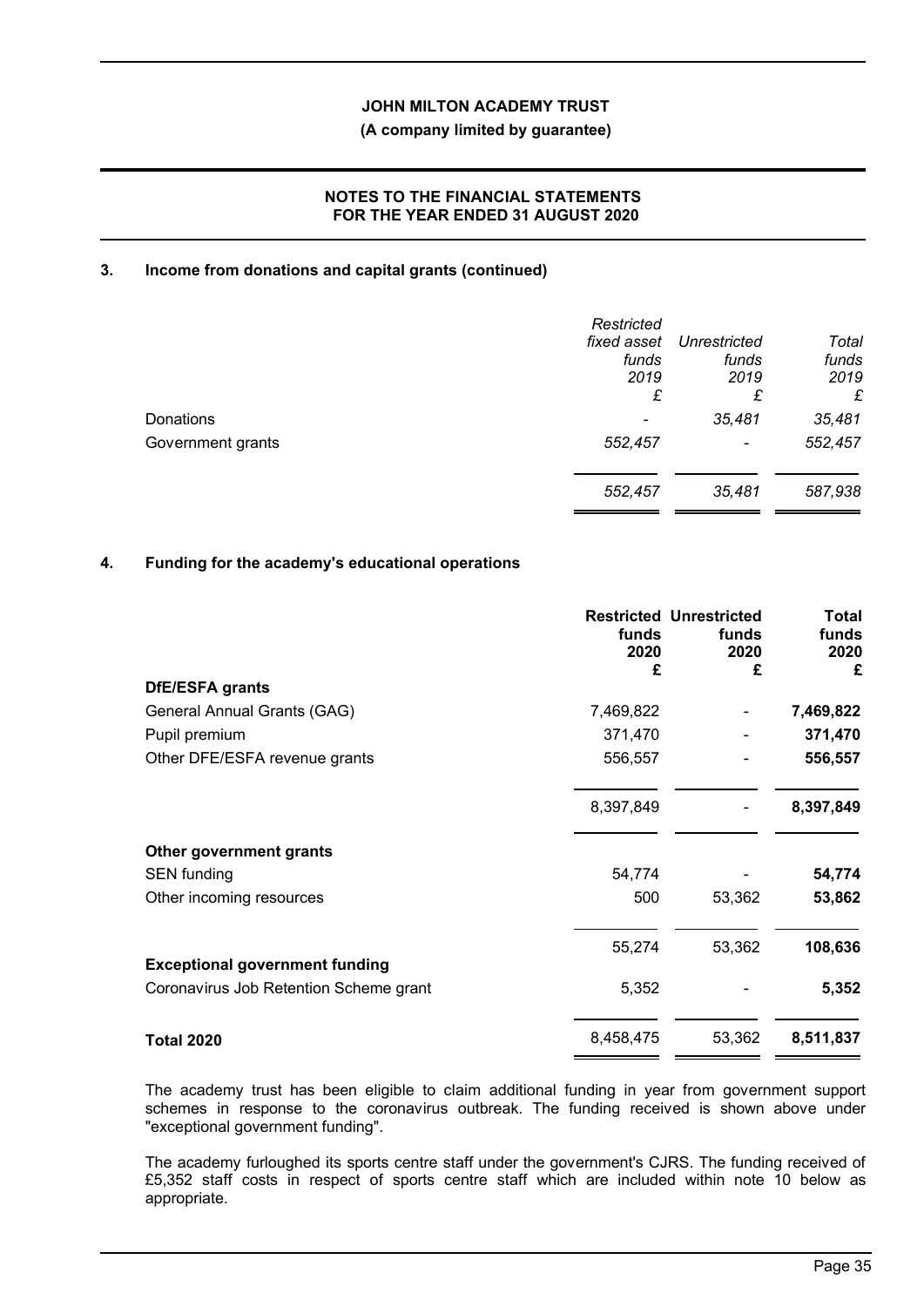## **(A company limited by guarantee)**

## **NOTES TO THE FINANCIAL STATEMENTS FOR THE YEAR ENDED 31 AUGUST 2020**

## **4. Funding for the academy's educational operations (continued)**

|                                 | Restricted<br>funds<br>2019<br>£ | Total<br>funds<br>2019<br>£ |
|---------------------------------|----------------------------------|-----------------------------|
| DfE/ESFA grants                 |                                  |                             |
| General Annual Grant (GAG)      | 7,314,505                        | 7,314,505                   |
| Pupil premium                   | 354,624                          | 354,624                     |
| Other DFE / ESFA revenue grants | 244,588                          | 244,588                     |
|                                 | 7,913,717                        | 7,913,717                   |
| <b>SEN</b> funding              | 60,126                           | 60,126                      |
|                                 | 7,973,843                        | 7,973,843                   |

## **5. Other trading activities**

|                                          | <b>Unrestricted</b><br>funds<br>2020<br>£ | <b>Total</b><br>funds<br>2020<br>£ |
|------------------------------------------|-------------------------------------------|------------------------------------|
| Letting income                           | 32,563                                    | 32,563                             |
| Income from ancillary trading activities | 204,765                                   | 204,765                            |
| <b>Total 2020</b>                        | 237,328                                   | 237,328                            |
|                                          | <b>Unrestricted</b><br>funds              | Total<br>funds                     |
|                                          | 2019<br>£                                 | 2019<br>£                          |
| Letting income                           | 55,311                                    | 55,311                             |
| Income from ancillary trading activities | 378,501                                   | 378,501                            |
|                                          | 433,812                                   | 433,812                            |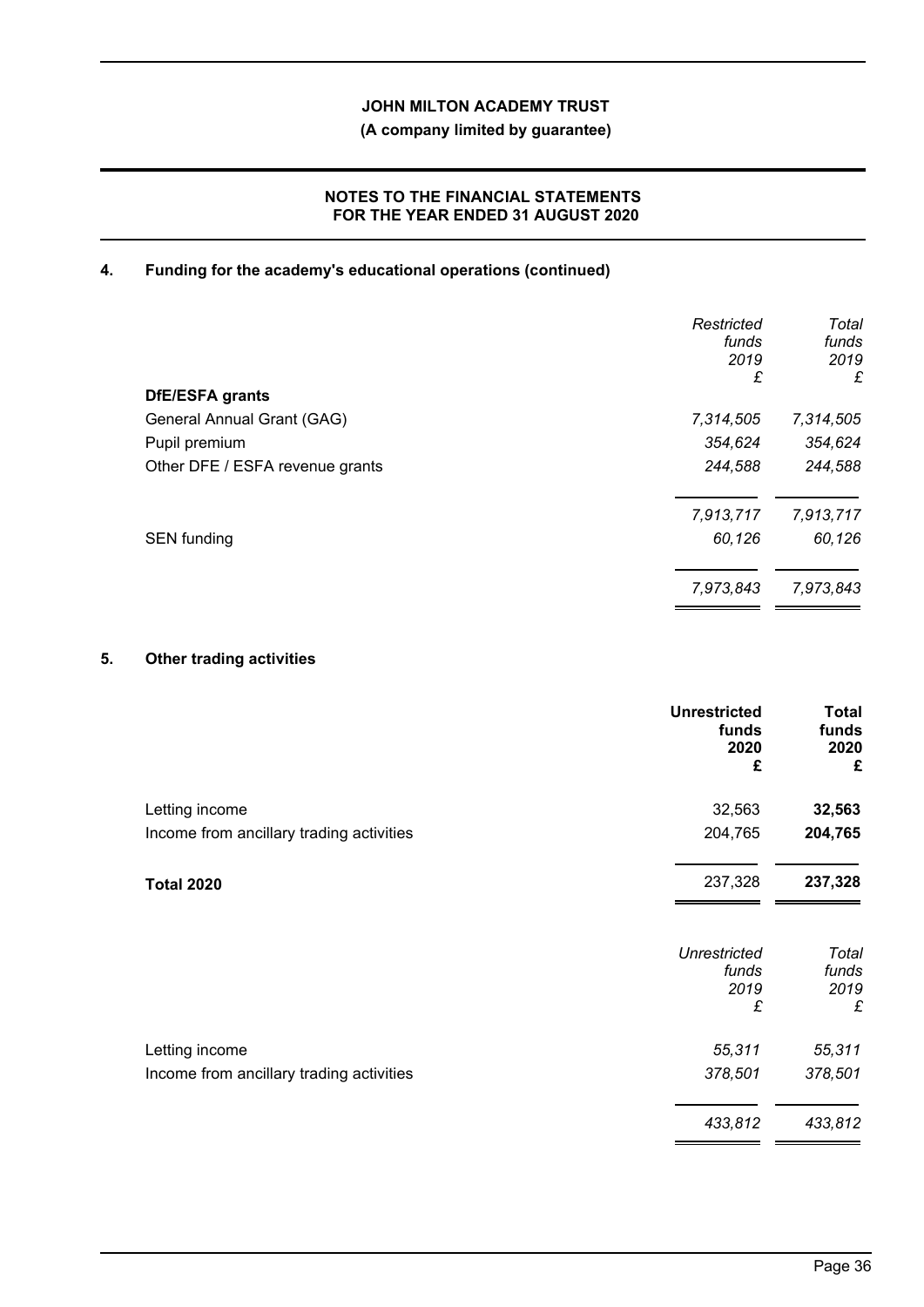## **(A company limited by guarantee)**

## **NOTES TO THE FINANCIAL STATEMENTS FOR THE YEAR ENDED 31 AUGUST 2020**

## **6. Investment income**

|                   | <b>Unrestricted</b><br>funds<br>2020<br>£ | <b>Total</b><br>funds<br>2020<br>£ |
|-------------------|-------------------------------------------|------------------------------------|
| Investment income | 780                                       | 780                                |
|                   | <b>Unrestricted</b><br>funds<br>2019<br>£ | Total<br>funds<br>2019<br>£        |
| Investment income | 813                                       | 813                                |

## **7. Expenditure**

|                                    | <b>Staff Costs</b><br>2020<br>£ | <b>Premises</b><br>2020<br>£ | <b>Other</b><br>2020<br>£ | <b>Total</b><br>2020<br>£ |
|------------------------------------|---------------------------------|------------------------------|---------------------------|---------------------------|
| Academies' educational operations: |                                 |                              |                           |                           |
| Direct costs                       | 6,032,868                       |                              | 1,117,760                 | 7,150,628                 |
| Support costs                      | 1,039,860                       | 494,783                      | 621,477                   | 2,156,120                 |
|                                    | 7,072,728                       | 494,783                      | 1,739,237                 | 9,306,748                 |
|                                    | <b>Staff Costs</b><br>2019<br>£ | <b>Premises</b><br>2019<br>£ | Other<br>2019<br>£        | Total<br>2019<br>£        |
| Academies' educational operations: |                                 |                              |                           |                           |
| Direct costs                       | 5,568,917                       |                              | 1,351,087                 | 6,920,004                 |
| Allocated support costs            | 946,151                         | 460,269                      | 658,277                   | 2,064,697                 |
|                                    | 6,515,068                       | 460,269                      | 2,009,364                 | 8,984,701                 |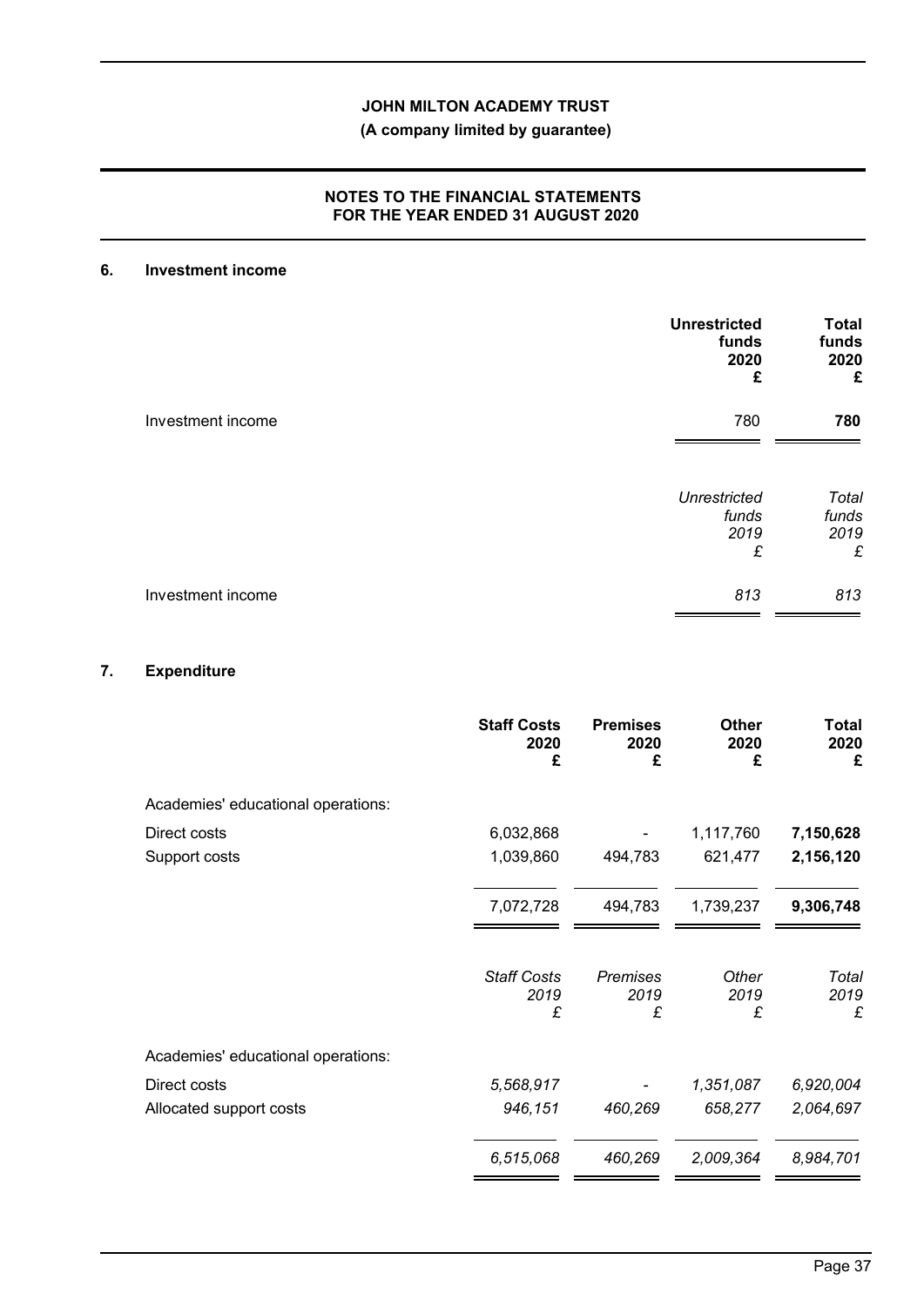## **(A company limited by guarantee)**

## **NOTES TO THE FINANCIAL STATEMENTS FOR THE YEAR ENDED 31 AUGUST 2020**

# **8. Analysis of expenditure by activities**

|                                   | <b>Activities</b><br>undertaken<br>directly<br>2020<br>£ | <b>Support</b><br>costs<br>2020<br>£ | Total<br>funds<br>2020<br>£ |
|-----------------------------------|----------------------------------------------------------|--------------------------------------|-----------------------------|
| Academies' educational operations | 7,150,628                                                | 2,156,120                            | 9,306,748                   |
|                                   | Activities<br>undertaken<br>directly<br>2019<br>£        | Support<br>costs<br>2019<br>£        | Total<br>funds<br>2019<br>£ |
| Academies' educational operations | 6,920,004                                                | 2,064,697                            | 8,984,701                   |

## **Analysis of support costs**

|                     | <b>Educational</b><br><b>Operations</b><br>2020<br>£ | <b>Total</b><br>funds<br>2020<br>£ |
|---------------------|------------------------------------------------------|------------------------------------|
| Staff costs         | 1,039,860                                            | 1,039,860                          |
| Amortisation        | 2,255                                                | 2,255                              |
| Technology costs    | 60,673                                               | 60,673                             |
| Premises costs      | 494,783                                              | 494,783                            |
| Other support costs | 534,811                                              | 534,811                            |
| Governance costs    | 23,738                                               | 23,738                             |
|                     | 2,156,120                                            | 2,156,120                          |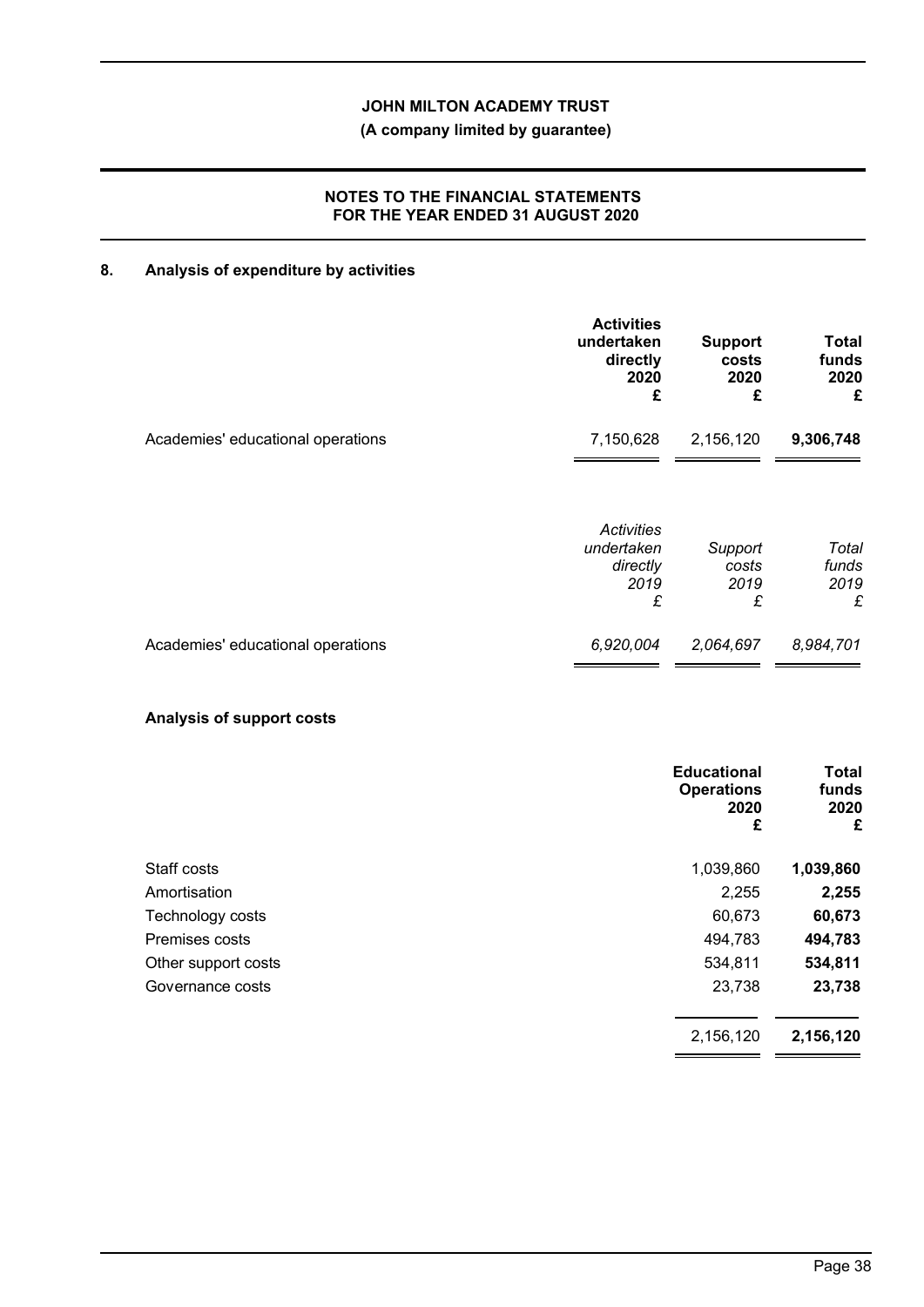## **(A company limited by guarantee)**

## **NOTES TO THE FINANCIAL STATEMENTS FOR THE YEAR ENDED 31 AUGUST 2020**

## **8. Analysis of expenditure by activities (continued)**

## **Analysis of support costs (continued)**

|                     | Educational       | Total     |
|---------------------|-------------------|-----------|
|                     | <b>Operations</b> | funds     |
|                     | 2019              | 2019      |
|                     | £                 | £         |
| Staff costs         | 946,151           | 946,151   |
| Amortisation        | 1,066             | 1,066     |
| Technology costs    | 64,222            | 64,222    |
| Premises costs      | 460,269           | 460,269   |
| Other support costs | 573,701           | 573,701   |
| Governance costs    | 19,288            | 19,288    |
|                     | 2,064,697         | 2,064,697 |

## **9. Net (expenditure)/income**

Net (expenditure)/income for the year includes:

|                                       | 2020<br>£ | 2019<br>£ |
|---------------------------------------|-----------|-----------|
| Depreciation of tangible fixed assets | 552,863   | 516,345   |
| Amortisation of intangible assets     | 2,255     | 1,066     |
| <b>Operating Lease Rentals</b>        | 34,071    | 9,436     |
| Fees paid to auditors for:            |           |           |
| - audit                               | 11,845    | 11,500    |
| - other services                      | 4,635     | 4,500     |
|                                       |           |           |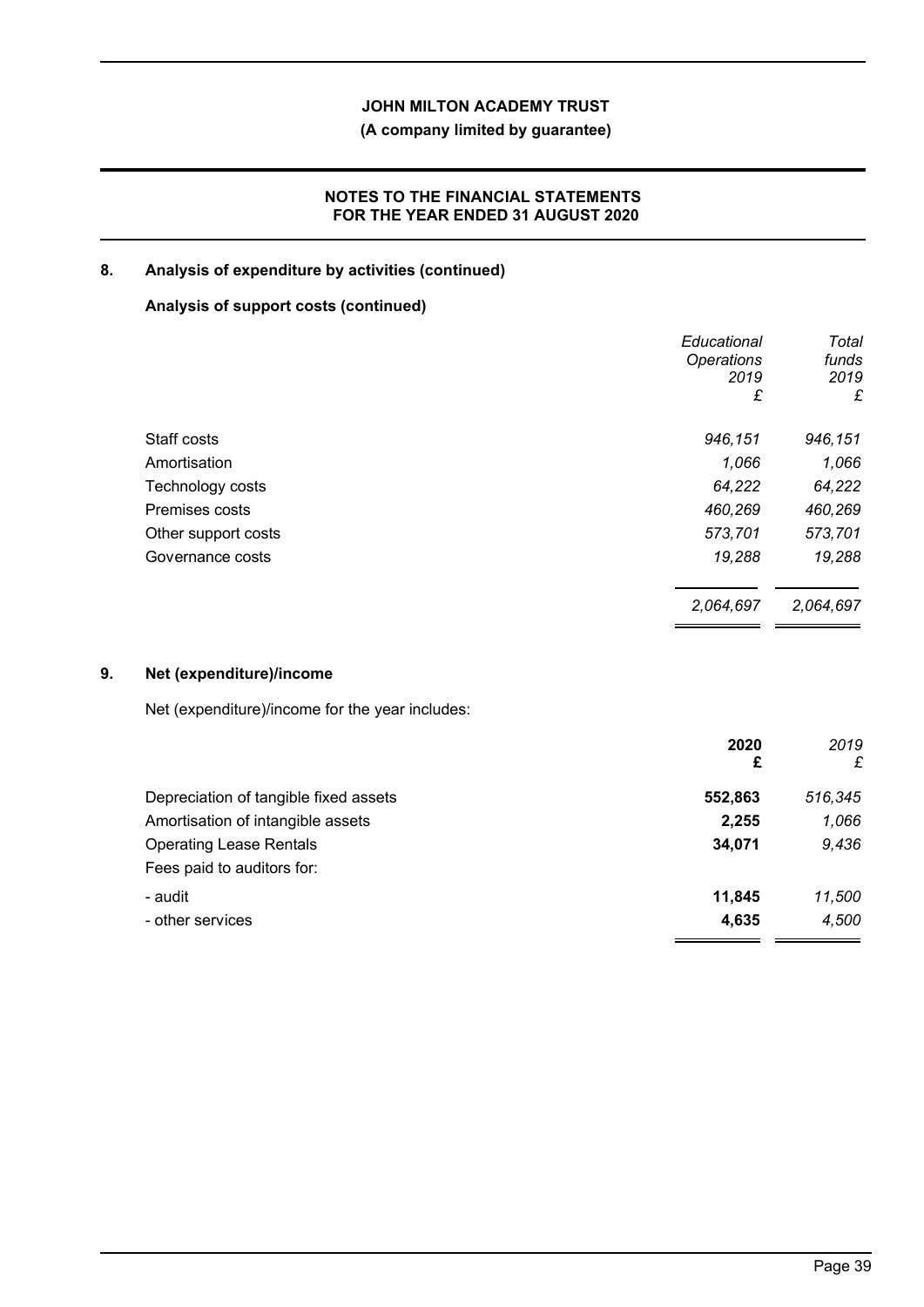## **(A company limited by guarantee)**

## **NOTES TO THE FINANCIAL STATEMENTS FOR THE YEAR ENDED 31 AUGUST 2020**

#### **10. Staff**

#### **a. Staff costs**

Staff costs during the year were as follows:

|                       | 2020<br>£ | 2019<br>£ |
|-----------------------|-----------|-----------|
| Wages and salaries    | 4,933,593 | 4,872,621 |
| Social security costs | 441,657   | 458,513   |
| Pension costs         | 1,402,143 | 989,286   |
|                       | 6,777,393 | 6,320,420 |
| Agency staff costs    | 295,335   | 194,648   |
|                       | 7,072,728 | 6,515,068 |
|                       | 2020<br>£ | 2019<br>£ |
| Severance payments    | 5,765     |           |
|                       | 5,765     |           |

## **b. Staff numbers**

The average number of persons employed by the academy during the year was as follows:

|                            | 2020<br>No. | 2019<br>No. |
|----------------------------|-------------|-------------|
| <b>Teachers</b>            | 80          | 84          |
| Administration and support | 122         | 145         |
| Management                 | 14          | 17          |
|                            | 216         | 246         |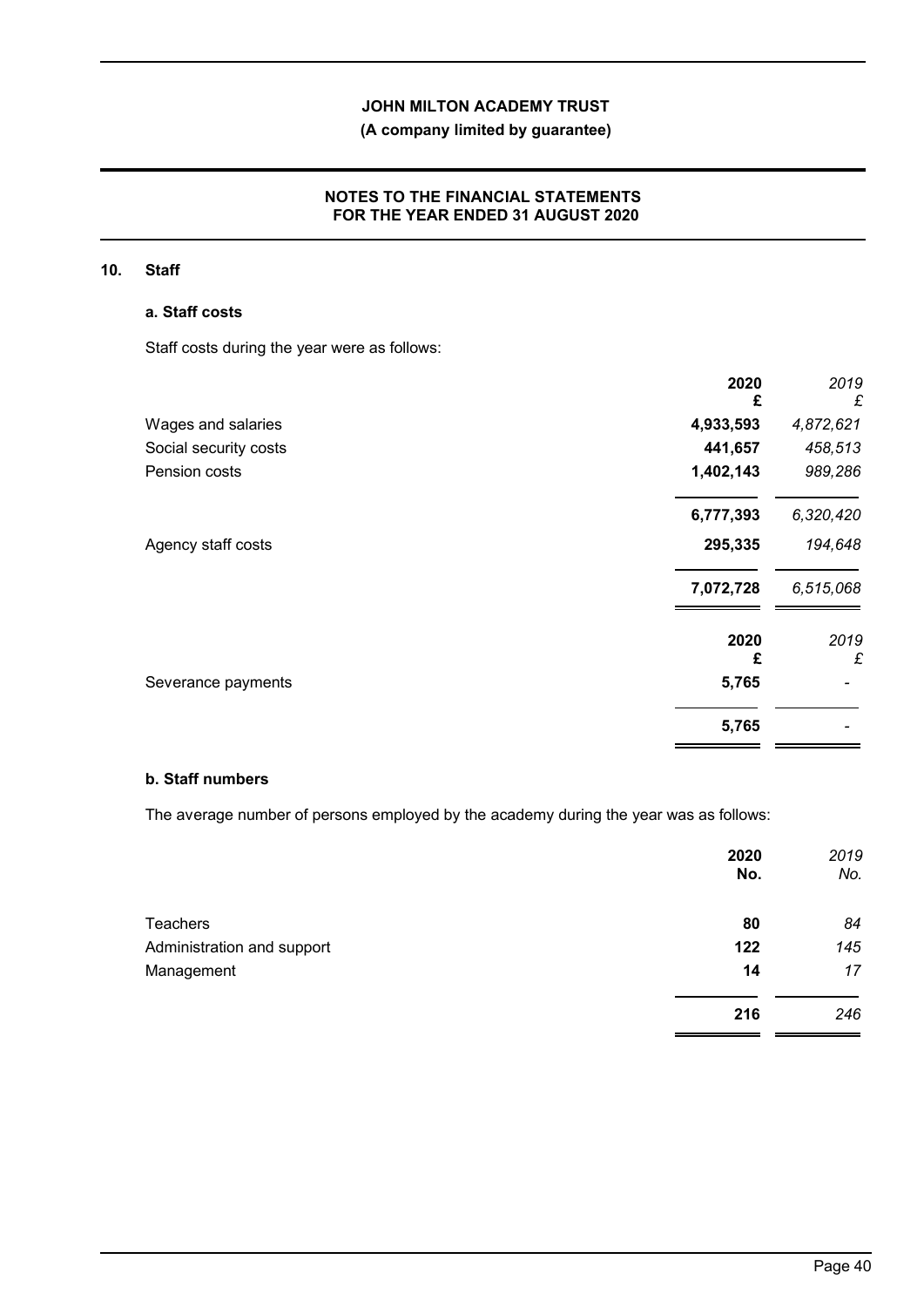## **(A company limited by guarantee)**

### **NOTES TO THE FINANCIAL STATEMENTS FOR THE YEAR ENDED 31 AUGUST 2020**

#### **10. Staff (continued)**

#### **b. Staff numbers (continued)**

The average headcount expressed as full-time equivalents was:

|                            | 2020<br>No. | 2019<br>No. |
|----------------------------|-------------|-------------|
| <b>Teachers</b>            | 72          | 78          |
| Administration and support | 70          | 66          |
| Management                 | 14          | 13          |
|                            | 156         | 157         |

#### **c. Higher paid staff**

The number of employees whose employee benefits (excluding employer pension costs) exceeded £60,000 was:

|                                | 2020<br>No.    | 2019<br>No. |
|--------------------------------|----------------|-------------|
| In the band £60,001 - £70,000  |                |             |
| In the band £70,001 - £80,000  |                |             |
| In the band £80,001 - £90,000  | $\blacksquare$ |             |
| In the band £90,001 - £100,000 |                |             |

### **d. Key management personnel**

The key management personnel of the academy comprise the Trustees and the senior management team as listed on page 1. The total amount of employee benefits (including employer pension contributions and employer national insurance contributions) received by key management personnel for their services to the academy was £473,939 *(2019 £443,609)*.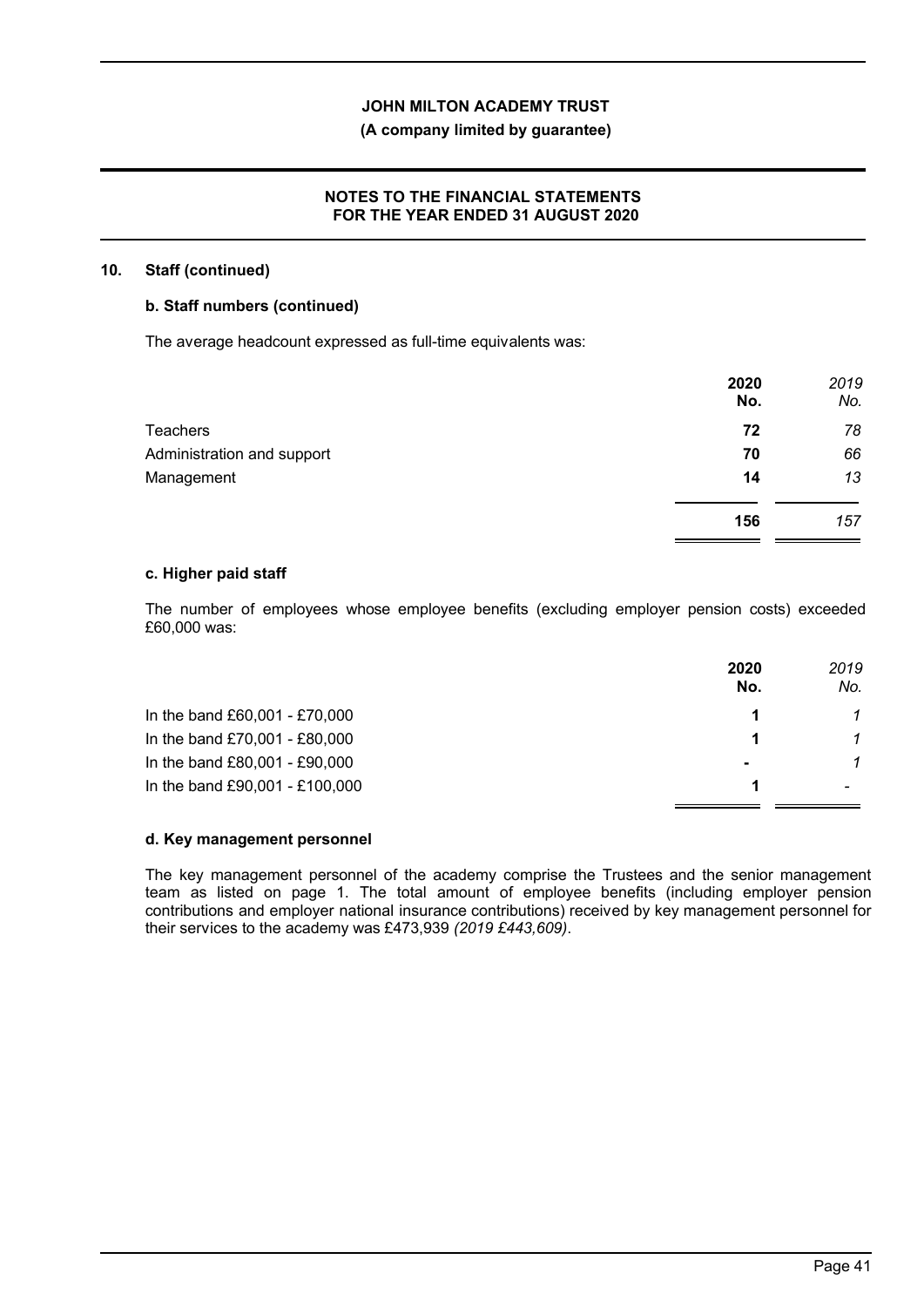#### **(A company limited by guarantee)**

### **NOTES TO THE FINANCIAL STATEMENTS FOR THE YEAR ENDED 31 AUGUST 2020**

#### **11. Central services**

The academy has provided the following central services to its academies during the year:

- Payroll
- Finance
- Human Resources
- Pensions
- **Recruitment**

The academy charges for these services on the following basis:

Straight 5% top slice from each primary schools delegated budget and 6% top slice from Stowupland High School to reflect the additional support provided for head office and related tasks. In addition, the schools are directly recharged for cleaning and premises costs and items purchased by the MAT but for individual school use.

The actual amounts charged during the year were as follows:

|                                   | 2020<br>£ | 2019<br>£ |
|-----------------------------------|-----------|-----------|
| <b>Bacton Primary School</b>      | 64,632    | 29,316    |
| <b>Cedars Park Primary School</b> | 178,577   | 72,024    |
| Mendlesham Primary School         | 46,407    | 20,640    |
| Stowupland High School            | 580,579   | 290,759   |
| <b>Total</b>                      | 870,195   | 412,739   |

#### **12. Trustees' remuneration and expenses**

One or more Trustees has been paid remuneration or has received other benefits from an employment with the academy. The principal and other staff Trustees only receive remuneration in respect of services they provide undertaking the roles of principal and staff members under their contracts of employment. The value of Trustees' remuneration and other benefits was as follows:

|                                                          |                            | 2020       | 2019        |
|----------------------------------------------------------|----------------------------|------------|-------------|
|                                                          |                            |            |             |
| K Grimes (CEO)                                           | Remuneration               | $90,000 -$ | 85,000 -    |
|                                                          |                            | 100,000    | 90,000      |
|                                                          | Pension contributions paid | $20,000 -$ | 10.000 -    |
|                                                          |                            | 30,000     | 15,000      |
| A Emms (Headteacher - resigned as a Trustee Remuneration |                            |            | 10,000 -    |
| 4 November 2018)                                         |                            |            | 15,000      |
|                                                          | Pension contributions paid |            | $0 - 5.000$ |

During the year ended 31 August 2020, no Trustee expenses have been incurred *(2019 - £NIL)*.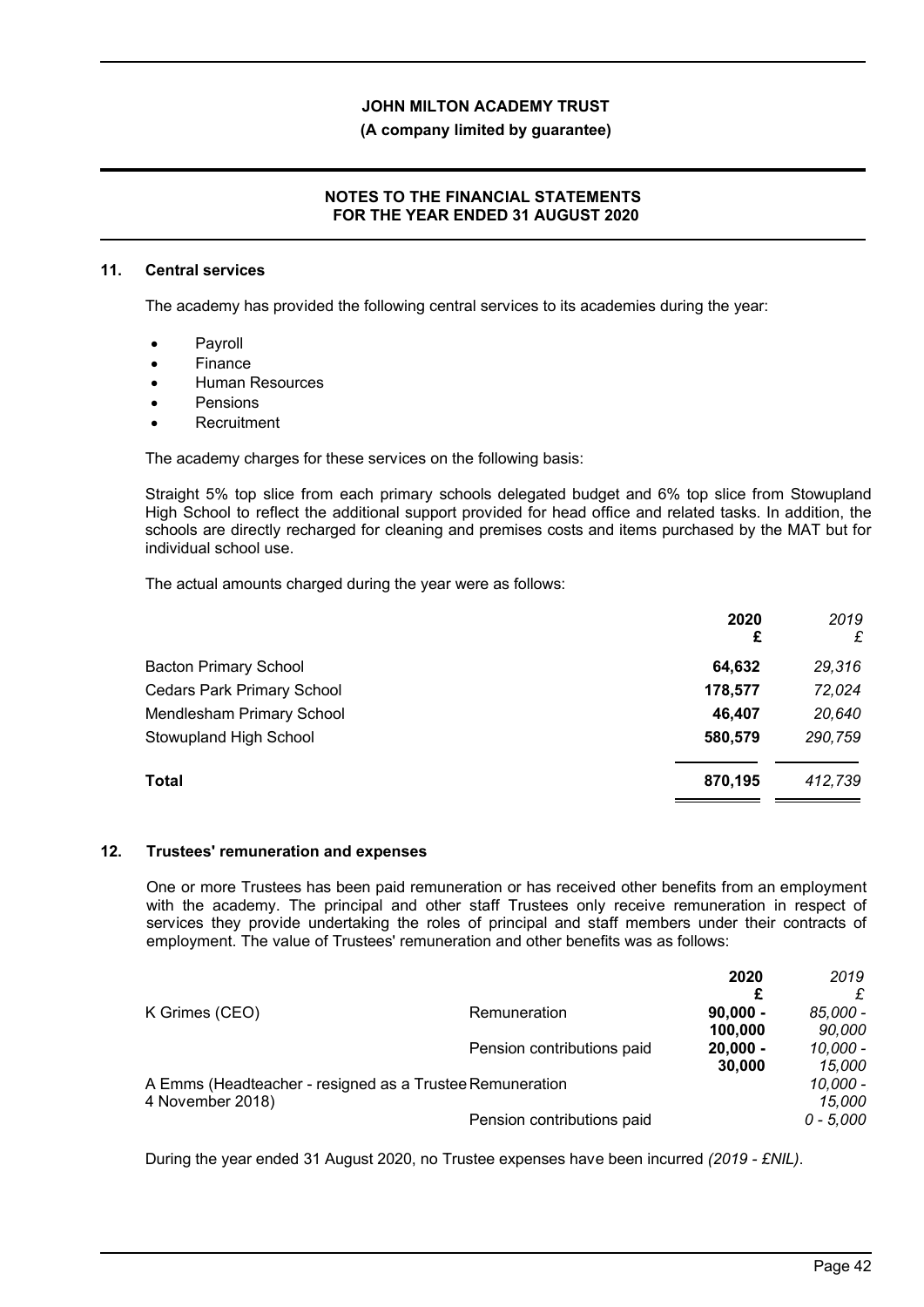### **(A company limited by guarantee)**

#### **NOTES TO THE FINANCIAL STATEMENTS FOR THE YEAR ENDED 31 AUGUST 2020**

#### **13. Trustees' and Officers' insurance**

In accordance with normal commercial practice, the academy has purchased insurance to protect Trustees and officers from claims arising from negligent acts, errors or omissions occurring whilst on academy business. The insurance provides cover up to £5,000,000 on any one claim and the cost for the year ended 31 August 2020 was £302 (2019 - £305). The cost of this insurance is included in the total insurance cost.

#### **14. Intangible assets**

|                     | Computer<br>software<br>£ |
|---------------------|---------------------------|
| Cost                |                           |
| At 1 September 2019 | 23,699                    |
| Additions           | 3,540                     |
| At 31 August 2020   | 27,239                    |
| <b>Amortisation</b> |                           |
| At 1 September 2019 | 23,699                    |
| Charge for the year | 2,255                     |
| At 31 August 2020   | 25,954                    |
| Net book value      |                           |
| At 31 August 2020   | 1,285                     |
| At 31 August 2019   |                           |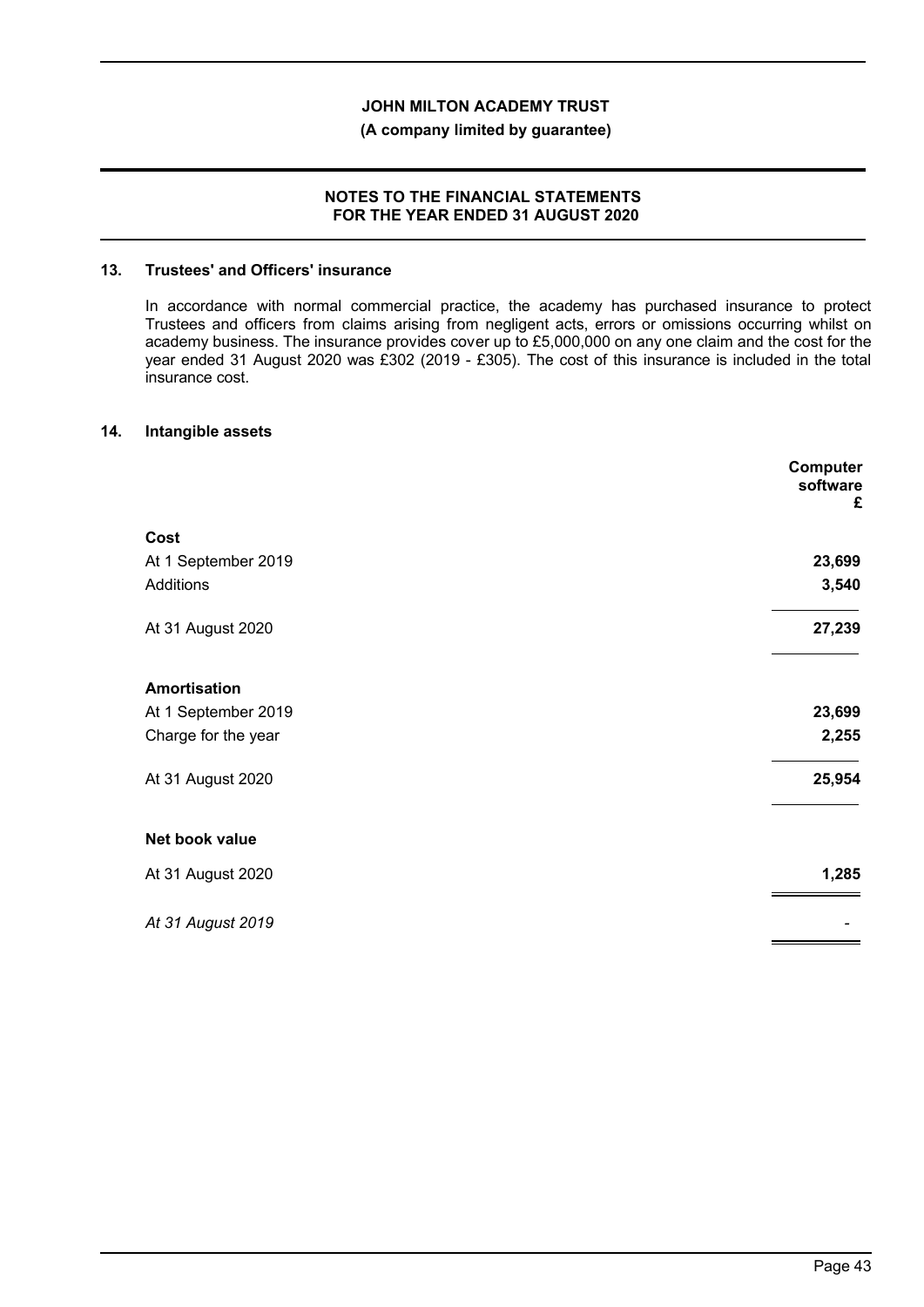## **(A company limited by guarantee)**

### **NOTES TO THE FINANCIAL STATEMENTS FOR THE YEAR ENDED 31 AUGUST 2020**

## **15. Tangible fixed assets**

|                          | Freehold<br>property<br>£ | Long-term<br>leasehold<br>£ | <b>Assets</b><br>under<br>property construction<br>£ | <b>Furniture</b><br>and<br>equipment<br>£ | Computer<br>equipment<br>£ | <b>Total</b><br>£ |
|--------------------------|---------------------------|-----------------------------|------------------------------------------------------|-------------------------------------------|----------------------------|-------------------|
| <b>Cost or valuation</b> |                           |                             |                                                      |                                           |                            |                   |
| At 1 September 2019      | 14,738,300                | 7,053,044                   |                                                      | 763,981                                   | 184,933                    | 22,740,258        |
| Additions                | 85,772                    | ۰                           | 48,636                                               | 1,840                                     | 107,672                    | 243,920           |
| At 31 August 2020        | 14,824,072                | 7,053,044                   | 48,636                                               | 765,821                                   | 292,605                    | 22,984,178        |
| <b>Depreciation</b>      |                           |                             |                                                      |                                           |                            |                   |
| At 1 September 2019      | 629,730                   | 353,472                     | ٠                                                    | 138,136                                   | 137,118                    | 1,258,456         |
| Charge for the year      | 221,621                   | 124,721                     | ۰                                                    | 151,867                                   | 54,654                     | 552,863           |
| At 31 August 2020        | 851,351                   | 478,193                     | $\overline{\phantom{a}}$                             | 290,003                                   | 191,772                    | 1,811,319         |
| Net book value           |                           |                             |                                                      |                                           |                            |                   |
| At 31 August 2020        | 13,972,721                | 6,574,851                   | 48,636                                               | 475,818                                   | 100,833                    | 21,172,859        |
| At 31 August 2019        | 14,108,570                | 6,699,572                   | $\overline{\phantom{a}}$                             | 625,845                                   | 47,815                     | 21,481,802        |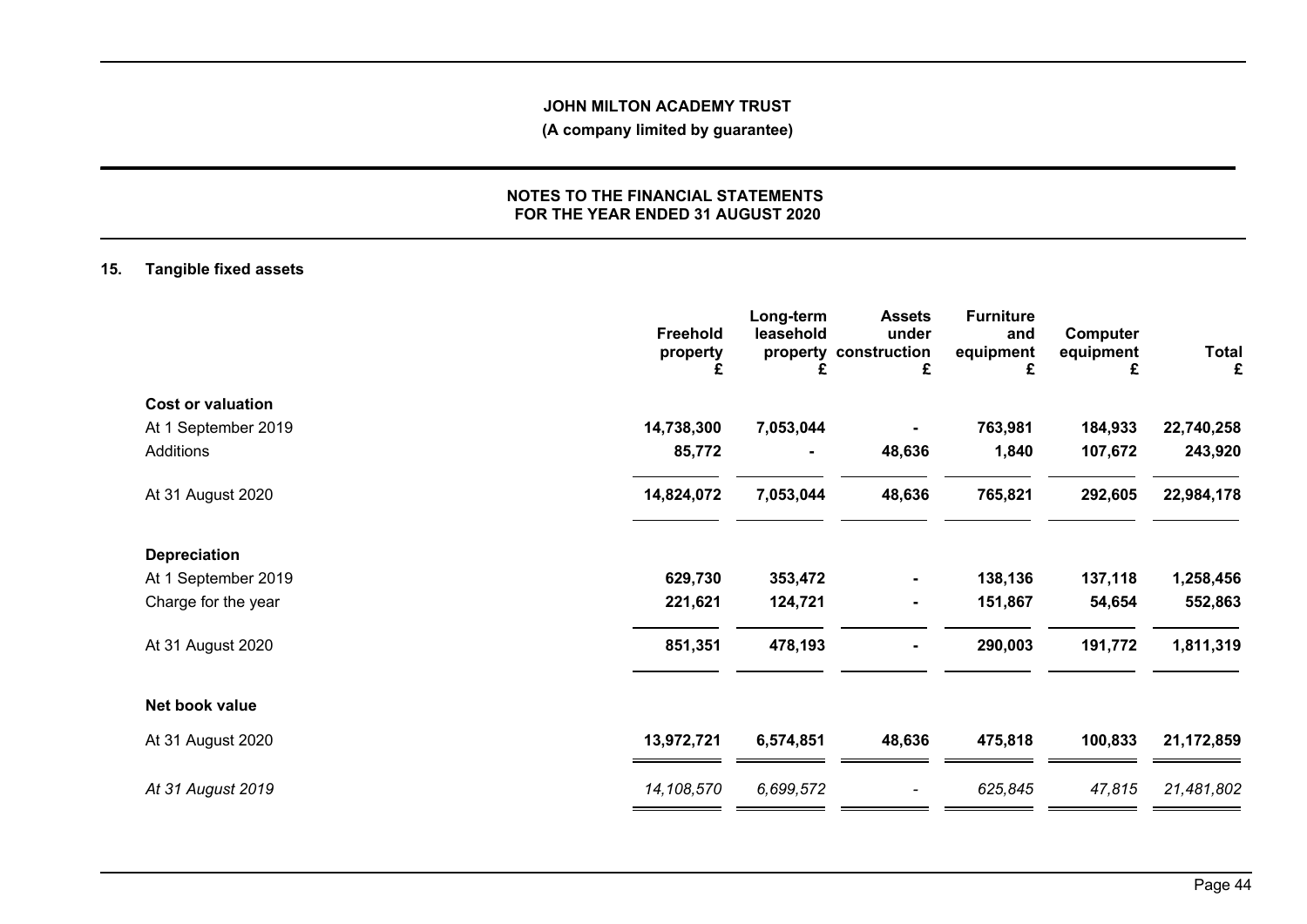## **(A company limited by guarantee)**

## **NOTES TO THE FINANCIAL STATEMENTS FOR THE YEAR ENDED 31 AUGUST 2020**

## **16. Stocks**

|     |                                                | 2020<br>£ | 2019       |
|-----|------------------------------------------------|-----------|------------|
|     | Finished goods and goods for resale            | 1,656     | £<br>7,585 |
| 17. | <b>Debtors</b>                                 |           |            |
|     |                                                | 2020      | 2019       |
|     |                                                | £         | £          |
|     | Due within one year                            |           |            |
|     | Trade debtors                                  | 6,685     | 9,392      |
|     | Other debtors                                  | 88,870    | 93,954     |
|     | Prepayments and accrued income                 | 613,489   | 483,194    |
|     |                                                | 709,044   | 586,540    |
| 18. | Creditors: Amounts falling due within one year |           |            |
|     |                                                | 2020<br>£ | 2019<br>£  |
|     | <b>Trade creditors</b>                         | 161,999   | 377,719    |
|     | Other taxation and social security             | 113,320   | 108,227    |
|     | Other creditors                                | 7,429     | 5,531      |
|     | Accruals and deferred income                   | 120,801   | 210,762    |
|     |                                                | 403,549   | 702,239    |
|     |                                                | 2020      | 2019       |
|     | <b>Deferred income</b>                         | £         | £          |
|     | Deferred income at 1 September 2019            | 67,955    | 83,316     |

| Deferred income at 31 August 2020 | 81.546 | 67.955 |
|-----------------------------------|--------|--------|
|                                   |        |        |

Resources deferred during the year **81,546** *67,955* Amounts released from previous periods **(67,955)** *(83,316)*

At the balance sheet date the academy trust was holding funds received in advance for Universal Infant Free School Meals Grants and school trips.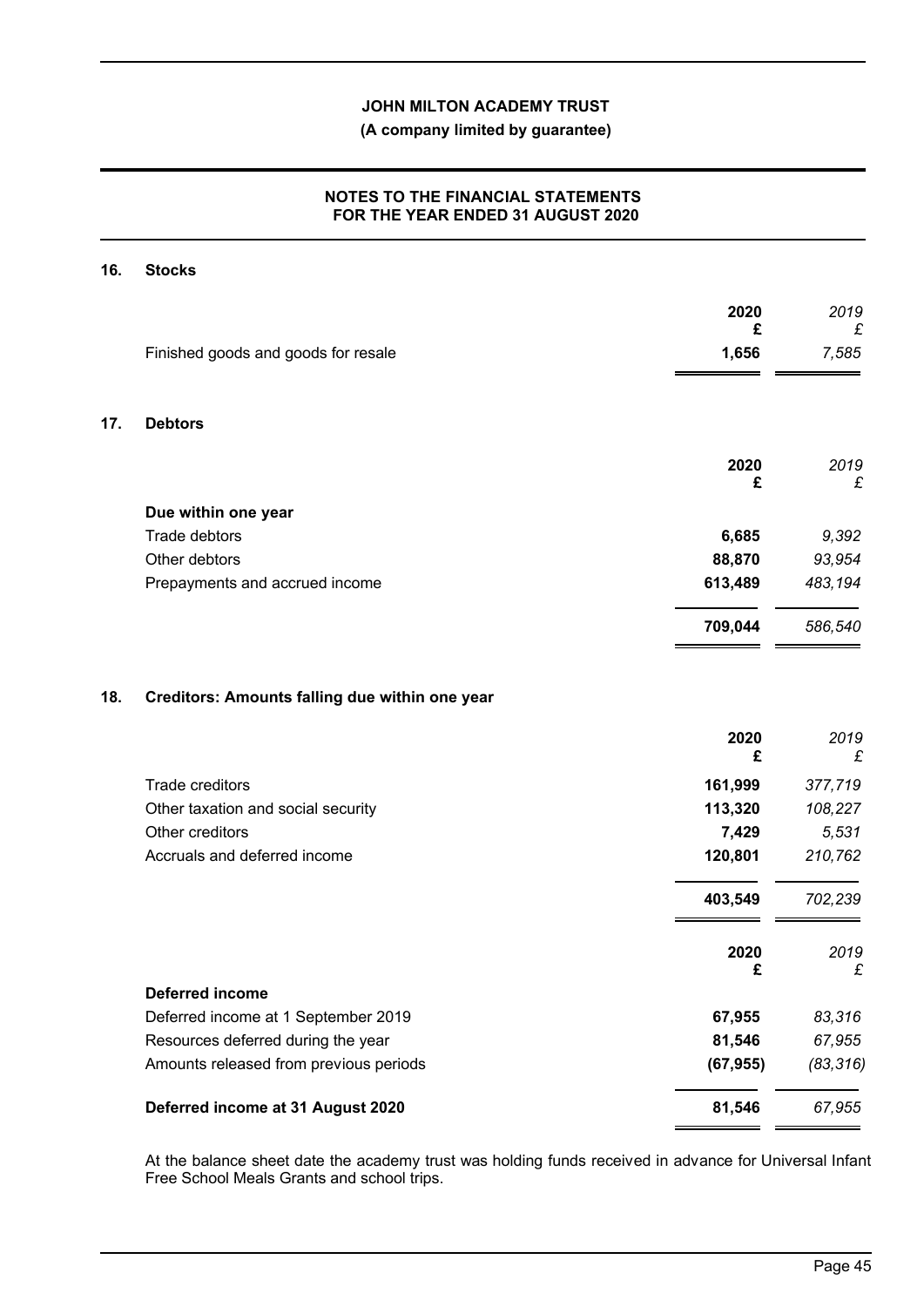**(A company limited by guarantee)**

## **NOTES TO THE FINANCIAL STATEMENTS FOR THE YEAR ENDED 31 AUGUST 2020**

#### **19. Statement of funds**

|                                        | <b>Balance at 1</b><br><b>September</b><br>2019<br>£ | £         | <b>Income Expenditure</b><br>£ | <b>Transfers</b><br>in/out<br>£ | Gains/<br>(Losses)<br>£ | <b>Balance at</b><br>31 August<br>2020<br>£ |
|----------------------------------------|------------------------------------------------------|-----------|--------------------------------|---------------------------------|-------------------------|---------------------------------------------|
| <b>Unrestricted</b><br>funds           |                                                      |           |                                |                                 |                         |                                             |
| <b>General Funds</b>                   | 537,680                                              | 300,799   | (171, 945)                     |                                 |                         | 666,534                                     |
| <b>Restricted</b><br>general funds     |                                                      |           |                                |                                 |                         |                                             |
| <b>General Annual</b><br>Grant (GAG)   | 153,240                                              | 7,469,821 | (7, 354, 562)                  | (50, 806)                       |                         | 217,693                                     |
| Pupil premium                          |                                                      | 371,471   | (352, 472)                     |                                 |                         | 18,999                                      |
| Other<br><b>DFE/ESFA</b>               |                                                      |           |                                |                                 |                         |                                             |
| Grants                                 | 2,964                                                | 616,683   | (619, 647)                     |                                 |                         |                                             |
| Other restricted                       |                                                      | 500       |                                |                                 |                         | 500                                         |
| Pension reserve                        | (1,895,000)                                          |           | (261,000)                      |                                 | (984,000)               | (3, 140, 000)                               |
|                                        | (1,738,796)                                          | 8,458,475 | (8,587,681)                    | (50, 806)                       | (984,000)               | (2,902,808)                                 |
| <b>Restricted fixed</b><br>asset funds |                                                      |           |                                |                                 |                         |                                             |
| <b>Restricted Fixed</b><br>Asset funds | 21,625,593                                           | 474,347   | (555, 122)                     | 50,806                          |                         | 21,595,624                                  |
| <b>Total</b><br><b>Restricted</b>      |                                                      |           |                                |                                 |                         |                                             |
| funds                                  | 19,886,797                                           | 8,932,822 | (9, 142, 803)                  |                                 | (984,000)               | 18,692,816                                  |
| <b>Total funds</b>                     | 20,424,477                                           | 9,233,621 | (9,314,748)                    |                                 | (984,000)               | 19,359,350                                  |

The specific purposes for which the funds are to be applied are as follows:

#### **Unrestricted Funds**

These funds relate to unrestricted income to be used to support the Academy Trust's objectives and educational activities.

#### **Restricted General Funds Including GAG**

These grants relate to the development and operational activities of the Academy Trust.

#### **Restricted Pension Reserve**

These funds represent the LGPS obligation to the employees of the Academy Trust.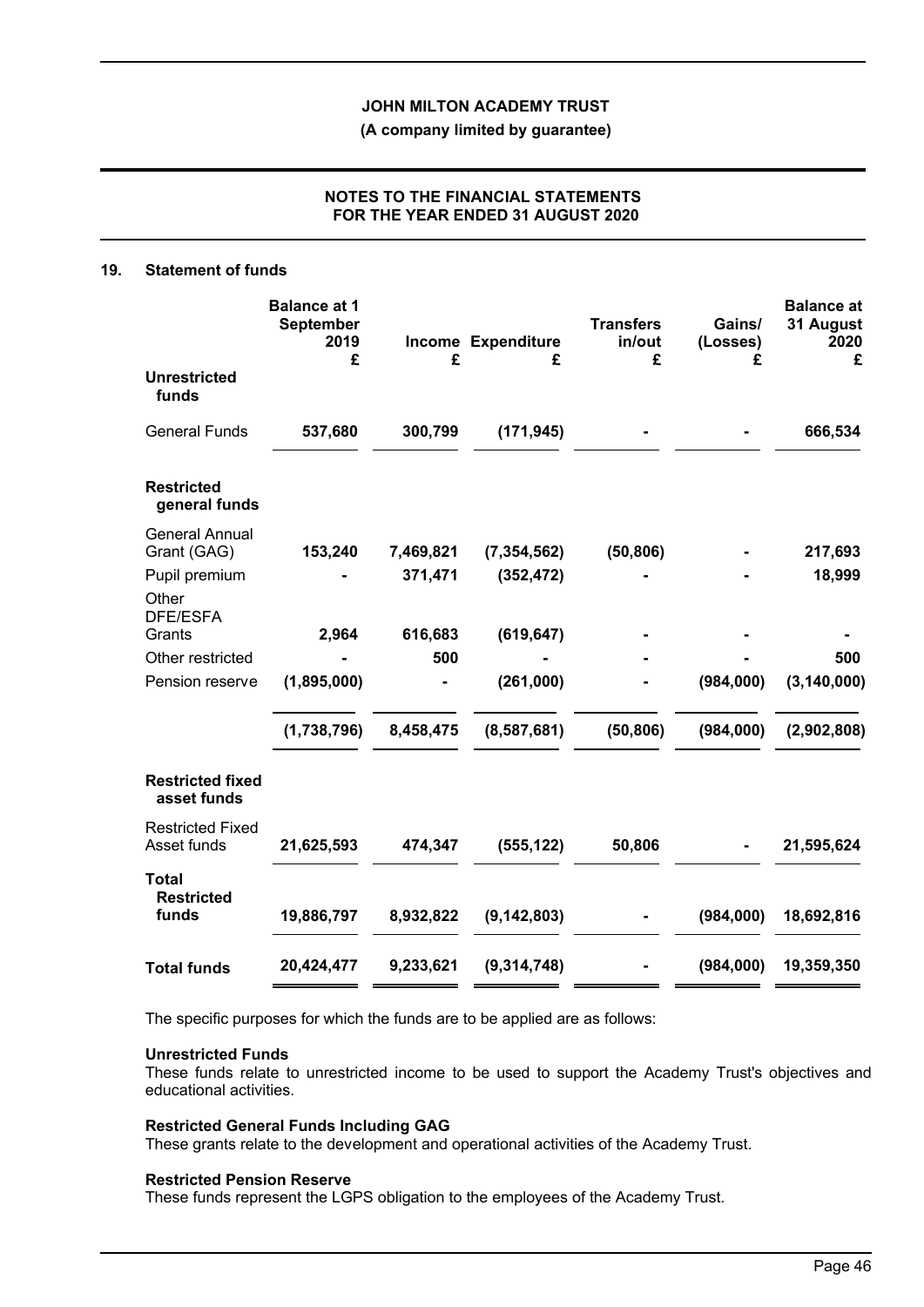### **(A company limited by guarantee)**

### **NOTES TO THE FINANCIAL STATEMENTS FOR THE YEAR ENDED 31 AUGUST 2020**

#### **19. Statement of funds (continued)**

#### **Restricted Fixed Asset Fund**

These grants relate to capital funding to carry out works of a capital nature. This is the net book value of the fixed assets held by the Academy Trust and unspent capital funding received to carry out works of a capital nature.

#### **Transfers**

£50,806 was transferred from GAG to restricted fixed asset funds for the purchase of assets from the Trust's GAG funds.

Under the funding agreement with the Secretary of State, the academy was not subject to a limit on the amount of GAG it could carry forward at 31 August 2020.

### **Total funds analysis by academy**

Fund balances at 31 August 2020 were allocated as follows:

|                                                    | 2020<br>£     | 2019<br>£   |
|----------------------------------------------------|---------------|-------------|
| <b>Bacton Primary School</b>                       | (5, 148)      | 15,530      |
| <b>Cedars Park Primary School</b>                  | 344,120       | 296,271     |
| Mendlesham Primary School                          | 118,208       | 151,243     |
| Stowupland High School                             | 360,038       | 211,800     |
| <b>Central MAT</b>                                 | 86,508        | 19,040      |
| Total before fixed asset funds and pension reserve | 903,726       | 693,884     |
| Restricted fixed asset fund                        | 21,595,624    | 21,625,593  |
| Pension reserve                                    | (3, 140, 000) | (1,895,000) |
| <b>Total</b>                                       | 19,359,350    | 20,424,477  |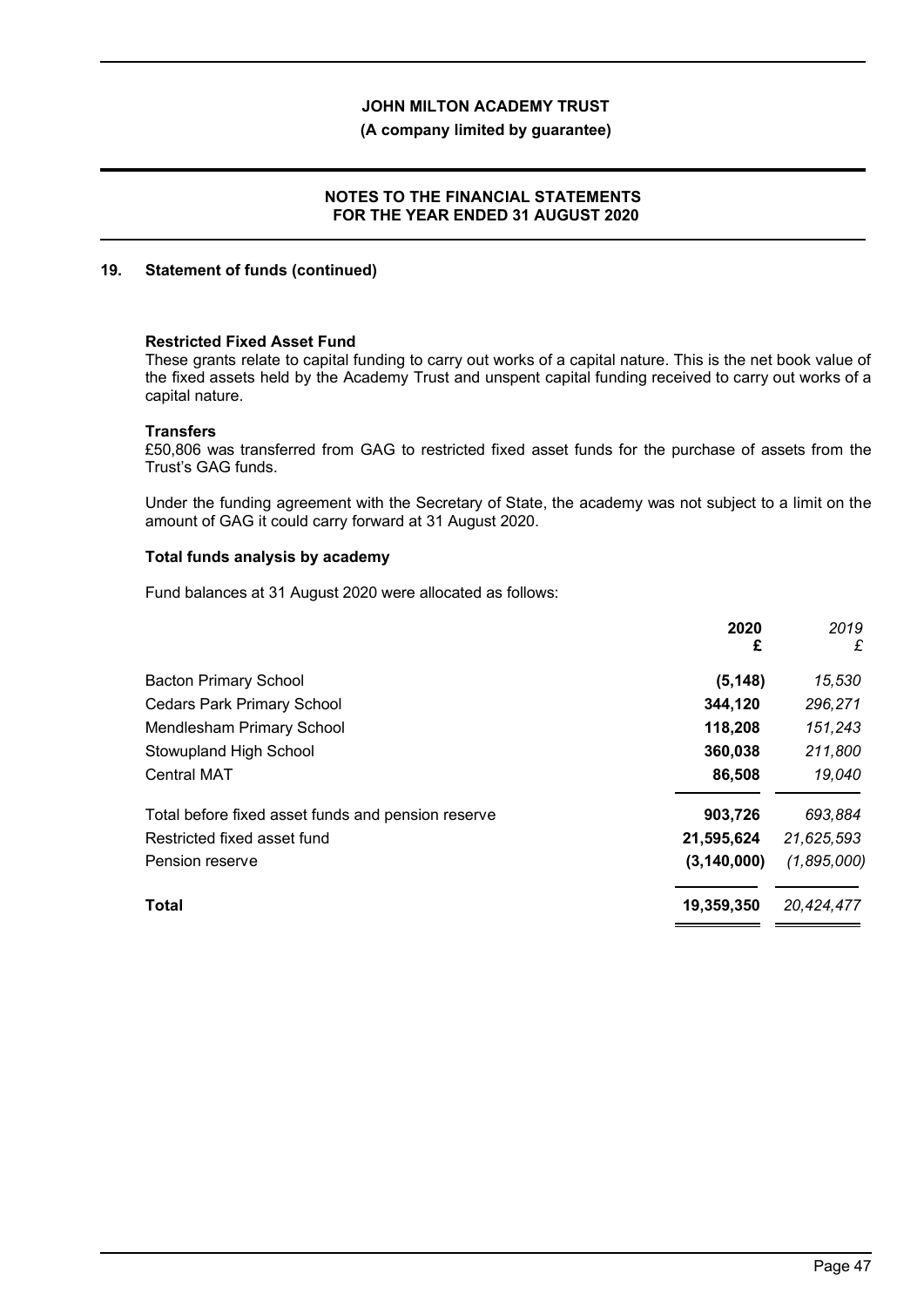## **(A company limited by guarantee)**

### **NOTES TO THE FINANCIAL STATEMENTS FOR THE YEAR ENDED 31 AUGUST 2020**

## **19. Statement of funds (continued)**

### **Total cost analysis by academy**

Expenditure incurred by each academy during the year was as follows:

|                                   | <b>Teaching</b><br>and<br>educational<br>support<br>staff costs<br>£ | <b>Other</b><br>support<br>staff costs<br>£ | <b>Educational</b><br>£ | Other costs<br>excluding<br>supplies depreciation<br>£ | <b>Total</b><br>2020<br>£ |
|-----------------------------------|----------------------------------------------------------------------|---------------------------------------------|-------------------------|--------------------------------------------------------|---------------------------|
| <b>Bacton Primary School</b>      | 717,909                                                              | 47,870                                      | 28,612                  | 105,476                                                | 899,867                   |
| <b>Cedars Park Primary School</b> | 1,199,782                                                            | 133,829                                     | 75,958                  | 219,397                                                | 1,628,966                 |
| Mendlesham Primary School         | 395,169                                                              | 37,569                                      | 30,243                  | 77,767                                                 | 540,748                   |
| Stowupland High School            | 3,447,086                                                            | 361,670                                     | 185,019                 | 653,898                                                | 4,647,673                 |
| <b>Central MAT</b>                | 272,922                                                              | 458,922                                     | 13,520                  | 297,008                                                | 1,042,372                 |
| Academy                           | 6,032,868                                                            | 1,039,860                                   | 333,352                 | 1,353,546                                              | 8,759,626                 |

Comparative information in respect of the preceding year is as follows:

|                                   | Teaching<br>and<br>educational<br>support staff<br>costs<br>£ | Other<br>support staff<br>costs<br>£ | Educational<br>supplies<br>£ | Other costs<br>excluding<br>depreciation<br>£ | Total<br>2019<br>£ |
|-----------------------------------|---------------------------------------------------------------|--------------------------------------|------------------------------|-----------------------------------------------|--------------------|
| <b>Bacton Primary School</b>      | 480,723                                                       | 45,904                               | 26,570                       | 128,574                                       | 681,771            |
| <b>Cedars Park Primary School</b> | 1,203,555                                                     | 134,887                              | 100,429                      | 319,321                                       | 1,758,192          |
| Mendlesham Primary School         | 306,542                                                       | 43,779                               | 27,920                       | 93,708                                        | 471,949            |
| Stowupland High School            | 3,356,217                                                     | 517,171                              | 251,408                      | 645,868                                       | 4,770,664          |
| <b>Central MAT</b>                | 221,880                                                       | 204,410                              | 10,839                       | 347,585                                       | 784,714            |
| Academy                           | 5,568,917                                                     | 946,151                              | 417,166                      | 1,535,056                                     | 8,467,290          |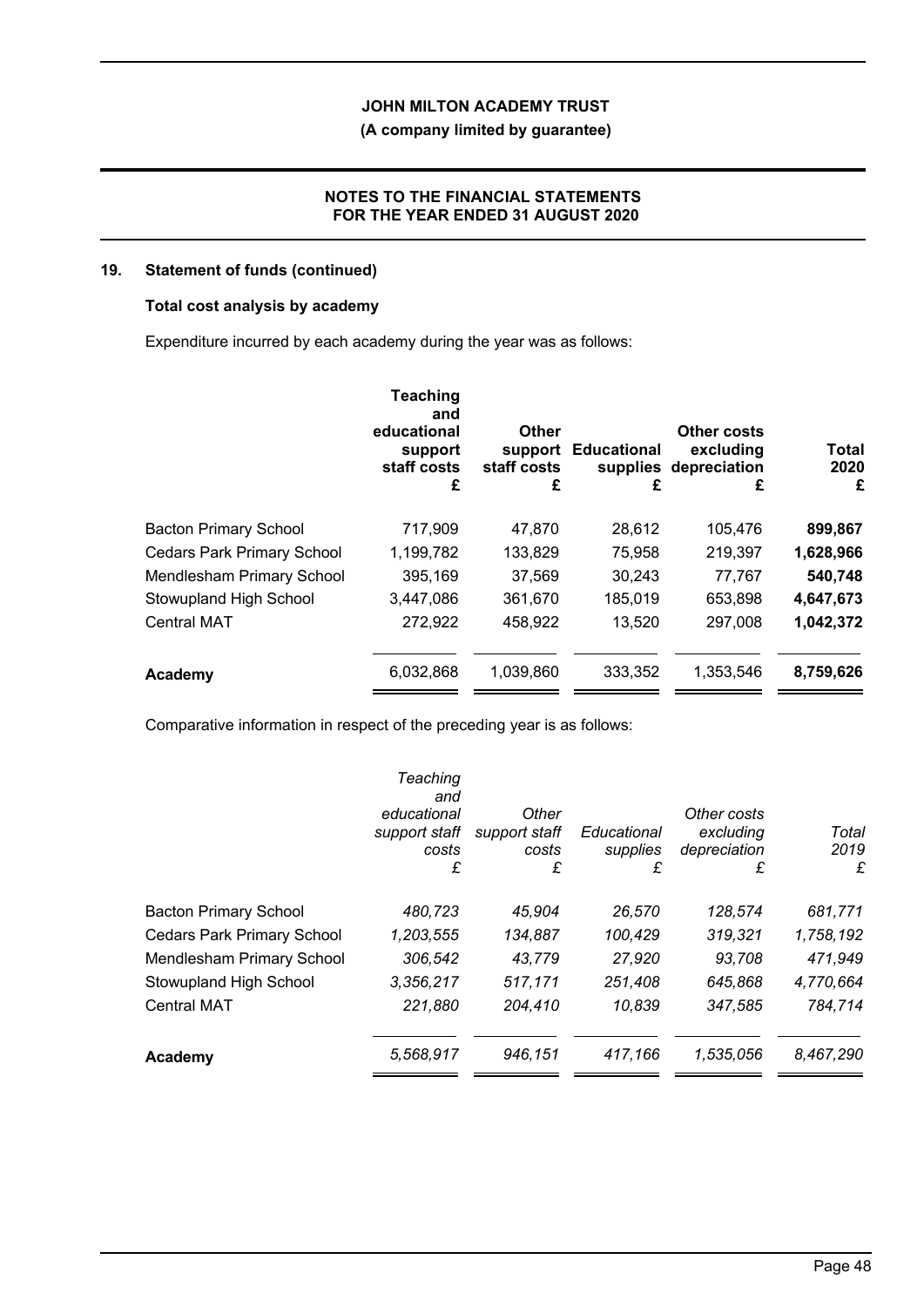**(A company limited by guarantee)**

## **NOTES TO THE FINANCIAL STATEMENTS FOR THE YEAR ENDED 31 AUGUST 2020**

# **19. Statement of funds (continued)**

Comparative information in respect of the preceding year is as follows:

|                                                           | <b>Balance</b> at<br>1 September<br>2018<br>£ | Income<br>£ | Expenditure<br>£ | <b>Transfers</b><br>in/out<br>£ | Gains/<br>(Losses)<br>£ | <b>Balance</b> at<br>31 August<br>2019<br>£ |
|-----------------------------------------------------------|-----------------------------------------------|-------------|------------------|---------------------------------|-------------------------|---------------------------------------------|
| <b>Unrestricted</b><br>funds                              |                                               |             |                  |                                 |                         |                                             |
| General Funds -<br>all funds                              | 423,407                                       | 470,106     | (226, 361)       | (129, 472)                      |                         | 537,680                                     |
| <b>Restricted</b><br>general funds                        |                                               |             |                  |                                 |                         |                                             |
| <b>General Annual</b><br>Grant (GAG)<br>Other<br>DFE/ESFA | 21,757                                        | 7,314,505   | (7, 378, 462)    | 195,440                         |                         | 153,240                                     |
| Grants                                                    | 120,093                                       | 659,338     | (776, 467)       |                                 |                         | 2,964                                       |
| Pension reserve                                           | (1,059,000)                                   |             | (86,000)         |                                 | (750,000)               | (1,895,000)                                 |
|                                                           | (917, 150)                                    | 7,973,843   | (8, 240, 929)    | 195,440                         | (750,000)               | (1, 738, 796)                               |
| <b>Restricted fixed</b><br>asset funds                    |                                               |             |                  |                                 |                         |                                             |
| <b>Restricted Fixed</b><br>Asset funds                    | 21,656,515                                    | 552,457     | (517, 411)       | (65, 968)                       |                         | 21,625,593                                  |
| <b>Total</b><br><b>Restricted</b><br>funds                | 20,739,365                                    | 8,526,300   | (8, 758, 340)    | 129,472                         | (750,000)               | 19,886,797                                  |
| <b>Total funds</b>                                        | 21, 162, 772                                  | 8,996,406   | (8,984,701)      |                                 | (750,000)               | 20,424,477                                  |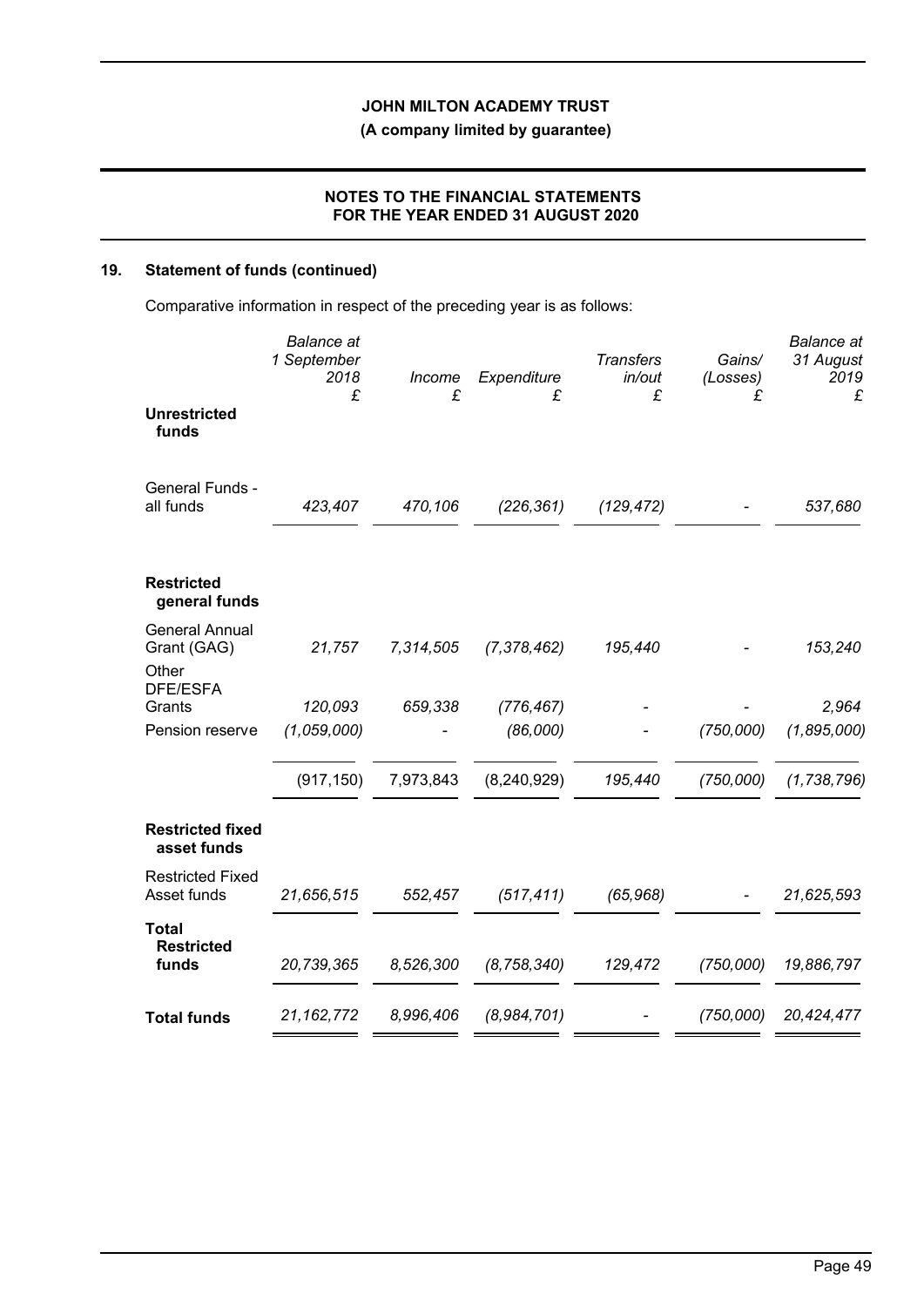## **(A company limited by guarantee)**

## **NOTES TO THE FINANCIAL STATEMENTS FOR THE YEAR ENDED 31 AUGUST 2020**

## **20. Analysis of net assets between funds**

#### **Analysis of net assets between funds - current period**

|                                        | <b>Restricted</b><br>funds<br>2020<br>£ | <b>Restricted</b><br>funds<br>2020<br>£ | fixed asset Unrestricted<br>funds<br>2020<br>£ | <b>Total</b><br>funds<br>2020<br>£ |
|----------------------------------------|-----------------------------------------|-----------------------------------------|------------------------------------------------|------------------------------------|
| Tangible fixed assets                  | -                                       | 21,172,859                              | ۰                                              | 21,172,859                         |
| Intangible fixed assets                |                                         | 1,285                                   |                                                | 1,285                              |
| <b>Current assets</b>                  | 633,293                                 | 421,480                                 | 673,982                                        | 1,728,755                          |
| Creditors due within one year          | (396, 101)                              |                                         | (7, 448)                                       | (403, 549)                         |
| Provisions for liabilities and charges | (3, 140, 000)                           |                                         | ۰                                              | (3, 140, 000)                      |
| <b>Total</b>                           | (2,902,808)                             | 21,595,624                              | 666,534                                        | 19,359,350                         |

## **Analysis of net assets between funds - prior period**

|                                        | Restricted<br>funds<br>2019<br>£ | Restricted<br>fixed asset<br>funds<br>2019<br>£ | Unrestricted<br>funds<br>2019<br>£ | Total<br>funds<br>2019<br>£ |
|----------------------------------------|----------------------------------|-------------------------------------------------|------------------------------------|-----------------------------|
| Tangible fixed assets                  |                                  | 21,481,802                                      | ۰                                  | 21,481,802                  |
| <b>Current assets</b>                  | 690,662                          | 306,041                                         | 543,211                            | 1,539,914                   |
| Creditors due within one year          | (534,458)                        | (162, 250)                                      | (5,531)                            | (702, 239)                  |
| Provisions for liabilities and charges | (1,895,000)                      |                                                 |                                    | (1,895,000)                 |
| <b>Total</b>                           | (1,738,796)                      | 21,625,593                                      | 537,680                            | 20,424,477                  |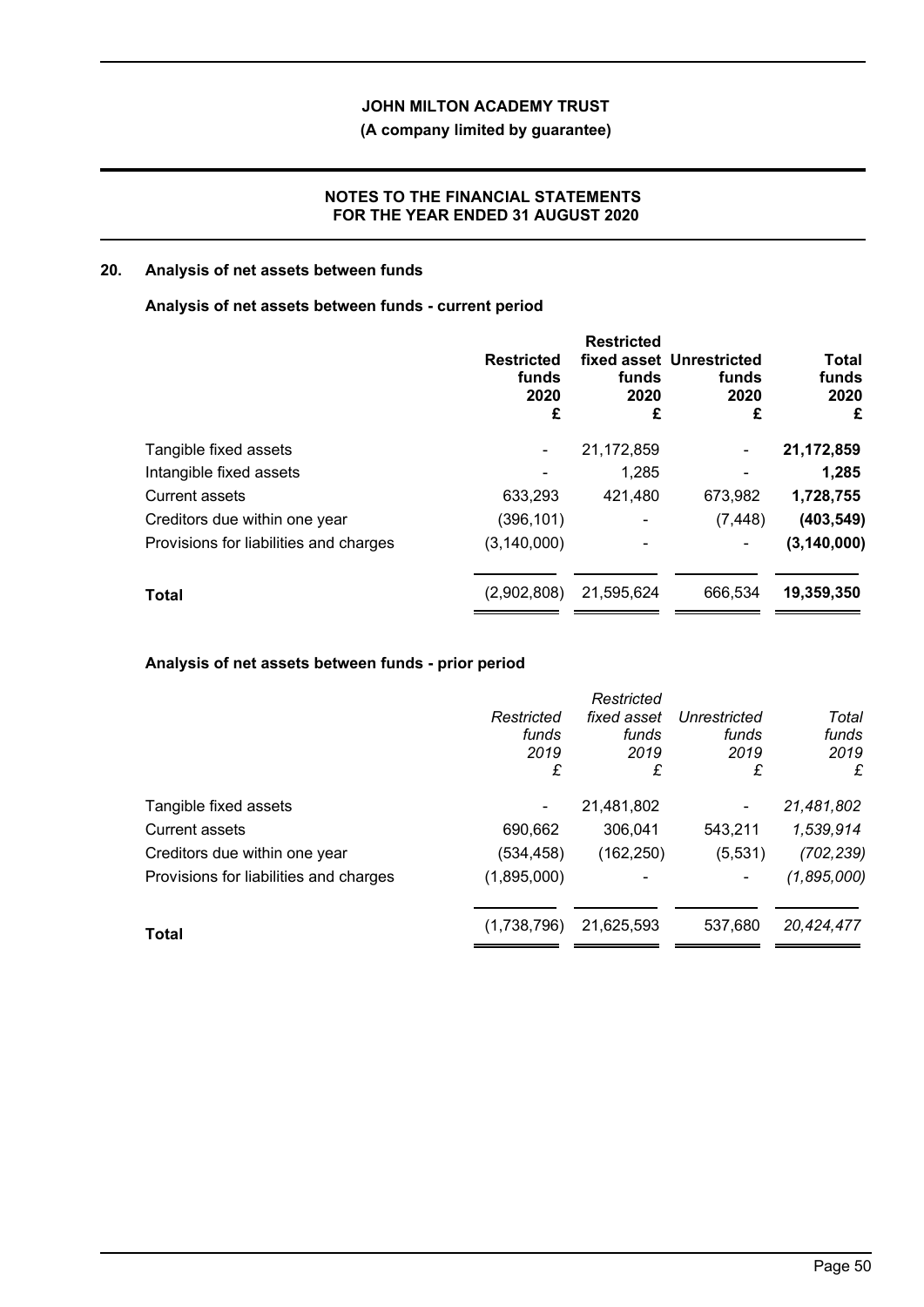**(A company limited by guarantee)**

## **NOTES TO THE FINANCIAL STATEMENTS FOR THE YEAR ENDED 31 AUGUST 2020**

## **21. Reconciliation of net (expenditure)/income to net cash flow from operating activities**

|     |                                                                                       | 2020<br>£      | 2019<br>£     |
|-----|---------------------------------------------------------------------------------------|----------------|---------------|
|     | Net (expenditure)/income for the period (as per Statement of Financial<br>Activities) | (81, 127)      | 11,705        |
|     | <b>Adjustments for:</b>                                                               |                |               |
|     | Amortisation                                                                          | 2,255          | 1,066         |
|     | Depreciation                                                                          | 552,863        | 516,345       |
|     | Capital grants from DfE and other capital income                                      | (431, 782)     | (552, 457)    |
|     | Defined benefit pension scheme cost less contributions payable                        | 223,000        | 56,000        |
|     | Defined benefit pension scheme finance cost                                           | 38,000         | 30,000        |
|     | Decrease/(increase) in stocks                                                         | 5,929          | (4,010)       |
|     | Increase in debtors                                                                   | (122, 504)     | (114, 779)    |
|     | (Decrease)/increase in creditors                                                      | (298, 690)     | 37,636        |
|     | Net cash used in operating activities                                                 | (112, 056)     | (18, 494)     |
| 22. | Cash flows from investing activities                                                  |                |               |
|     |                                                                                       | 2020<br>£      | 2019<br>£     |
|     | Purchase of intangible assets                                                         | (3,540)        |               |
|     | Purchase of tangible fixed assets                                                     | (243, 920)     | (1, 175, 222) |
|     | Capital grants from DfE Group                                                         | 431,782        | 552,457       |
|     | Net cash provided by/(used in) investing activities                                   | 184,322        | (622, 765)    |
| 23. | Analysis of cash and cash equivalents                                                 |                |               |
|     |                                                                                       | 2020           | 2019          |
|     | Cash in hand                                                                          | £<br>1,018,055 | £<br>945,789  |
|     | <b>Total cash and cash equivalents</b>                                                | 1,018,055      | 945,789       |
|     |                                                                                       |                |               |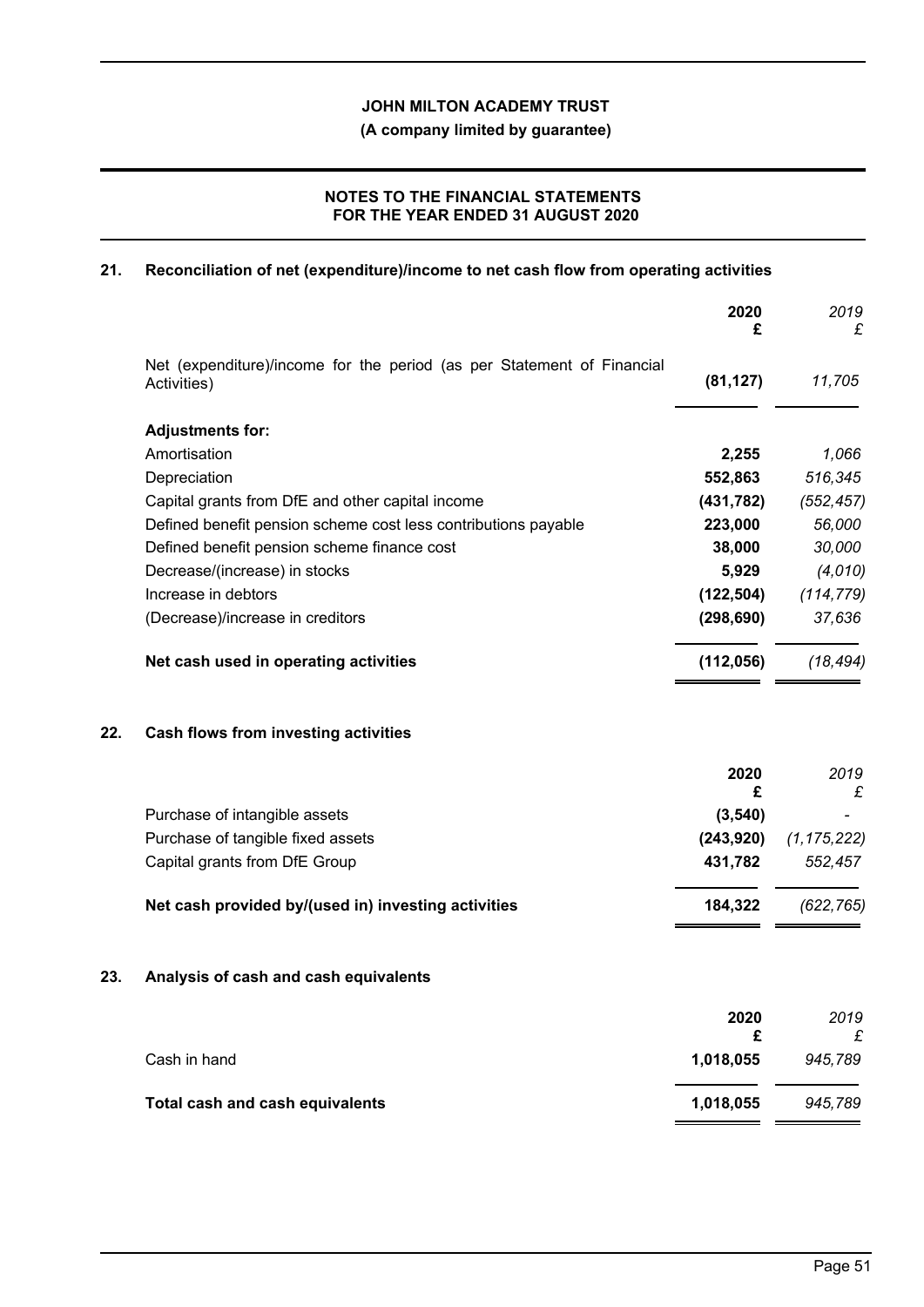#### **(A company limited by guarantee)**

## **NOTES TO THE FINANCIAL STATEMENTS FOR THE YEAR ENDED 31 AUGUST 2020**

#### **24. Analysis of changes in net debt**

|                          | At 1<br><b>September</b><br>2019<br>£ | <b>Cash flows</b><br>£ | At 31<br><b>August</b><br>2020<br>£ |
|--------------------------|---------------------------------------|------------------------|-------------------------------------|
| Cash at bank and in hand | 945,789                               | 72,266                 | 1,018,055                           |
|                          | 945,789                               | 72,266                 | 1,018,055                           |

#### **25. Capital commitments**

At 31 August 2020 the academy had capital commitments as follows:

|                                                               | 2020    | 2019 |
|---------------------------------------------------------------|---------|------|
| Contracted for but not provided in these financial statements | 344.295 |      |

#### **26. Pension commitments**

The academy's employees belong to two principal pension schemes: the Teachers' Pension Scheme England and Wales (TPS) for academic and related staff; and the Local Government Pension Scheme (LGPS) for non-teaching staff, which is managed by Suffolk County Council. Both are multi-employer defined benefit schemes.

The latest actuarial valuation of the TPS related to the period ended 31 March 2016 and of the LGPS 31 March 2016.

There were no outstanding or prepaid contributions at either the beginning or the end of the financial year.

### **Teachers' Pension Scheme**

The Teachers' Pension Scheme (TPS) is a statutory, contributory, defined benefit scheme, governed by the Teachers' Pension Scheme Regulations 2014. Membership is automatic for full-time teachers in academies. All teachers have the option to opt-out of the TPS following enrolment.

The TPS is an unfunded scheme to which both the member and employer makes contributions, as a percentage of salary - these contributions are credited to the Exchequer. Retirement and other pension benefits are paid by public funds provided by Parliament.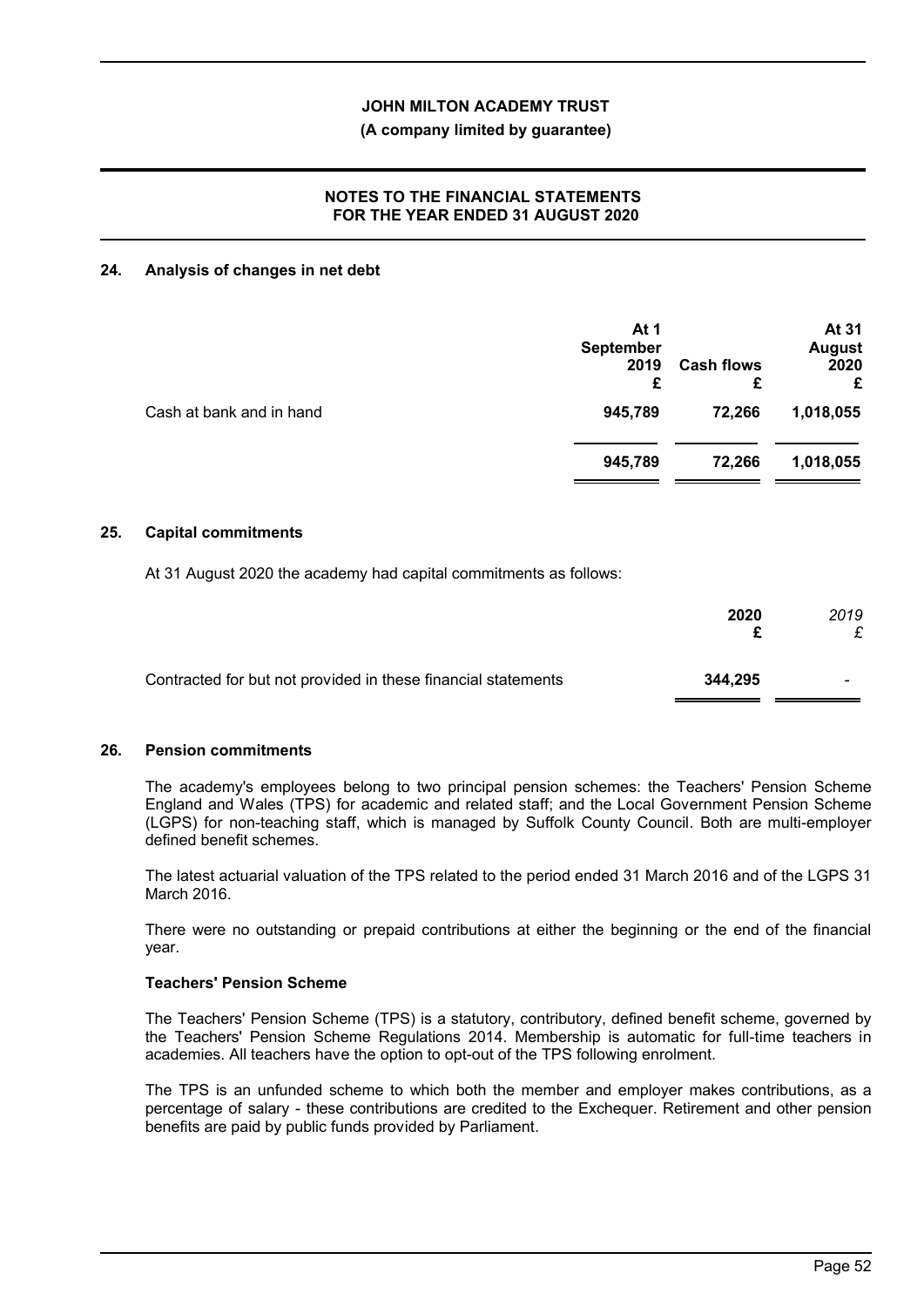#### **(A company limited by guarantee)**

### **NOTES TO THE FINANCIAL STATEMENTS FOR THE YEAR ENDED 31 AUGUST 2020**

#### **26. Pension commitments (continued)**

#### **Valuation of the Teachers' Pension Scheme**

The Government Actuary, using normal actuarial principles, conducts a formal actuarial review of the TPS in accordance with the Public Service Pensions (Valuations and Employer Cost Cap) Directions 2014 published by HM Treasury every 4 years. The aim of the review is to specify the level of future contributions. Actuarial scheme valuations are dependent on assumptions about the value of future costs, design of benefits and many other factors. The latest actuarial valuation of the TPS was carried out as at 31 March 2016. The valuation report was published by the Department for Education on 5 March 2019. The key elements of the valuation and subsequent consultation are:

- employer contribution rates set at 23.68% of pensionable pay (including a 0.08% administration levy)
- total scheme liabilities (pensions currently in payment and the estimated cost of future benefits) for service to the effective date of £218,100 million and notional assets (estimated future contributions together with the notional investments held at the valuation date) of £196,100 million, giving a notional past service deficit of £22,000 million
- the SCAPE rate, set by HMT, is used to determine the notional investment return. The current SCAPE rate is 2.4% above the rate of CPI, assumed real rate of return is 2.4% in excess of prices and 2% in excess of earnings. The rate of real earnings growth is assumed to be 2.2%. The assumed nominal rate of return including earnings growth is 4.45%.

The next valuation result is due to be implemented from 1 April 2023.

The employer's pension costs paid to TPS in the year amounted to £996,000 *(2019 - £585,000)*.

A copy of the valuation report and supporting documentation is on the Teachers' Pensions website (https://www.teacherspensions.co.uk/news/employers/2019/04/teachers-pensions-valuation-report.aspx).

Under the definitions set out in FRS 102, the TPS is an unfunded multi-employer pension scheme. The academy has accounted for its contributions to the scheme as if it were a defined contribution scheme. The academy has set out above the information available on the scheme.

#### **Local Government Pension Scheme**

The LGPS is a funded defined benefit pension scheme, with the assets held in separate trusteeadministered funds. The total contribution made for the year ended 31 August 2020 was £484,000 *(2019 - £476,000)*, of which employer's contributions totalled £406,000 *(2019 - £404,000)* and employees' contributions totalled £ 78,000 *(2019 - £72,000)*. The agreed contribution rates for future years are 28? per cent for employers and tiered per cent for employees.

As described in note the LGPS obligation relates to the employees of the academy, who were the employees transferred as part of the conversion from the maintained school and new employees who were eligible to, and did, join the Scheme in the year. The obligation in respect of employees who transferred on conversion represents their cumulative service at both the predecessor school and the academy at the balance sheet date.

Parliament has agreed, at the request of the Secretary of State for Education, to a guarantee that, in the event of academy closure, outstanding Local Government Pension Scheme liabilities would be met by the Department for Education. The guarantee came into force on 18 July 2013.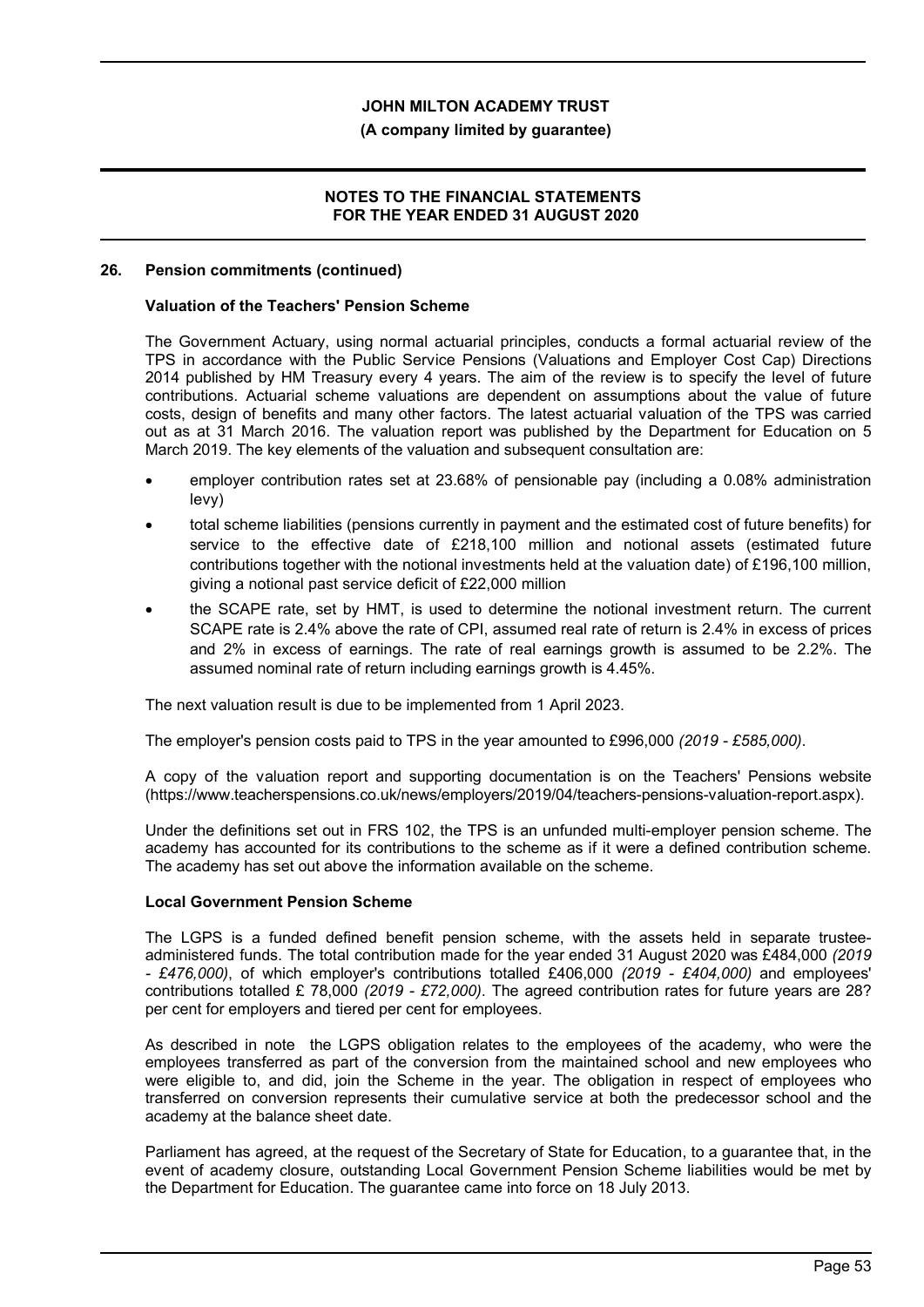## **(A company limited by guarantee)**

### **NOTES TO THE FINANCIAL STATEMENTS FOR THE YEAR ENDED 31 AUGUST 2020**

### **26. Pension commitments (continued)**

#### **Principal actuarial assumptions**

|                                                    | 2020 | 2019 |
|----------------------------------------------------|------|------|
|                                                    | %    | ℅    |
| Rate of increase in salaries                       | 2.9  | 2.6  |
| Rate of increase for pensions in payment/inflation | 2.2  | 2.3  |
| Discount rate for scheme liabilities               | 17   | 1.9  |

The current mortality assumptions include sufficient allowance for future improvements in mortality rates. The assumed life expectations on retirement age 65 are:

|                             | 2020<br><b>Years</b> | 2019<br>Years |
|-----------------------------|----------------------|---------------|
| <b>Retiring today</b>       |                      |               |
| Males                       | 21.9                 | 21.3          |
| Females                     | 24.1                 | 23.5          |
| Retiring in 20 years        |                      |               |
| Males                       | 22.7                 | 22.3          |
| Females                     | 25.6                 | 24.9          |
| <b>Sensitivity analysis</b> |                      |               |
|                             | 2020                 | 2019          |

|                                        | £000      | £000      |
|----------------------------------------|-----------|-----------|
| Discount rate $+0.1\%$                 | (165,000) | (137,000) |
| Discount rate -0.1%                    | 165,000   | 137,000   |
| Mortality assumption - 1 year increase | 255,000   | 187.000   |
| Mortality assumption - 1 year decrease | (255,000) | (187,000) |
| CPI rate $+0.1\%$                      | 153,000   | 113.000   |
| CPI rate $-0.1\%$                      | (153,000) | (113,000) |
|                                        |           |           |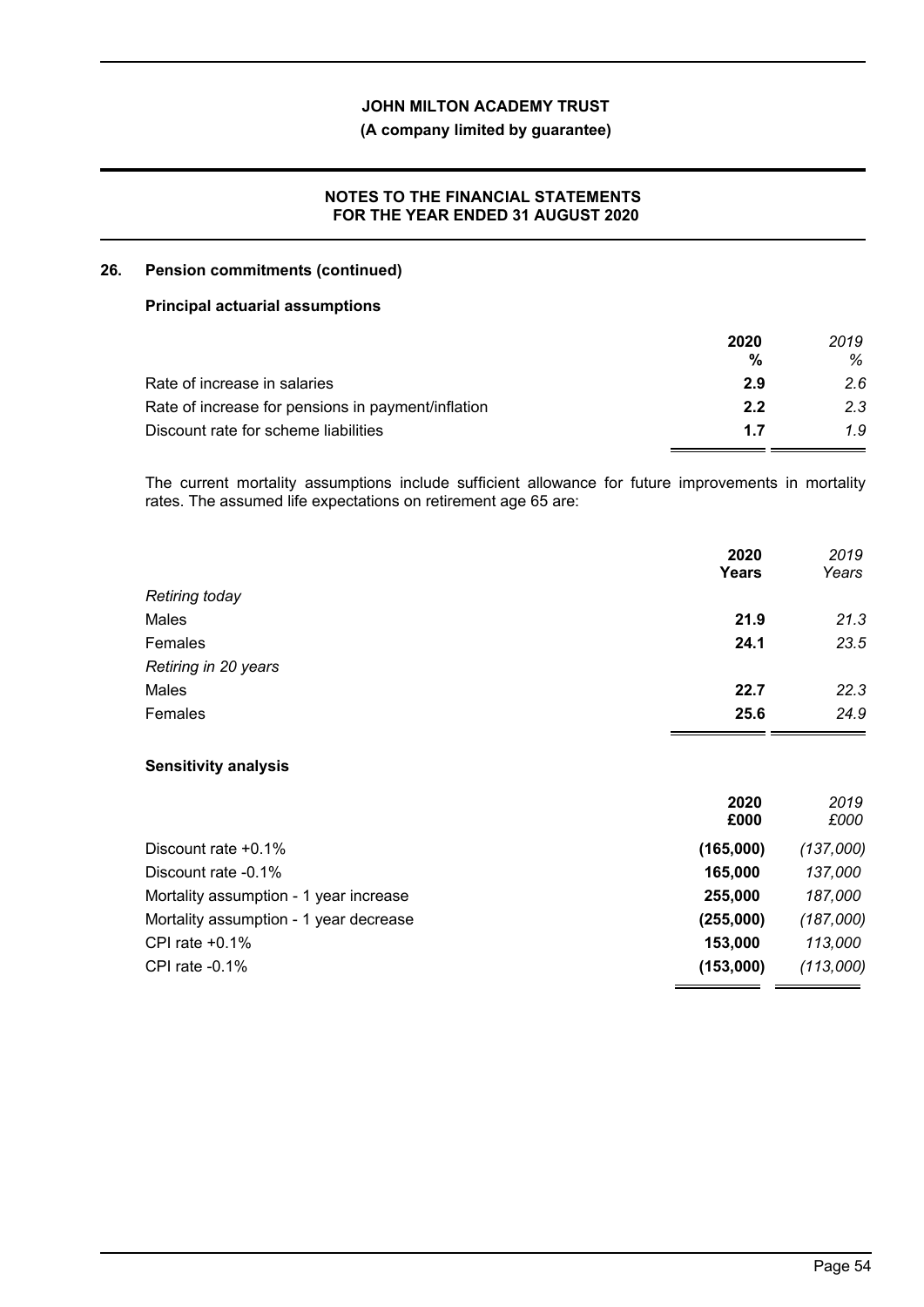## **(A company limited by guarantee)**

## **NOTES TO THE FINANCIAL STATEMENTS FOR THE YEAR ENDED 31 AUGUST 2020**

### **26. Pension commitments (continued)**

## **Share of scheme assets**

The academy's share of the assets in the scheme was:

|                                     | 2020<br>£ | 2019<br>£ |
|-------------------------------------|-----------|-----------|
| Equities                            | 1,907,000 | 1,395,000 |
| Corporate bonds                     | 841,000   | 754,000   |
| Property                            | 291,000   | 614,000   |
| Cash and other liquid assets        | 194,000   | 28,000    |
| <b>Total market value of assets</b> | 3,233,000 | 2,791,000 |

The actual return on scheme assets was £168,000 *(2019 - £145,000)*.

The amounts recognised in the Statement of Financial Activities are as follows:

|                                                                  | 2020<br>£ | 2019<br>£ |
|------------------------------------------------------------------|-----------|-----------|
| Current service cost                                             | (608,000) | (441,000) |
| Past service cost                                                | (21,000)  | (19,000)  |
| Interest income                                                  | 57,000    | 68,000    |
| Interest cost                                                    | (95,000)  | (98,000)  |
| Total amount recognised in the Statement of Financial Activities | (667,000) | (490,000) |

Changes in the present value of the defined benefit obligations were as follows:

|                         | 2020<br>£ | 2019<br>£ |
|-------------------------|-----------|-----------|
| At 1 September          | 4,686,000 | 3,249,000 |
| Current service cost    | 608,000   | 441,000   |
| Interest cost           | 95,000    | 98,000    |
| Employee contributions  | 78,000    | 72,000    |
| <b>Actuarial losses</b> | 949,000   | 807,000   |
| Benefits paid           | (64,000)  |           |
| Past service costs      | 21,000    | 19,000    |
| At 31 August            | 6,373,000 | 4,686,000 |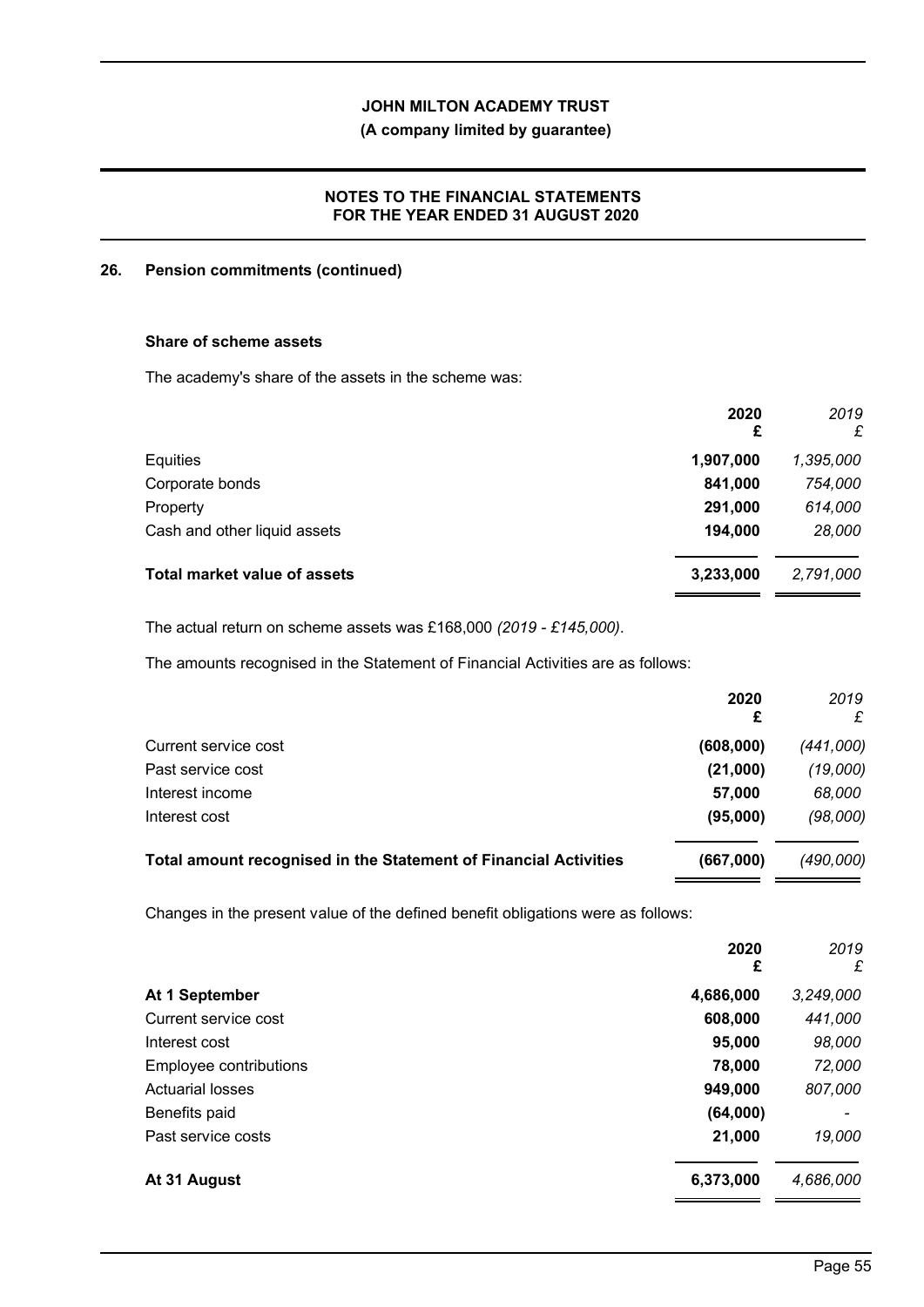### **(A company limited by guarantee)**

### **NOTES TO THE FINANCIAL STATEMENTS FOR THE YEAR ENDED 31 AUGUST 2020**

#### **26. Pension commitments (continued)**

Changes in the fair value of the academy's share of scheme assets were as follows:

|                               | 2020<br>£ | 2019<br>£ |
|-------------------------------|-----------|-----------|
| At 1 September                | 2,791,000 | 2,190,000 |
| Interest income               | 57,000    | 68,000    |
| Actuarial (losses)/gains      | (35,000)  | 57,000    |
| <b>Employer contributions</b> | 406,000   | 404,000   |
| Employee contributions        | 78,000    | 72,000    |
| Benefits paid                 | (64,000)  |           |
| At 31 August                  | 3,233,000 | 2,791,000 |

#### **27. Operating lease commitments**

At 31 August 2020 the academy had commitments to make future minimum lease payments under noncancellable operating leases as follows:

|                                              | 2020<br>£ | 2019<br>£ |
|----------------------------------------------|-----------|-----------|
| Not later than 1 year                        | 19,757    | 12,957    |
| Later than 1 year and not later than 5 years | 14,314    | 18,582    |
|                                              | 34,071    | 31,539    |
|                                              |           |           |

### **28. Members' liability**

Each member of the charitable company undertakes to contribute to the assets of the company in the event of it being wound up while he/she is a member, or within one year after he/she ceases to be a member, such amount as may be required, not exceeding £10 for the debts and liabilities contracted before he/she ceases to be a member.